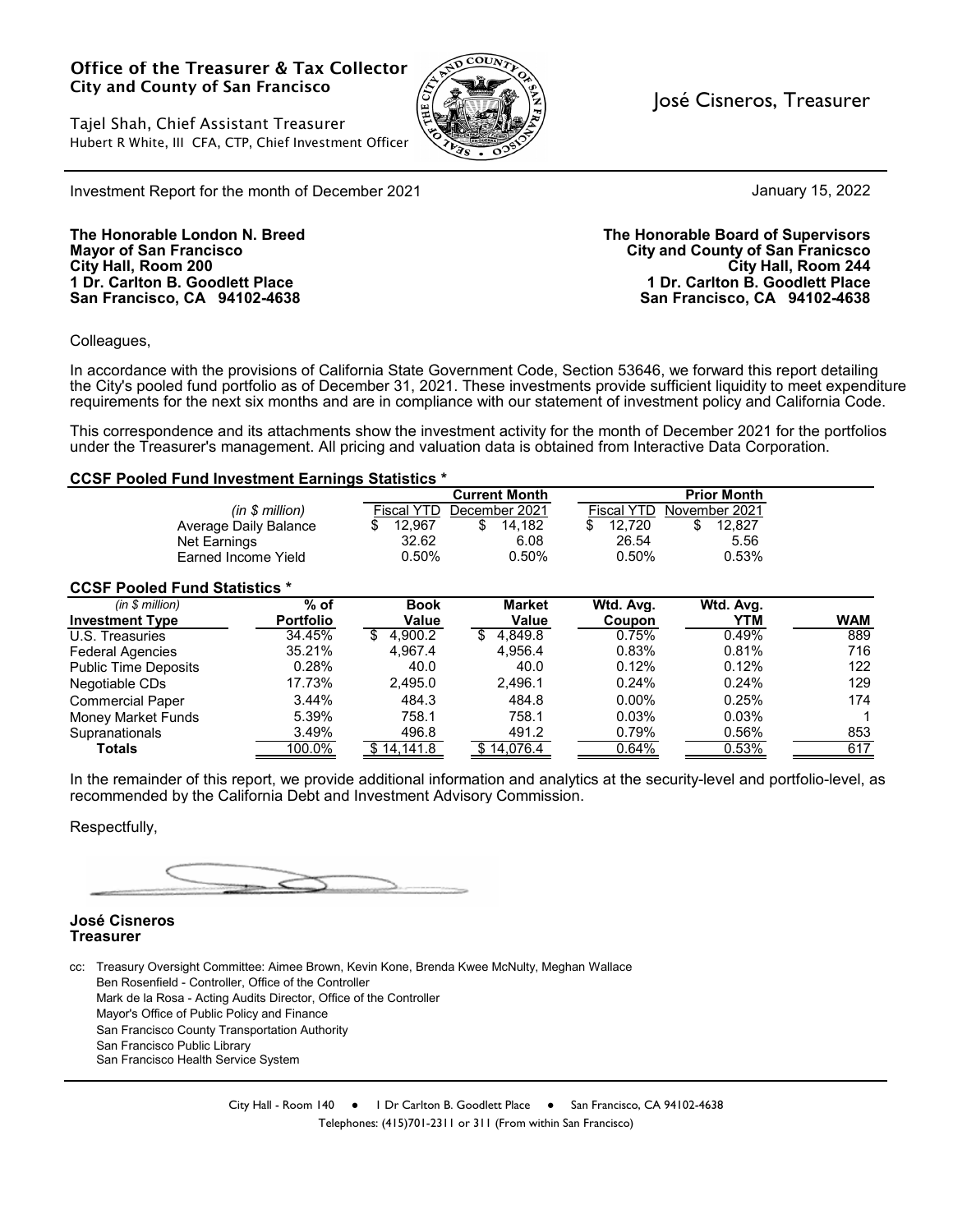## **Portfolio Summary Pooled Fund**

As of December 31, 2021

| (in \$ million)                      |                  | <b>Book</b>    | <b>Market</b>  | <b>Market/Book</b>       | <b>Current %</b>  | <b>Max. Policy</b> |            |
|--------------------------------------|------------------|----------------|----------------|--------------------------|-------------------|--------------------|------------|
| <b>Security Type</b>                 | <b>Par Value</b> | <b>Value</b>   | <b>Value</b>   | <b>Price</b>             | <b>Allocation</b> | <b>Allocation</b>  | Compliant? |
| U.S. Treasuries                      | 4,875.0<br>\$    | 4,900.2        | 4,849.8<br>SS. | 98.97                    | 34.45%            | 100%               | Yes        |
| <b>Federal Agencies</b>              | 4,963.4          | 4,967.4        | 4,956.4        | 99.78                    | 35.21%            | 100%               | Yes        |
| <b>State &amp; Local Government</b>  |                  |                |                |                          |                   |                    |            |
| <b>Agency Obligations</b>            |                  |                |                |                          | $0.00\%$          | 20%                | Yes        |
| <b>Public Time Deposits</b>          | 40.0             | 40.0           | 40.0           | 100.00                   | 0.28%             | 100%               | Yes        |
| Negotiable CDs                       | 2,495.0          | 2,495.0        | 2,496.1        | 100.05                   | 17.73%            | 30%                | Yes        |
| <b>Bankers Acceptances</b>           |                  |                |                | $\overline{\phantom{a}}$ | $0.00\%$          | 40%                | Yes        |
| <b>Commercial Paper</b>              | 485.0            | 484.3          | 484.8          | $\overline{\phantom{0}}$ | 3.44%             | 25%                | Yes        |
| <b>Medium Term Notes</b>             | $\blacksquare$   | $\blacksquare$ | ۰.             | $\overline{\phantom{0}}$ | $0.00\%$          | 30%                | Yes        |
| Repurchase Agreements                | $\blacksquare$   | ۰              | ۰.             | $\overline{\phantom{0}}$ | $0.00\%$          | 10%                | Yes        |
| Reverse Repurchase/                  |                  |                |                |                          |                   |                    |            |
| <b>Securities Lending Agreements</b> |                  |                |                |                          | $0.00\%$          | \$75mm             | Yes        |
| Money Market Funds - Government      | 758.1            | 758.1          | 758.1          | 100.00                   | 5.39%             | 20%                | Yes        |
| LAIF                                 |                  |                |                |                          | $0.00\%$          | \$50mm             | Yes        |
| Supranationals                       | 488.5            | 496.8          | 491.2          | 98.88                    | 3.49%             | 30%                | Yes        |
| <b>TOTAL</b>                         | \$14,105.0       | \$14,141.8     | \$14,076.4     | 99.54                    | 100.00%           | ۰                  | <b>Yes</b> |

The City and County of San Francisco uses the following methodology to determine compliance: Compliance is pre-trade and calculated on a par value basis of the overall portfolio value. Cash balances are included in the City's compliance calculations.

The full Investment Policy can be found at https://sftreasurer.org/banking-investments/investments Please note the information in this report does not include cash balances. Due to fluctuations in the market value of the securities held in the Pooled Fund and changes in the City's cash position, the allocation limits may be exceeded on a post-trade compliance basis. In these instances, no compliance violation has occurred, as the policy limits were not exceeded prior to trade execution.

Totals may not add due to rounding.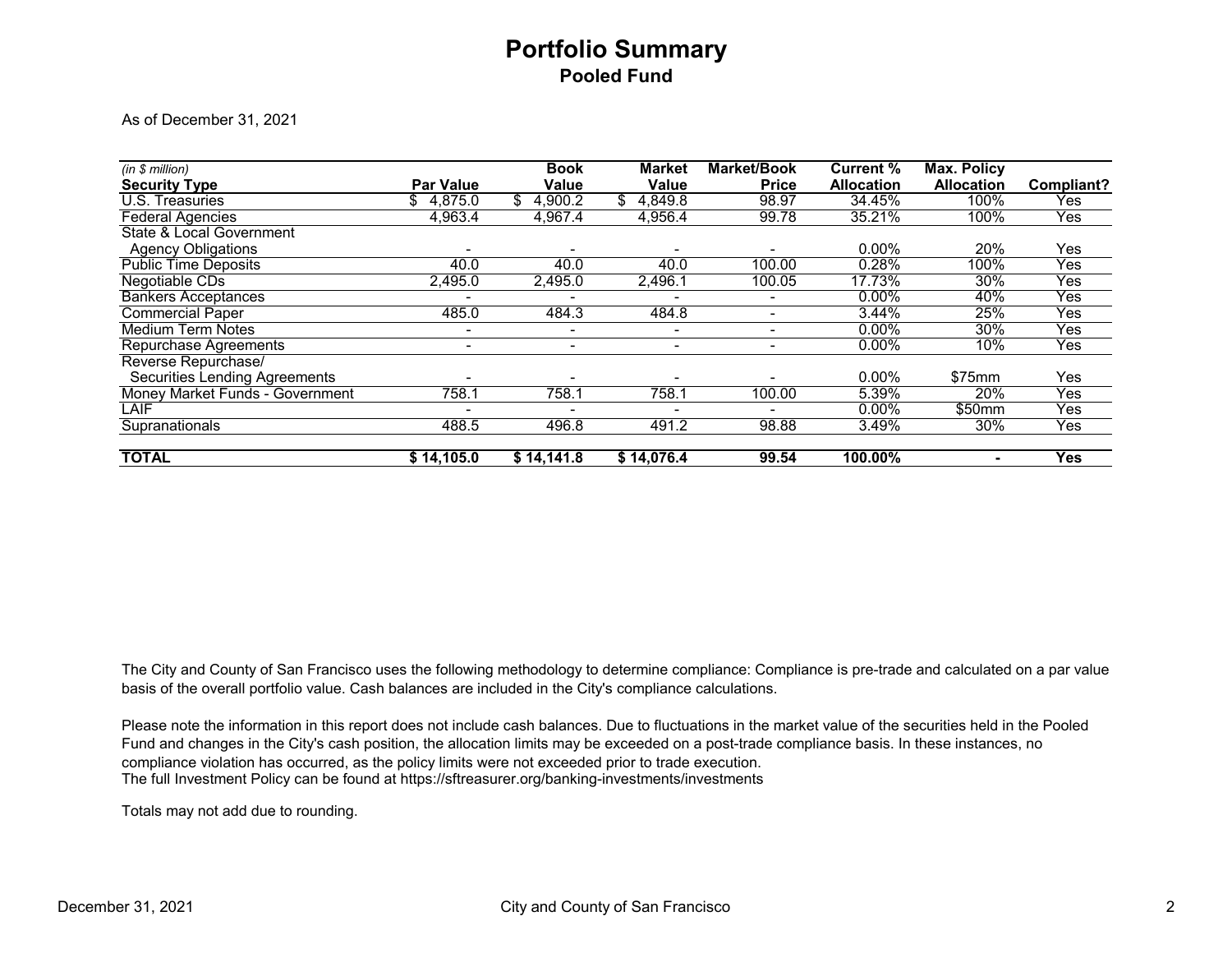## **City and County of San Francisco Pooled Fund Portfolio Statistics**

For the month ended December 31, 2021

| Average Daily Balance<br>Net Earnings<br><b>Earned Income Yield</b> | <b>Weighted Average Maturity</b> |               | \$14,182,254,701<br>\$6,081,693<br>0.50%<br>617 days |                               |
|---------------------------------------------------------------------|----------------------------------|---------------|------------------------------------------------------|-------------------------------|
| <b>Investment Type</b>                                              | (\$ million)                     | Par<br>Value  | <b>Book</b><br>Value                                 | <b>Market</b><br><b>Value</b> |
| U.S. Treasuries                                                     |                                  | \$<br>4,875.0 | \$<br>4.900.2                                        | \$<br>4,849.8                 |
| <b>Federal Agencies</b>                                             |                                  | 4.963.4       | 4.967.4                                              | 4,956.4                       |
| <b>Public Time Deposits</b>                                         |                                  | 40.0          | 40.0                                                 | 40.0                          |
| Negotiable CDs                                                      |                                  | 2,495.0       | 2,495.0                                              | 2,496.1                       |
| <b>Commercial Paper</b>                                             |                                  | 485.0         | 484.3                                                | 484.8                         |
| <b>Money Market Funds</b>                                           |                                  | 758.1         | 758.1                                                | 758.1                         |
| Supranationals                                                      |                                  | 488.5         | 496.8                                                | 491.2                         |
| Total                                                               |                                  | 14,105.0      | 14.141.8                                             | 14.076.4                      |

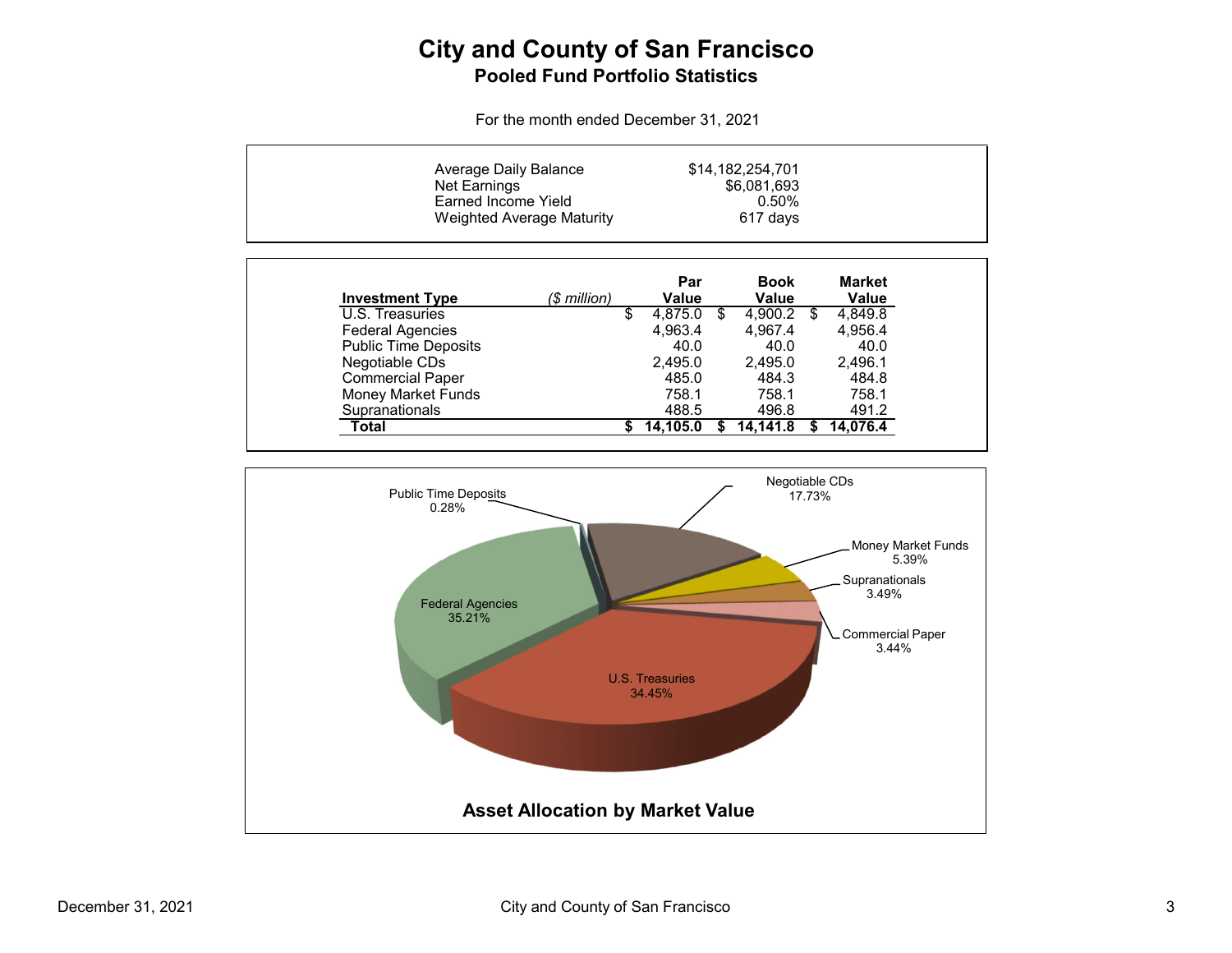#### **Portfolio Analysis Pooled Fund**

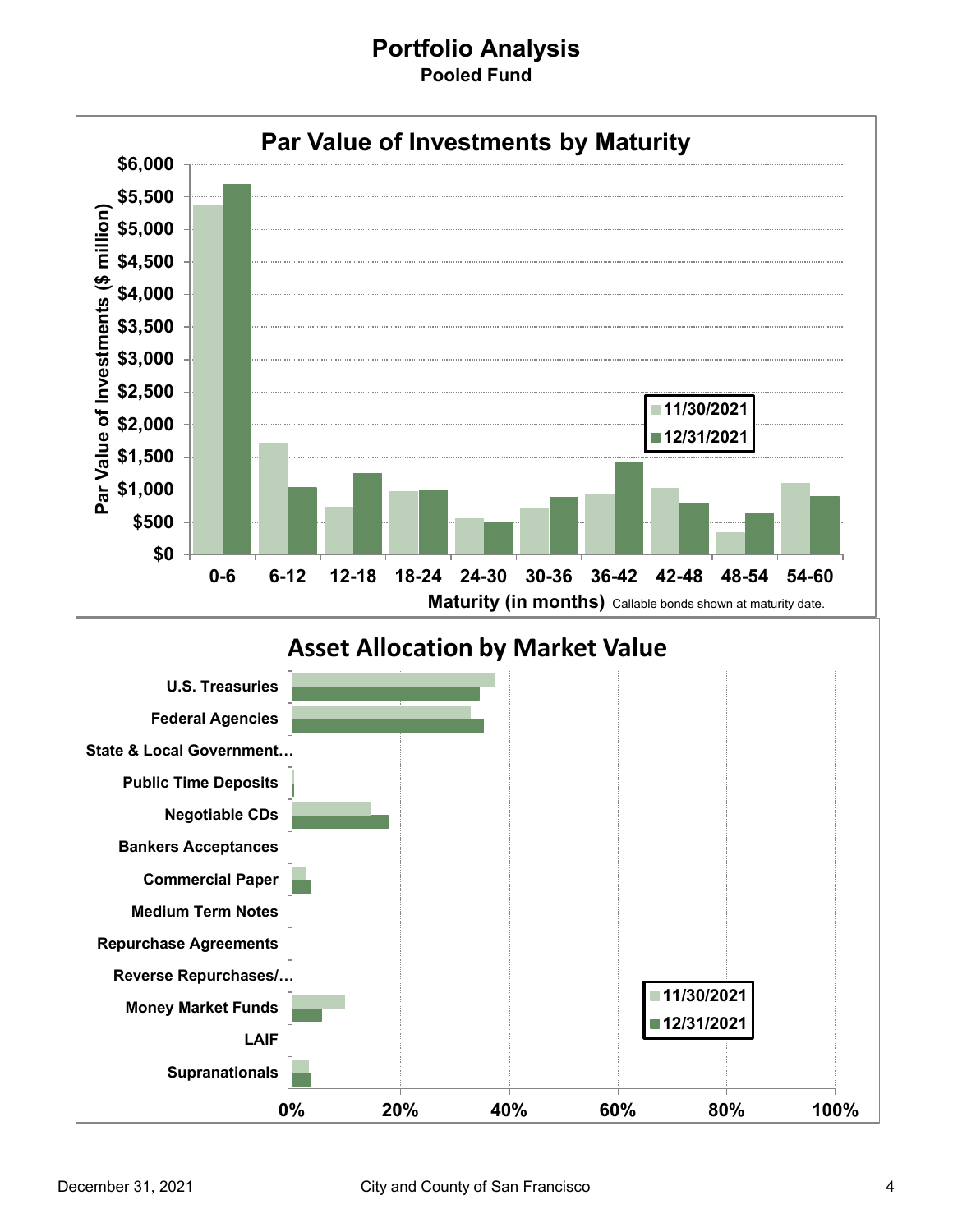#### **Yield Curves**

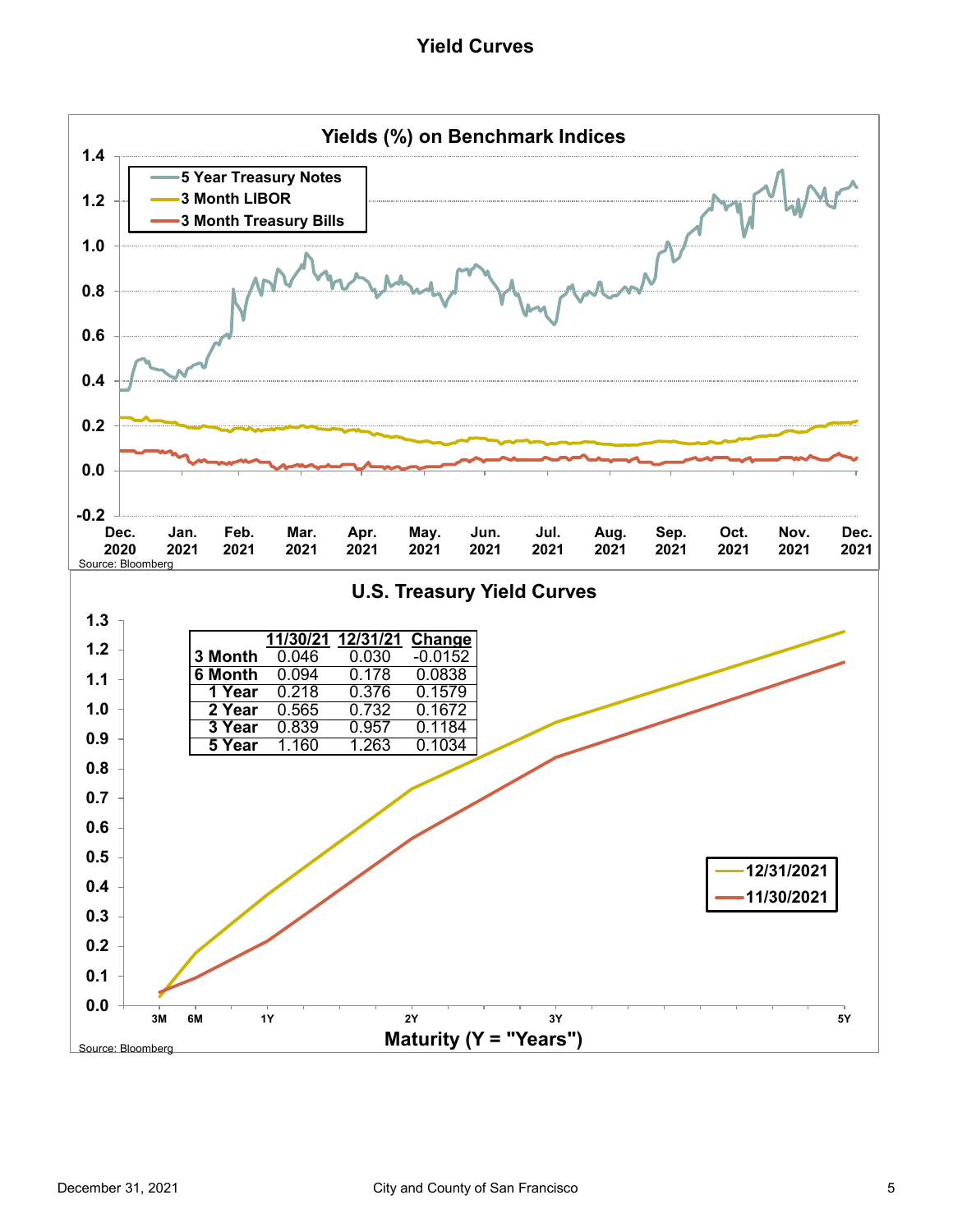| As of December 31, 2021 |  |  |
|-------------------------|--|--|
|-------------------------|--|--|

|                           |              |                      |                    | <b>Maturity</b>       |                    |                  |                   | <u>Amortized</u>  |                     |
|---------------------------|--------------|----------------------|--------------------|-----------------------|--------------------|------------------|-------------------|-------------------|---------------------|
| <b>Type of Investment</b> | <b>CUSIP</b> | <b>Issuer Name</b>   | <b>Settle Date</b> | <b>Date</b>           | <b>Coupon</b>      | <b>Par Value</b> | <b>Book Value</b> | <b>Book Value</b> | <b>Market Value</b> |
| U.S. Treasuries           | 912796C31    | <b>TREASURY BILL</b> | 1/28/2021          | 1/27/2022             | $0.00 \text{ }$ \$ | 100,000,000 \$   | 99,909,000 \$     | 99,993,500 \$     | 99,998,000          |
| U.S. Treasuries           | 912828Z60    | <b>US TREASURY</b>   | 1/13/2021          | 1/31/2022             | 1.38               | 50,000,000       | 50,666,016        | 50,052,168        | 50,050,000          |
| U.S. Treasuries           | 912828Z60    | <b>US TREASURY</b>   | 1/15/2021          | 1/31/2022             | 1.38               | 50,000,000       | 50,664,063        | 50,052,288        | 50,050,000          |
| U.S. Treasuries           | 912796F38    | <b>TREASURY BILL</b> | 4/19/2021          | 3/24/2022             | 0.00               | 50,000,000       | 49,972,692        | 49,993,394        | 49,994,000          |
| U.S. Treasuries           | 912828ZG8    | <b>US TREASURY</b>   | 4/8/2021           | 3/31/2022             | 0.38               | 50,000,000       | 50,150,391        | 50,037,492        | 50,034,000          |
| U.S. Treasuries           | 912796G45    | <b>TREASURY BILL</b> | 4/22/2021          | 4/21/2022             | 0.00               | 100,000,000      | 99,934,278        | 99,980,139        | 99,978,000          |
| U.S. Treasuries           | 912796H44    | <b>TREASURY BILL</b> | 5/20/2021          | 5/19/2022             | 0.00               | 200,000,000      | 199,888,777       | 199,957,833       | 199,926,000         |
| U.S. Treasuries           | 912828XD7    | <b>US TREASURY</b>   | 5/13/2021          | 5/31/2022             | 1.88               | 50,000,000       | 50,941,406        | 50,368,697        | 50,353,500          |
| U.S. Treasuries           | 9128286Y1    | <b>US TREASURY</b>   | 4/8/2021           | 6/15/2022             | 1.75               | 50,000,000       | 50,990,240        | 50,377,343        | 50,361,500          |
| U.S. Treasuries           | 9128286Y1    | <b>US TREASURY</b>   | 4/28/2021          | 6/15/2022             | 1.75               | 50,000,000       | 50,937,500        | 50,374,546        | 50,361,500          |
| U.S. Treasuries           | 912828XW5    | <b>US TREASURY</b>   | 8/15/2017          | 6/30/2022             | 1.75               | 25,000,000       | 24,977,539        | 24,997,729        | 25,189,500          |
| U.S. Treasuries           | 912828ZX1    | <b>US TREASURY</b>   | 3/12/2021          | 6/30/2022             | 0.13               | 50,000,000       | 50,011,719        | 50,004,441        | 49,980,500          |
| U.S. Treasuries           | 912828ZX1    | <b>US TREASURY</b>   | 3/31/2021          | 6/30/2022             | 0.13               | 50,000,000       | 50,021,484        | 50,008,481        | 49,980,500          |
| U.S. Treasuries           | 912828ZX1    | <b>US TREASURY</b>   | 4/8/2021           | 6/30/2022             | 0.13               | 50,000,000       | 50,025,391        | 50,010,202        | 49,980,500          |
| U.S. Treasuries           | 912828ZX1    | <b>US TREASURY</b>   | 4/15/2021          | 6/30/2022             | 0.13               | 50,000,000       | 50,019,531        | 50,007,972        | 49,980,500          |
| U.S. Treasuries           | 912828ZX1    | <b>US TREASURY</b>   | 4/16/2021          | 6/30/2022             | 0.13               | 50,000,000       | 50,019,531        | 50,007,990        | 49,980,500          |
| U.S. Treasuries           | 912828ZX1    | <b>US TREASURY</b>   | 4/19/2021          | 6/30/2022             | 0.13               | 50,000,000       | 50,019,531        | 50,008,045        | 49,980,500          |
| U.S. Treasuries           | 912828YA2    | <b>US TREASURY</b>   | 3/30/2021          | 8/15/2022             | 1.50               | 100,000,000      | 101,933,594       | 100,868,772       | 100,770,000         |
| U.S. Treasuries           | 91282CAG6    | <b>US TREASURY</b>   | 3/30/2021          | 8/31/2022             | 0.13               | 50,000,000       | 50,019,531        | 50,009,107        | 49,957,000          |
| U.S. Treasuries           | 912828TY6    | <b>US TREASURY</b>   |                    | 4/8/2021 11/15/2022   | 1.63               | 50,000,000       | 51,201,172        | 50,651,830        | 50,535,000          |
| U.S. Treasuries           | 912796P94    | <b>TREASURY BILL</b> | 12/13/2021         | 12/1/2022             | 0.00               | 50,000,000       | 49,878,019        | 49,884,584        | 49,869,050          |
| U.S. Treasuries           | 912828Z86    | <b>US TREASURY</b>   | 8/17/2021          | 2/15/2023             | 1.38               | 50,000,000       | 50,927,565        | 50,692,449        | 50,521,500          |
| U.S. Treasuries           | 912828ZD5    | <b>US TREASURY</b>   | 3/18/2021          | 3/15/2023             | 0.50               | 50,000,000       | 50,335,938        | 50,202,394        | 50,019,500          |
| U.S. Treasuries           | 91282CBU4    | <b>US TREASURY</b>   | 5/4/2021           | 3/31/2023             | 0.13               | 50,000,000       | 49,972,656        | 49,982,164        | 49,771,500          |
| U.S. Treasuries           | 912828ZU7    | <b>US TREASURY</b>   | 3/12/2021          | 6/15/2023             | 0.25               | 50,000,000       | 50,066,406        | 50,042,661        | 49,769,500          |
| U.S. Treasuries           | 912828ZU7    | <b>US TREASURY</b>   | 4/8/2021           | 6/15/2023             | 0.25               | 50,000,000       | 50,072,266        | 50,047,996        | 49,769,500          |
| U.S. Treasuries           | 912828ZU7    | <b>US TREASURY</b>   | 6/24/2021          | 6/15/2023             | 0.25               | 50,000,000       | 49,998,047        | 49,998,564        | 49,769,500          |
| U.S. Treasuries           | 912828S35    | <b>US TREASURY</b>   | 1/9/2020           | 6/30/2023             | 1.38               | 50,000,000       | 49,605,469        | 49,830,426        | 50,595,500          |
| U.S. Treasuries           | 912828S35    | <b>US TREASURY</b>   | 6/24/2021          | 6/30/2023             | 1.38               | 50,000,000       | 51,138,672        | 50,843,174        | 50,595,500          |
| U.S. Treasuries           | 91282CCK5    | US TREASURY          | 6/30/2021          | 6/30/2023             | 0.13               | 50,000,000       | 49,865,234        | 49,899,387        | 49,664,000          |
| U.S. Treasuries           | 912828S92    | <b>US TREASURY</b>   | 4/1/2021           | 7/31/2023             | 1.25               | 50,000,000       | 51,220,703        | 50,826,234        | 50,504,000          |
| U.S. Treasuries           | 912828S92    | <b>US TREASURY</b>   | 4/1/2021           | 7/31/2023             | 1.25               | 50,000,000       | 51,218,750        | 50,824,912        | 50,504,000          |
| U.S. Treasuries           | 91282CAK7    | <b>US TREASURY</b>   | 8/10/2021          | 9/15/2023             | 0.13               | 50,000,000       | 49,886,719        | 49,908,014        | 49,547,000          |
| U.S. Treasuries           | 912828WE6    | <b>US TREASURY</b>   |                    | 12/17/2019 11/15/2023 | 2.75               | 50,000,000       | 51,960,938        | 50,937,243        | 51,894,500          |
| U.S. Treasuries           | 91282CBA8    | <b>US TREASURY</b>   |                    | 3/19/2021 12/15/2023  | 0.13               | 50,000,000       | 49,767,578        | 49,834,449        | 49,431,500          |
| U.S. Treasuries           | 91282CBA8    | <b>US TREASURY</b>   |                    | 12/9/2021 12/15/2023  | 0.13               | 50,000,000       | 49,402,344        | 49,421,021        | 49,431,500          |
| U.S. Treasuries           | 91282CBA8    | <b>US TREASURY</b>   |                    | 12/15/2021 12/15/2023 | 0.13               | 50,000,000       | 49,443,359        | 49,456,322        | 49,431,500          |
| U.S. Treasuries           | 9128285Z9    | <b>US TREASURY</b>   | 10/4/2021          | 1/31/2024             | 2.50               | 50,000,000       | 52,732,507        | 52,248,417        | 51,797,000          |
| U.S. Treasuries           | 91282CCC3    | <b>US TREASURY</b>   | 7/2/2021           | 5/15/2024             | 0.25               | 50,000,000       | 49,718,750        | 49,767,861        | 49,328,000          |
| U.S. Treasuries           | 912828XT2    | <b>US TREASURY</b>   | 7/6/2021           | 5/31/2024             | 2.00               | 50,000,000       | 52,263,672        | 51,881,410        | 51,383,000          |
| U.S. Treasuries           | 91282CCL3    | <b>US TREASURY</b>   | 8/6/2021           | 7/15/2024             | 0.38               | 50,000,000       | 50,009,256        | 49,998,316        | 49,392,500          |
| U.S. Treasuries           | 91282CCL3    | <b>US TREASURY</b>   | 8/9/2021           | 7/15/2024             | 0.38               | 50,000,000       | 49,973,675        | 49,966,226        | 49,392,500          |
| U.S. Treasuries           | 912828Y87    | <b>US TREASURY</b>   | 3/30/2021          | 7/31/2024             | 1.75               | 50,000,000       | 52,210,938        | 51,708,534        | 51,131,000          |
| U.S. Treasuries           | 91282CCT6    | <b>US TREASURY</b>   | 8/25/2021          | 8/15/2024             | 0.38               | 50,000,000       | 49,903,533        | 49,910,502        | 49,351,500          |
| U.S. Treasuries           | 912828YM6    | <b>US TREASURY</b>   |                    | 4/15/2021 10/31/2024  | 1.50               | 50,000,000       | 51,746,094        | 51,394,178        | 50,795,000          |
| U.S. Treasuries           | 912828G38    | <b>US TREASURY</b>   |                    | 3/9/2021 11/15/2024   | 2.25               | 50,000,000       | 53,160,156        | 52,461,027        | 51,849,500          |
| U.S. Treasuries           | 912828G38    | <b>US TREASURY</b>   |                    | 3/12/2021 11/15/2024  | 2.25               | 50,000,000       | 53,228,516        | 52,519,876        | 51,849,500          |
| U.S. Treasuries           | 912828YY0    | <b>US TREASURY</b>   |                    | 3/15/2021 12/31/2024  | 1.75               | 50,000,000       | 52,226,563        | 51,757,813        | 51,154,500          |
| U.S. Treasuries           | 912828Z52    | <b>US TREASURY</b>   |                    | 3/30/2021 1/31/2025   | 1.38               | 50,000,000       | 51,515,625        | 51,216,389        | 50,584,000          |
|                           |              |                      |                    |                       |                    |                  |                   |                   |                     |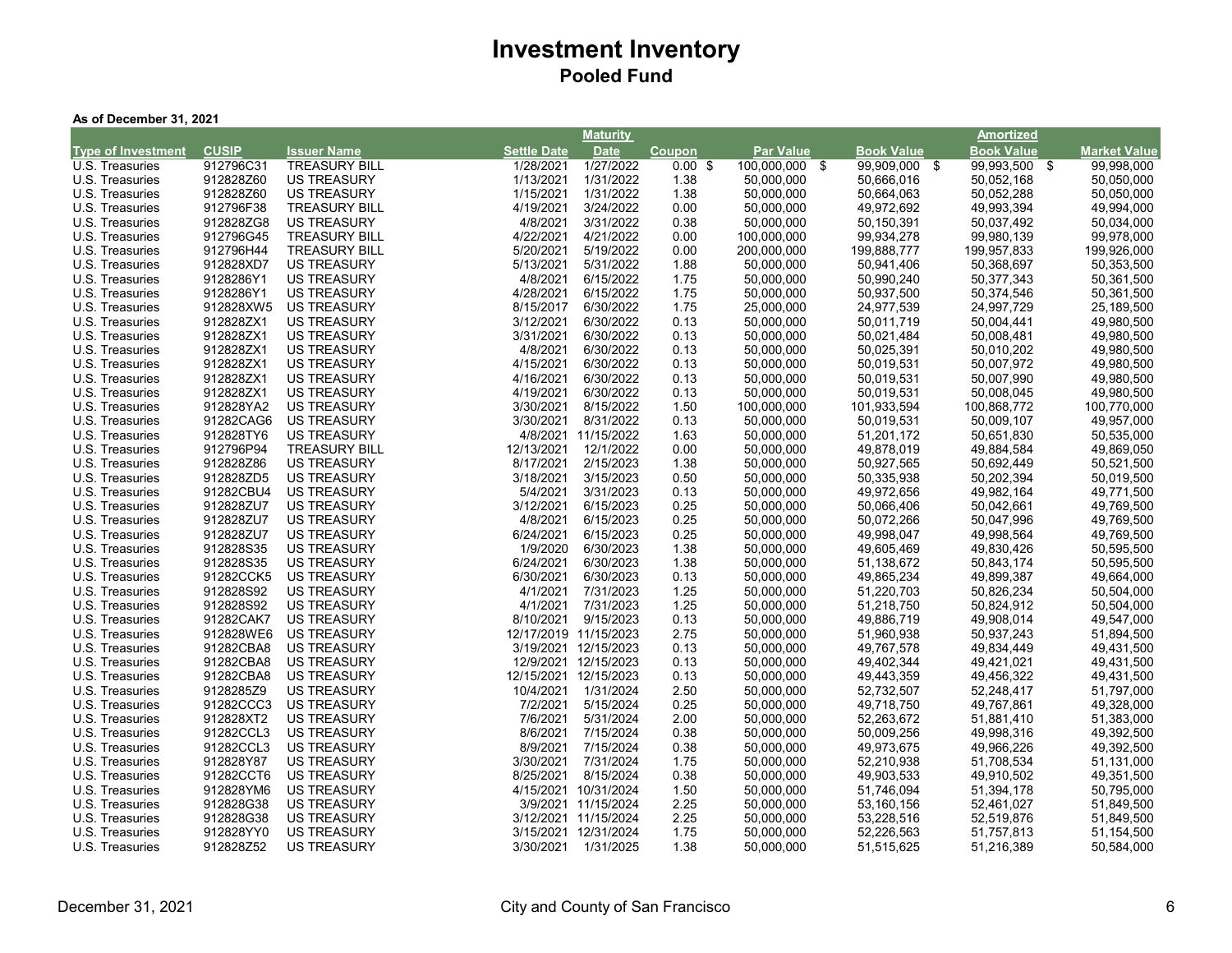|                           |              |                          |             | <b>Maturity</b>      |               |                     |                   | Amortized                 |                     |
|---------------------------|--------------|--------------------------|-------------|----------------------|---------------|---------------------|-------------------|---------------------------|---------------------|
| <b>Type of Investment</b> | <b>CUSIP</b> | Issuer Name              | Settle Date | <b>Date</b>          | <b>Coupon</b> | <b>Par Value</b>    | <b>Book Value</b> | <b>Book Value</b>         | <b>Market Value</b> |
| U.S. Treasuries           | 912828Z52    | <b>US TREASURY</b>       | 4/15/2021   | 1/31/2025            | 1.38          | 50,000,000          | 51,507,813        | 51,224,079                | 50,584,000          |
| U.S. Treasuries           | 912828ZC7    | <b>US TREASURY</b>       | 3/15/2021   | 2/28/2025            | 1.13          | 50,000,000          | 51,011,719        | 50,807,416                | 50,191,500          |
| U.S. Treasuries           | 912828ZC7    | <b>US TREASURY</b>       | 3/31/2021   | 2/28/2025            | 1.13          | 50,000,000          | 50,998,047        | 50,805,417                | 50,191,500          |
| U.S. Treasuries           | 912828ZF0    | <b>US TREASURY</b>       | 4/15/2021   | 3/31/2025            | 0.50          | 50,000,000          | 49,779,297        | 49,819,133                | 49,185,500          |
| U.S. Treasuries           | 912828ZF0    | <b>US TREASURY</b>       | 4/19/2021   | 3/31/2025            | 0.50          | 50,000,000          | 49,839,844        | 49,868,388                | 49,185,500          |
| U.S. Treasuries           | 912828ZL7    | <b>US TREASURY</b>       | 5/18/2021   | 4/30/2025            | 0.38          | 50,000,000          | 49,615,234        | 49,676,029                | 48,906,500          |
| U.S. Treasuries           | 912828XB1    | <b>US TREASURY</b>       | 9/2/2021    | 5/15/2025            | 2.13          | 50,000,000          | 52,849,609        | 52,594,389                | 51,773,500          |
| U.S. Treasuries           | 912828ZW3    | <b>US TREASURY</b>       | 3/8/2021    | 6/30/2025            | 0.25          | 50,000,000          | 49,140,625        | 49,303,770                | 48,594,000          |
| U.S. Treasuries           | 912828ZW3    | <b>US TREASURY</b>       | 3/9/2021    | 6/30/2025            | 0.25          | 50,000,000          | 49,042,969        | 49,224,160                | 48,594,000          |
| U.S. Treasuries           | 912828ZW3    | <b>US TREASURY</b>       | 5/12/2021   | 6/30/2025            | 0.25          | 50,000,000          | 49,281,250        | 49,392,632                | 48,594,000          |
| U.S. Treasuries           | 912828ZW3    | <b>US TREASURY</b>       | 5/13/2021   | 6/30/2025            | 0.25          | 50,000,000          | 49, 183, 594      | 49,309,653                | 48,594,000          |
| U.S. Treasuries           | 912828ZW3    | <b>US TREASURY</b>       | 5/18/2021   | 6/30/2025            | 0.25          | 50,000,000          | 49,253,906        | 49,367,011                | 48,594,000          |
| U.S. Treasuries           | 912828ZW3    | <b>US TREASURY</b>       | 7/12/2021   | 6/30/2025            | 0.25          | 50,000,000          | 49,310,547        | 49,392,863                | 48,594,000          |
| U.S. Treasuries           | 912828ZW3    | <b>US TREASURY</b>       | 8/5/2021    | 6/30/2025            | 0.25          | 50,000,000          | 49,500,000        | 49,552,281                | 48,594,000          |
| U.S. Treasuries           | 912828ZW3    | <b>US TREASURY</b>       | 8/6/2021    | 6/30/2025            | 0.25          | 50,000,000          | 49,406,250        | 49,467,960                | 48,594,000          |
| U.S. Treasuries           | 912828ZW3    | <b>US TREASURY</b>       | 12/7/2021   | 6/30/2025            | 0.25          | 50,000,000          | 48,628,906        | 48,655,253                | 48,594,000          |
| U.S. Treasuries           | 91282CAB7    | <b>US TREASURY</b>       | 8/5/2021    | 7/31/2025            | 0.25          | 50,000,000          | 49,460,683        | 49,514,349                | 48,517,500          |
| U.S. Treasuries           | 91282CAB7    | <b>US TREASURY</b>       | 8/6/2021    | 7/31/2025            | 0.25          | 50,000,000          | 49,365,319        | 49,428,047                | 48,517,500          |
| U.S. Treasuries           | 91282CAM3    | <b>US TREASURY</b>       | 5/12/2021   | 9/30/2025            | 0.25          | 50,000,000          | 49,109,375        | 49,239,466                | 48,437,500          |
| U.S. Treasuries           | 91282CAM3    | <b>US TREASURY</b>       | 7/26/2021   | 9/30/2025            | 0.25          | 50,000,000          |                   | 49,356,090                | 48,437,500          |
|                           |              |                          |             |                      |               |                     | 49,281,250        |                           |                     |
| U.S. Treasuries           | 91282CAT8    | <b>US TREASURY</b>       |             | 2/25/2021 10/31/2025 | 0.25          | 50,000,000          | 49,298,828        | 49,426,016                | 48,345,500          |
| U.S. Treasuries           | 91282CAT8    | <b>US TREASURY</b>       |             | 3/2/2021 10/31/2025  | 0.25          | 50,000,000          | 49,078,125        | 49,243,132                | 48,345,500          |
| U.S. Treasuries           | 91282CAT8    | <b>US TREASURY</b>       |             | 3/4/2021 10/31/2025  | 0.25          | 50,000,000          | 49,048,828        | 49,218,161                | 48,345,500          |
| U.S. Treasuries           | 91282CBC4    | <b>US TREASURY</b>       |             | 2/25/2021 12/31/2025 | 0.38          | 50,000,000          | 49,455,078        | 49,550,516                | 48,486,500          |
| U.S. Treasuries           | 91282CBC4    | <b>US TREASURY</b>       |             | 2/26/2021 12/31/2025 | 0.38          | 50,000,000          | 49,271,484        | 49,398,738                | 48,486,500          |
| U.S. Treasuries           | 91282CBW0    | <b>US TREASURY</b>       | 6/28/2021   | 4/30/2026            | 0.75          | 50,000,000          | 49,662,109        | 49,697,868                | 49,035,000          |
| U.S. Treasuries           | 91282CBW0    | <b>US TREASURY</b>       | 7/2/2021    | 4/30/2026            | 0.75          | 50,000,000          | 49,730,469        | 49,758,446                | 49,035,000          |
| U.S. Treasuries           | 912828R36    | <b>US TREASURY</b>       | 7/23/2021   | 5/15/2026            | 1.63          | 50,000,000          | 52,203,125        | 51,999,991                | 50,865,500          |
| U.S. Treasuries           | 912828R36    | <b>US TREASURY</b>       | 8/27/2021   | 5/15/2026            | 1.63          | 50,000,000          | 51,890,625        | 51,751,189                | 50,865,500          |
| U.S. Treasuries           | 91282CCJ8    | <b>US TREASURY</b>       | 7/2/2021    | 6/30/2026            | 0.88          | 50,000,000          | 49,931,641        | 49,938,499                | 49,234,500          |
| U.S. Treasuries           | 91282CCJ8    | <b>US TREASURY</b>       | 7/14/2021   | 6/30/2026            | 0.88          | 50,000,000          | 50,070,313        | 50,063,677                | 49,234,500          |
| U.S. Treasuries           | 91282CCJ8    | <b>US TREASURY</b>       | 7/22/2021   | 6/30/2026            | 0.88          | 50,000,000          | 50,345,703        | 50,314,467                | 49,234,500          |
| U.S. Treasuries           | 91282CCJ8    | <b>US TREASURY</b>       | 7/22/2021   | 6/30/2026            | 0.88          | 50,000,000          | 50,328,125        | 50,298,477                | 49,234,500          |
| U.S. Treasuries           | 91282CCJ8    | <b>US TREASURY</b>       | 8/6/2021    | 6/30/2026            | 0.88          | 50,000,000          | 50,406,250        | 50,372,642                | 49,234,500          |
| U.S. Treasuries           | 91282CCJ8    | <b>US TREASURY</b>       | 8/10/2021   | 6/30/2026            | 0.88          | 50,000,000          | 50,240,234        | 50,220,854                | 49,234,500          |
| U.S. Treasuries           | 91282CCJ8    | <b>US TREASURY</b>       | 9/24/2021   | 6/30/2026            | 0.88          | 50,000,000          | 49,937,500        | 49,941,056                | 49,234,500          |
| U.S. Treasuries           | 91282CCJ8    | <b>US TREASURY</b>       | 10/14/2021  | 6/30/2026            | 0.88          | 50,000,000          | 49,593,750        | 49,612,409                | 49,234,500          |
| U.S. Treasuries           | 91282CCW9    | US TREASURY              | 9/28/2021   | 8/31/2026            | 0.75          | 50,000,000          | 49,478,224        | 49,478,320                | 48,910,000          |
| U.S. Treasuries           | 91282CCZ2    | <b>US TREASURY</b>       | 10/8/2021   | 9/30/2026            | 0.88          | 50,000,000          | 49,699,069        | 49,703,973                | 49,138,650          |
| U.S. Treasuries           | 91282CCZ2    | <b>US TREASURY</b>       | 10/8/2021   | 9/30/2026            | 0.88          | 50,000,000          | 49,681,490        | 49,687,216                | 49,138,650          |
| U.S. Treasuries           | 91282CCZ2    | <b>US TREASURY</b>       | 10/19/2021  | 9/30/2026            | 0.88          | 50,000,000          | 49,341,196        | 49,346,274                | 49,138,650          |
| U.S. Treasuries           | 91282CDK4    | <b>US TREASURY</b>       |             | 12/3/2021 11/30/2026 | 1.25          | 50,000,000          | 50,077,417        | 50,071,116                | 49,996,094          |
| U.S. Treasuries           | 91282CDK4    | <b>US TREASURY</b>       |             | 12/7/2021 11/30/2026 | 1.25          | 50,000,000          | 50,129,207        | 50,115,577                | 49,996,094          |
| <b>Subtotals</b>          |              |                          |             |                      | 0.75          | 4,875,000,000<br>\$ | 4,900,218,357     | 4,890,431,514<br>\$<br>\$ | 4,849,816,688       |
|                           |              |                          |             |                      |               |                     |                   |                           |                     |
| <b>Federal Agencies</b>   | 313313RK6    | FED FARM CRD DISCOUNT NT | 3/30/2021   | 1/5/2022             | $0.00$ \$     | 50,000,000 \$       | 49,976,583 \$     | 49,999,667 \$             | 50,000,000          |
| <b>Federal Agencies</b>   | 3133ELTN4    | FEDERAL FARM CREDIT BANK | 3/18/2020   | 1/18/2022            | 0.53          | 50,000,000          | 49,886,500        | 49,997,124                | 50,007,000          |
| <b>Federal Agencies</b>   | 3133ELTN4    | FEDERAL FARM CREDIT BANK | 3/23/2020   | 1/18/2022            | 0.53          | 63,450,000          | 63,289,472        | 63,445,902                | 63,458,883          |
| <b>Federal Agencies</b>   | 3133ELKN3    | FEDERAL FARM CREDIT BANK | 1/28/2020   | 1/28/2022            | 1.55          | 100,000,000         | 99,992,000        | 99,999,705                | 100,098,000         |
| <b>Federal Agencies</b>   | 3130AMEN8    | FEDERAL HOME LOAN BANK   | 5/4/2021    | 2/1/2022             | 0.05          | 100,000,000         | 99,994,705        | 99,999,399                | 99,980,000          |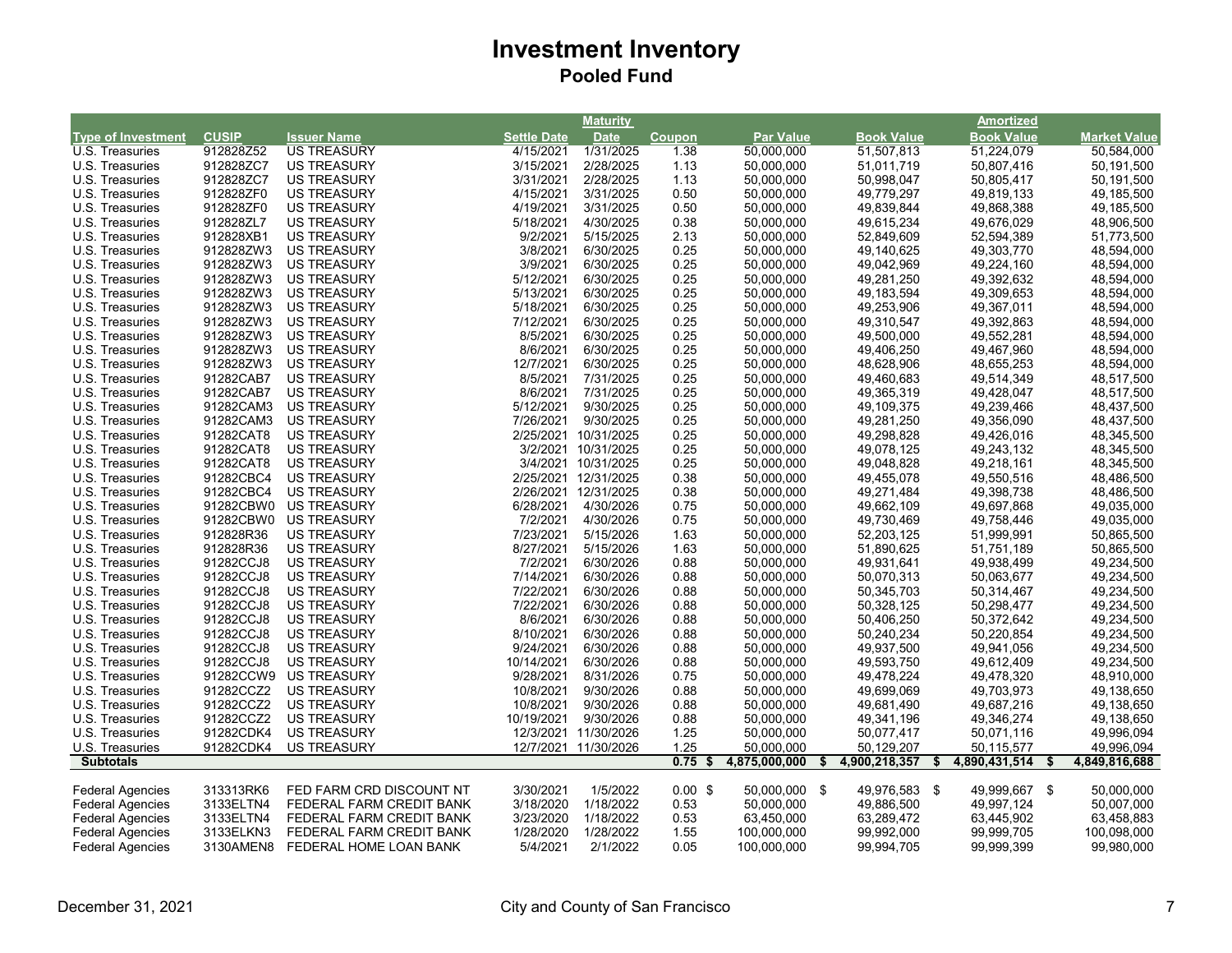| <b>Amortized</b><br><b>CUSIP</b><br><b>Par Value</b><br><b>Book Value</b><br><b>Type of Investment</b><br><b>Issuer Name</b><br><b>Settle Date</b><br><b>Book Value</b><br><b>Date</b><br><b>Coupon</b> |                     |
|---------------------------------------------------------------------------------------------------------------------------------------------------------------------------------------------------------|---------------------|
|                                                                                                                                                                                                         | <b>Market Value</b> |
| 3130AMEN8<br>5/6/2021<br>2/1/2022<br>99,999,484<br><b>Federal Agencies</b><br>FEDERAL HOME LOAN BANK<br>0.05<br>100,000,000<br>99,995,490                                                               | 99,980,000          |
| 3133EKAK2<br>FEDERAL FARM CREDIT BANK<br>2/19/2019<br>2/14/2022<br>2.53<br>20,700,000<br>20,699,299<br><b>Federal Agencies</b><br>20,682,612                                                            | 20,756,097          |
| 3/1/2019<br>3/1/2022<br>2.55<br><b>Federal Agencies</b><br>3133EKBV7<br>FEDERAL FARM CREDIT BANK<br>10,000,000<br>9,997,186<br>9,999,849                                                                | 10,038,700          |
| <b>Federal Agencies</b><br>313378WG2<br>4/5/2019<br>3/11/2022<br>2.50<br>17,780,000<br>FEDERAL HOME LOAN BANK<br>17,848,986<br>17,784,445                                                               | 17,860,721          |
| <b>Federal Agencies</b><br>4/5/2019<br>3/11/2022<br>2.50<br>40,000,000<br>313378WG2<br>FEDERAL HOME LOAN BANK<br>40,158,360<br>40,010,202                                                               | 40,181,600          |
| <b>Federal Agencies</b><br>3133EKDC7<br>FEDERAL FARM CREDIT BANK<br>4/8/2019<br>3/14/2022<br>2.47<br>26,145,000<br>26,226,050<br>26,150,449                                                             | 26,264,744          |
| 4/8/2019<br>3/14/2022<br>2.47<br>45,500,000<br>45,634,680<br><b>Federal Agencies</b><br>3133EKDC7<br>FEDERAL FARM CREDIT BANK<br>45,509,054                                                             | 45,708,390          |
| 3/25/2020<br>0.70<br>24,999,886<br><b>Federal Agencies</b><br>3133ELUQ5<br>FEDERAL FARM CREDIT BANK<br>3/25/2022<br>25,000,000<br>24,999,000                                                            | 25,031,500          |
| <b>Federal Agencies</b><br>3133ELUQ5<br>3/25/2020<br>3/25/2022<br>0.70<br>25,000,000<br>24,993,000<br>24,999,204<br>FEDERAL FARM CREDIT BANK                                                            | 25,031,500          |
| 3/25/2020<br>0.70<br><b>Federal Agencies</b><br>3133ELUQ5<br>3/25/2022<br>25,000,000<br>24,996,000<br>24,999,545<br>FEDERAL FARM CREDIT BANK                                                            | 25,031,500          |
| <b>Federal Agencies</b><br>3/25/2020<br>3/25/2022<br>0.70<br>25,000,000<br>24,998,096<br>3133ELUQ5<br>FEDERAL FARM CREDIT BANK<br>24,983,250                                                            | 25,031,500          |
| 6/6/2017<br><b>Federal Agencies</b><br>3135G0T45<br><b>FANNIE MAE</b><br>4/5/2022<br>1.88<br>25,000,000<br>25,072,250<br>25,003,850                                                                     | 25,103,000          |
| FED FARM CRD DISCOUNT NT<br><b>Federal Agencies</b><br>313313VG0<br>7/9/2021<br>4/8/2022<br>0.00<br>10,000,000<br>9,995,450<br>9,998,383                                                                | 9,997,600           |
| 3135G0V59<br>4/12/2019<br>2.25<br>24,992,443<br><b>Federal Agencies</b><br><b>FANNIE MAE</b><br>4/12/2022<br>25,000,000<br>24,918,000                                                                   | 25,146,000          |
| 4/12/2019<br>4/12/2022<br>2.25<br>49,984,887<br><b>Federal Agencies</b><br>3135G0V59<br><b>FANNIE MAE</b><br>50,000,000<br>49,836,000                                                                   | 50,292,000          |
| 3135G0V59<br>4/12/2019<br>4/12/2022<br>2.25<br>50,000,000<br>49,984,887<br><b>Federal Agencies</b><br><b>FANNIE MAE</b><br>49,836,000                                                                   | 50,292,000          |
| 3133EKHB5<br>FEDERAL FARM CREDIT BANK<br>4/18/2019<br>4/18/2022<br>2.35<br>50,000,000<br><b>Federal Agencies</b><br>49,969,500<br>49,997,022                                                            | 50,321,500          |
| 4/28/2021<br>4/27/2022<br>0.06<br>19,550,000<br><b>Federal Agencies</b><br>3133EMXN7<br>FEDERAL FARM CREDIT BANK<br>19,548,358<br>19,549,477                                                            | 19,545,113          |
| 5/6/2021<br><b>Federal Agencies</b><br>3130AMEY4<br>5/6/2022<br>0.06<br>10,000,000<br>9,999,918<br>9,999,972<br>FEDERAL HOME LOAN BANK                                                                  | 9,995,000           |
| <b>Federal Agencies</b><br>3130AMEY4<br>FEDERAL HOME LOAN BANK<br>5/18/2021<br>5/6/2022<br>0.06<br>10,000,000<br>9,999,900<br>9,999,965                                                                 | 9,995,000           |
| <b>Federal Agencies</b><br>5/6/2021<br>0.00<br>313385WL6<br>FED HOME LN DISCOUNT NT<br>5/6/2022<br>50,000,000<br>49,972,118<br>49,990,451                                                               | 49,976,000          |
| <b>Federal Agencies</b><br>5/11/2021<br>5/10/2022<br>0.06<br>50,000,000<br>49,998,325<br>49,999,406<br>3130AMGM8 FEDERAL HOME LOAN BANK                                                                 | 49,986,000          |
| 5/17/2021<br>0.06<br>30,000,000<br>29,999,753<br>29,999,910<br><b>Federal Agencies</b><br>3130AMJ37<br>FEDERAL HOME LOAN BANK<br>5/13/2022                                                              | 29,984,100          |
| <b>Federal Agencies</b><br>3130AMJ37<br>5/13/2021<br>5/13/2022<br>0.06<br>45,000,000<br>44,998,200<br>44,999,349<br>FEDERAL HOME LOAN BANK                                                              | 44,976,150          |
| 5/16/2019<br>2.25<br><b>Federal Agencies</b><br>3133EKLR5<br>5/16/2022<br>25,000,000<br>24,949,250<br>24,993,749<br>FEDERAL FARM CREDIT BANK                                                            | 25,196,750          |
| 5/16/2019<br>5/16/2022<br>2.25<br>35,000,000<br>34,928,950<br>34,991,248<br><b>Federal Agencies</b><br>3133EKLR5<br>FEDERAL FARM CREDIT BANK                                                            | 35,275,450          |
| 6/6/2017<br><b>Federal Agencies</b><br>3133EHLY7<br>FEDERAL FARM CREDIT BANK<br>6/2/2022<br>1.88<br>50,000,000<br>50,059,250<br>50,004,943                                                              | 50,362,500          |
| 1.88<br><b>Federal Agencies</b><br>3133EHLY7<br>FEDERAL FARM CREDIT BANK<br>6/9/2017<br>6/2/2022<br>50,000,000<br>49,997,500<br>49,999,791                                                              | 50,362,500          |
| 7/7/2021<br><b>Federal Agencies</b><br>6/9/2022<br>0.06<br>3133EMF64<br>FEDERAL FARM CREDIT BANK<br>58,735,000<br>58,723,528<br>58,729,587                                                              | 58,719,142          |
| 12/16/2019<br>6/15/2022<br>1.63<br>19,998,940<br>19,999,808<br><b>Federal Agencies</b><br>3133ELDK7<br>FEDERAL FARM CREDIT BANK<br>20,000,000                                                           | 20,136,400          |
| <b>Federal Agencies</b><br>3133ELDK7<br>12/16/2019<br>6/15/2022<br>1.63<br>25,000,000<br>24,998,676<br>24,999,760<br>FEDERAL FARM CREDIT BANK                                                           | 25,170,500          |
| <b>Federal Agencies</b><br>3133ELDK7<br>12/16/2019<br>6/15/2022<br>1.63<br>25,000,000<br>24,998,676<br>24,999,760<br>FEDERAL FARM CREDIT BANK                                                           | 25,170,500          |
| 3133EHZP1<br>3/18/2020<br>9/20/2022<br>1.85<br>25,205,581<br><b>Federal Agencies</b><br>FEDERAL FARM CREDIT BANK<br>25,000,000<br>25,718,750                                                            | 25,310,250          |
| 4/3/2020<br><b>Federal Agencies</b><br>3133ELVL5<br>FEDERAL FARM CREDIT BANK<br>10/3/2022<br>0.70<br>40,000,000<br>39,990,000<br>39,996,988                                                             | 40,176,400          |
| 7/14/2021 12/14/2022<br><b>Federal Agencies</b><br>3133EMS45<br>FEDERAL FARM CREDIT BANK<br>0.11<br>50,000,000<br>49,992,900<br>49,995,244                                                              | 49,997,500          |
| 5/18/2021<br>0.14<br>59,987,400<br>59,992,102<br><b>Federal Agencies</b><br>3133EMWK4 FEDERAL FARM CREDIT BANK<br>1/19/2023<br>60,000,000                                                               | 59,963,400          |
| 3/25/2020<br>1.60<br><b>Federal Agencies</b><br>3133ELJH8<br>FEDERAL FARM CREDIT BANK<br>1/23/2023<br>10,140,000<br>10,384,141<br>10,231,376                                                            | 10,289,666          |
| 11/12/2021<br>2/10/2023<br>0.16<br>50,000,000<br>49,900,233<br>49,910,801<br><b>Federal Agencies</b><br>3133ENDQ0<br>FEDERAL FARM CREDIT BANK                                                           | 49,969,320          |
| 3/31/2021<br><b>Federal Agencies</b><br>3/23/2023<br>65,000,000<br>64,972,295<br>3133EMUH3<br>FEDERAL FARM CREDIT BANK<br>0.13<br>64,955,150                                                            | 64,899,250          |
| 3133EMVP4<br>4/13/2021<br>4/13/2023<br>0.13<br>19,983,111<br><b>Federal Agencies</b><br>FEDERAL FARM CREDIT BANK<br>20,000,000<br>19,973,600                                                            | 19,900,200          |
| <b>Federal Agencies</b><br>3133EMVP4<br>FEDERAL FARM CREDIT BANK<br>4/13/2021<br>4/13/2023<br>0.13<br>25,000,000<br>24,967,000<br>24,978,889                                                            | 24,875,250          |
| <b>Federal Agencies</b><br>3133EMVP4<br>FEDERAL FARM CREDIT BANK<br>4/13/2021<br>4/13/2023<br>0.13<br>50,000,000<br>49,934,000<br>49,957,778                                                            | 49,750,500          |
| <b>Federal Agencies</b><br>5/5/2021<br>3133EMXM9<br>FEDERAL FARM CREDIT BANK<br>4/27/2023<br>0.13<br>44,500,000<br>44,462,233<br>44,474,840                                                             | 44,406,995          |
| 5/10/2021<br><b>Federal Agencies</b><br>5/10/2023<br>0.13<br>12,500,000<br>12,484,000<br>12,489,173<br>3133EMYX4<br>FEDERAL FARM CREDIT BANK                                                            | 12,426,250          |
| 5/10/2021<br><b>Federal Agencies</b><br>3133EMYX4<br>FEDERAL FARM CREDIT BANK<br>5/10/2023<br>0.13<br>25,000,000<br>24,968,000<br>24,978,345                                                            | 24,852,500          |
| <b>Federal Agencies</b><br>3133EMYX4<br>5/10/2021<br>5/10/2023<br>0.13<br>75,000,000<br>74,904,000<br>74,935,036<br>FEDERAL FARM CREDIT BANK                                                            | 74,557,500          |
| 6/4/2021<br><b>Federal Agencies</b><br>3130AMRY0<br>6/2/2023<br>0.13<br>15,000,000<br>14,986,200<br>14,990,200<br>FEDERAL HOME LOAN BANK                                                                | 14,894,550          |
| <b>Federal Agencies</b><br>6/2/2021<br>6/2/2023<br>0.13<br>3133EMF31<br>FEDERAL FARM CREDIT BANK<br>100,000,000<br>99,938,000<br>99,956,090                                                             | 99,727,000          |
| 6/28/2021<br>0.13<br><b>Federal Agencies</b><br>3133EMH96<br>FEDERAL FARM CREDIT BANK<br>6/14/2023<br>50,000,000<br>49,864,850<br>49,900,148                                                            | 49,853,000          |
| <b>Federal Agencies</b><br>3133EM3S9<br>FEDERAL FARM CREDIT BANK<br>12/14/2021<br>6/26/2023<br>0.20<br>48,067,000<br>47,826,184<br>47,833,939                                                           | 47,968,463          |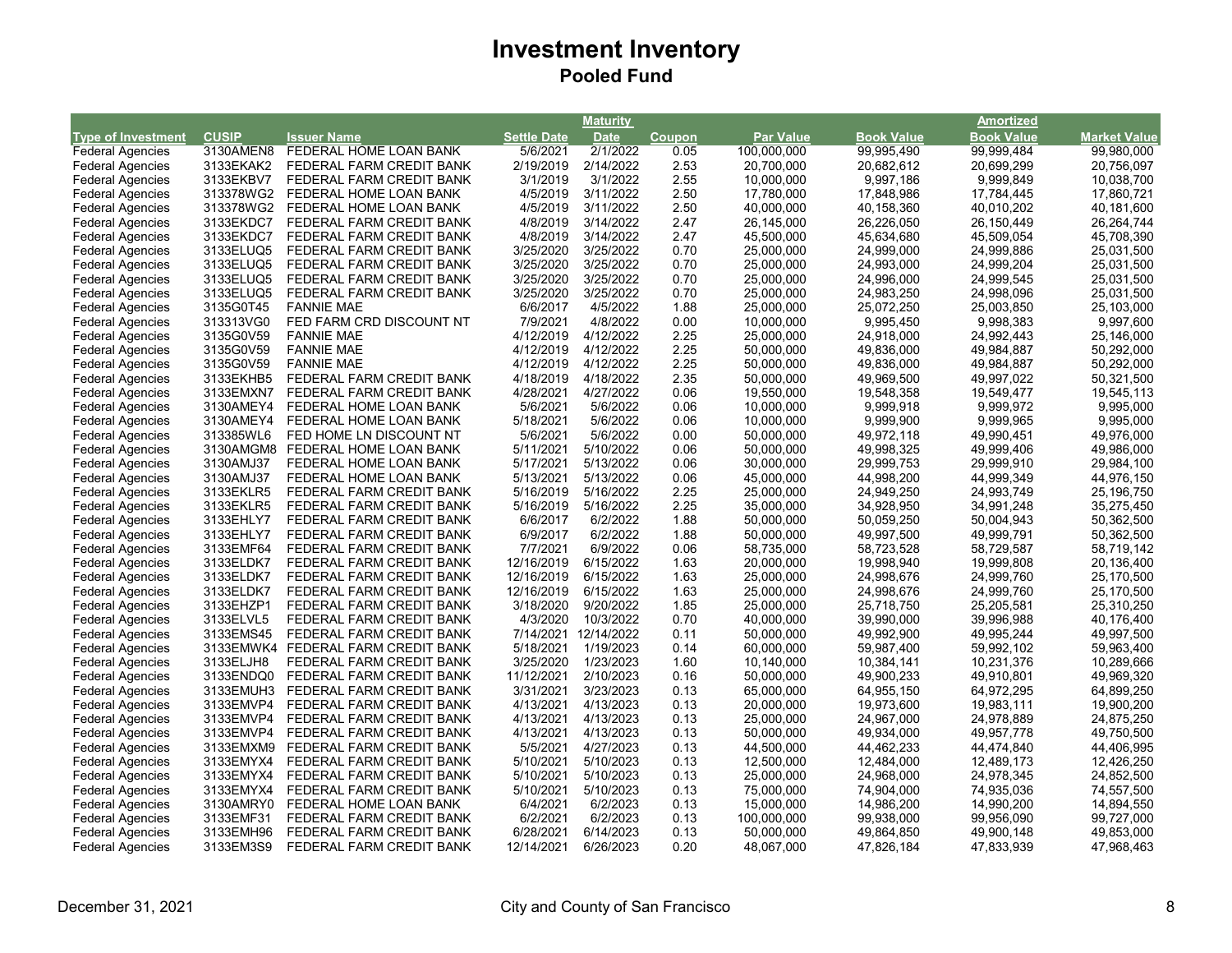|                           |              |                                    |                       | <b>Maturity</b>       |              |                  |                   | <b>Amortized</b>  |              |
|---------------------------|--------------|------------------------------------|-----------------------|-----------------------|--------------|------------------|-------------------|-------------------|--------------|
| <b>Type of Investment</b> | <b>CUSIP</b> | <b>Issuer Name</b>                 | <b>Settle Date</b>    | <b>Date</b>           | Coupon       | <b>Par Value</b> | <b>Book Value</b> | <b>Book Value</b> | Market Value |
| <b>Federal Agencies</b>   | 3133EM3S9    | FEDERAL FARM CREDIT BANK           | 8/26/2021             | 6/26/2023             | 0.20         | 50,000,000       | 49,979,892        | 49,983,739        | 49,897,500   |
| <b>Federal Agencies</b>   | 3133EMS37    | FEDERAL FARM CREDIT BANK           | 7/14/2021             | 7/14/2023             | 0.13         | 50,000,000       | 49,927,791        | 49,944,705        | 49,655,500   |
| <b>Federal Agencies</b>   | 3133EMS37    | FEDERAL FARM CREDIT BANK           | 7/14/2021             | 7/14/2023             | 0.13         | 50,000,000       | 49,907,253        | 49,928,979        | 49,655,500   |
| <b>Federal Agencies</b>   | 3133ENEY2    | FEDERAL FARM CREDIT BANK           | 11/24/2021            | 7/24/2023             | 0.45         | 50,000,000       | 49,996,500        | 49,996,719        | 49,884,435   |
| <b>Federal Agencies</b>   | 3133EM2E1    | FEDERAL FARM CREDIT BANK           | 8/10/2021             | 8/10/2023             | 0.16         | 50,000,000       | 49,970,000        | 49,975,918        | 49,625,000   |
| <b>Federal Agencies</b>   | 3137EAEV7    | <b>FREDDIE MAC</b>                 | 12/6/2021             | 8/24/2023             | 0.25         | 40,776,000       | 40,571,644        | 40,552,449        | 40,515,034   |
| <b>Federal Agencies</b>   | 3130AJXD6    | FEDERAL HOME LOAN BANK             | 12/14/2021            | 9/8/2023              | 0.13         | 20,975,000       | 20,813,353        | 20,811,156        | 20,788,952   |
| <b>Federal Agencies</b>   | 3135G0U43    | <b>FANNIE MAE</b>                  | 12/9/2021             | 9/12/2023             | 2.88         | 29,648,000       | 30,999,294        | 30,752,271        | 30,744,383   |
| <b>Federal Agencies</b>   | 3133EM6N7    | FEDERAL FARM CREDIT BANK           | 9/27/2021             | 9/27/2023             | 0.17         | 50,000,000       | 49,950,000        | 49,956,575        | 49,781,000   |
| <b>Federal Agencies</b>   | 3133ENGF1    | FEDERAL FARM CREDIT BANK           | 12/3/2021             | 12/1/2023             | 0.50         | 25,000,000       | 24,963,750        | 24,965,194        | 24,898,754   |
| <b>Federal Agencies</b>   | 3133ENGF1    | FEDERAL FARM CREDIT BANK           | 12/3/2021             | 12/1/2023             | 0.50         | 25,000,000       | 24,963,750        | 24,965,194        | 24,898,754   |
| <b>Federal Agencies</b>   | 3133ENGF1    | FEDERAL FARM CREDIT BANK           | 12/3/2021             | 12/1/2023             | 0.50         | 75,000,000       | 74,891,250        | 74,895,582        | 74,696,261   |
| <b>Federal Agencies</b>   | 3130A3VC5    | FEDERAL HOME LOAN BANK             | 12/10/2021            | 12/8/2023             | 2.25         | 10,000,000       | 10,302,250        | 10,291,904        | 10,292,400   |
| <b>Federal Agencies</b>   | 3130A3VC5    | FEDERAL HOME LOAN BANK             | 12/10/2021            | 12/8/2023             | 2.25         | 30,000,000       | 30,906,750        | 30,875,712        | 30,877,200   |
| <b>Federal Agencies</b>   | 3133ENHR4    | FEDERAL FARM CREDIT BANK           |                       | 12/20/2021 12/20/2023 | 0.68         | 25,000,000       | 24,987,600        | 24,987,804        | 24,979,750   |
| <b>Federal Agencies</b>   | 3133ENHR4    | FEDERAL FARM CREDIT BANK           |                       | 12/20/2021 12/20/2023 | 0.68         | 25,000,000       | 24,988,000        | 24,988,197        | 24,979,750   |
| <b>Federal Agencies</b>   | 3133ENHR4    | FEDERAL FARM CREDIT BANK           | 12/20/2021            | 12/20/2023            | 0.68         | 62,000,000       | 61,970,488        | 61,970,973        | 61,949,780   |
| <b>Federal Agencies</b>   | 3130AFW94    | FEDERAL HOME LOAN BANK             | 11/12/2021            | 2/13/2024             | 2.50         | 39,010,000       | 40,889,914        | 40,549,247        | 40,418,651   |
| <b>Federal Agencies</b>   | 3133ELNE0    | FEDERAL FARM CREDIT BANK           | 3/18/2020             | 2/14/2024             | 1.43         | 20,495,000       | 20,950,604        | 20,741,945        | 20,874,977   |
| <b>Federal Agencies</b>   | 3133EMRZ7    | FEDERAL FARM CREDIT BANK           | 2/26/2021             | 2/26/2024             | 0.25         | 5,000,000        | 4,998,200         | 4,998,708         | 4,948,750    |
| <b>Federal Agencies</b>   | 3133EMRZ7    | FEDERAL FARM CREDIT BANK           | 2/26/2021             | 2/26/2024             | 0.25         | 5,000,000        | 4,998,200         | 4,998,708         | 4,948,750    |
| <b>Federal Agencies</b>   | 3133EMRZ7    | FEDERAL FARM CREDIT BANK           | 2/26/2021             | 2/26/2024             | 0.25         | 100,000,000      | 99,964,000        | 99,974,159        | 98,975,000   |
| <b>Federal Agencies</b>   |              | 3133EMTW2 FEDERAL FARM CREDIT BANK | 3/18/2021             | 3/18/2024             | 0.30         | 50,000,000       | 49,939,500        | 49,955,453        | 49,697,500   |
| <b>Federal Agencies</b>   |              | 3133EMTW2 FEDERAL FARM CREDIT BANK | 3/18/2021             | 3/18/2024             | 0.30         | 50,000,000       | 49,939,450        | 49,955,416        | 49,697,500   |
| <b>Federal Agencies</b>   |              | 3133EMWV0 FEDERAL FARM CREDIT BANK | 5/4/2021              | 4/22/2024             | 0.35         | 16,545,000       | 16,549,633        | 16,548,598        | 16,447,715   |
| <b>Federal Agencies</b>   |              | 3133EMWV0 FEDERAL FARM CREDIT BANK | 5/4/2021              | 4/22/2024             | 0.35         | 29,424,000       | 29,432,239        | 29,430,399        | 29,250,987   |
| <b>Federal Agencies</b>   |              | 3133EMWV0 FEDERAL FARM CREDIT BANK | 5/4/2021              | 4/22/2024             | 0.35         | 39,000,000       | 39,010,920        | 39,008,482        | 38,770,680   |
| <b>Federal Agencies</b>   | 3133EMV25    | FEDERAL FARM CREDIT BANK           | 8/6/2021              | 7/23/2024             | 0.45         | 50,000,000       | 50,100,125        | 50,079,416        | 49,696,500   |
| <b>Federal Agencies</b>   | 3133EM5X6    | FEDERAL FARM CREDIT BANK           | 9/23/2021             | 9/23/2024             | 0.43         | 25,000,000       | 24,974,750        | 24,977,054        | 24,787,750   |
| <b>Federal Agencies</b>   | 3133EM5X6    | FEDERAL FARM CREDIT BANK           | 9/23/2021             | 9/23/2024             | 0.43         | 50,000,000       | 49,949,500        | 49,954,108        | 49,575,500   |
|                           | 3133EM5X6    | FEDERAL FARM CREDIT BANK           | 9/23/2021             | 9/23/2024             | 0.43         | 50,000,000       | 49,949,500        | 49,954,108        | 49,575,500   |
| <b>Federal Agencies</b>   | 3133ENEJ5    |                                    | 11/18/2021 11/18/2024 |                       |              |                  |                   |                   |              |
| <b>Federal Agencies</b>   | 3133ENEJ5    | FEDERAL FARM CREDIT BANK           | 11/18/2021 11/18/2024 |                       | 0.88<br>0.88 | 10,000,000       | 9,988,500         | 9,988,962         | 9,979,400    |
| <b>Federal Agencies</b>   | 3133ENEJ5    | FEDERAL FARM CREDIT BANK           | 11/18/2021 11/18/2024 |                       |              | 10,000,000       | 9,988,500         | 9,988,962         | 9,979,400    |
| <b>Federal Agencies</b>   |              | FEDERAL FARM CREDIT BANK           |                       |                       | 0.88         | 50,000,000       | 49,942,500        | 49,944,808        | 49,897,000   |
| <b>Federal Agencies</b>   | 3133ELCP7    | FEDERAL FARM CREDIT BANK           | 12/3/2019             | 12/3/2024             | 1.63         | 25,000,000       | 24,960,000        | 24,976,639        | 25,586,250   |
| <b>Federal Agencies</b>   | 3133ENGQ7    | FEDERAL FARM CREDIT BANK           | 12/9/2021             | 12/9/2024             | 0.92         | 50,000,000       | 49,985,000        | 49,985,315        | 49,937,571   |
| <b>Federal Agencies</b>   | 3133ENGQ7    | FEDERAL FARM CREDIT BANK           | 12/9/2021             | 12/9/2024             | 0.92         | 50,000,000       | 49,963,000        | 49,963,776        | 49,937,571   |
| <b>Federal Agencies</b>   | 3135G0X24    | <b>FANNIE MAE</b>                  | 4/21/2021             | 1/7/2025              | 1.63         | 39,060,000       | 40,632,556        | 40,337,050        | 39,773,626   |
| <b>Federal Agencies</b>   | 3137EAEP0    | <b>FREDDIE MAC</b>                 | 2/14/2020             | 2/12/2025             | 1.50         | 5,000,000        | 4,996,150         | 4,997,599         | 5,073,200    |
| <b>Federal Agencies</b>   | 3137EAEP0    | <b>FREDDIE MAC</b>                 | 2/14/2020             | 2/12/2025             | 1.50         | 5,000,000        | 4,996,150         | 4,997,599         | 5,073,200    |
| <b>Federal Agencies</b>   | 3137EAEP0    | <b>FREDDIE MAC</b>                 | 2/14/2020             | 2/12/2025             | 1.50         | 5,000,000        | 4,996,150         | 4,997,599         | 5,073,200    |
| <b>Federal Agencies</b>   | 3137EAEP0    | <b>FREDDIE MAC</b>                 | 2/14/2020             | 2/12/2025             | 1.50         | 15,000,000       | 14,988,450        | 14,992,798        | 15,219,600   |
| <b>Federal Agencies</b>   | 3137EAEP0    | <b>FREDDIE MAC</b>                 | 2/14/2020             | 2/12/2025             | 1.50         | 50,000,000       | 49,961,500        | 49,975,993        | 50,732,000   |
| <b>Federal Agencies</b>   | 3137EAEP0    | <b>FREDDIE MAC</b>                 | 4/21/2021             | 2/12/2025             | 1.50         | 53,532,000       | 55,450,052        | 55,098,937        | 54,315,708   |
| <b>Federal Agencies</b>   | 3133ELQY3    | FEDERAL FARM CREDIT BANK           | 3/23/2020             | 3/3/2025              | 1.21         | 16,000,000       | 15,990,720        | 15,994,055        | 16,155,040   |
| <b>Federal Agencies</b>   | 3133ELQY3    | FEDERAL FARM CREDIT BANK           | 3/23/2020             | 3/3/2025              | 1.21         | 24,000,000       | 23,964,240        | 23,977,091        | 24,232,560   |
| <b>Federal Agencies</b>   | 3133EMWT5    | FEDERAL FARM CREDIT BANK           | 4/21/2021             | 4/21/2025             | 0.60         | 50,000,000       | 49,973,500        | 49,978,125        | 49,440,000   |
| <b>Federal Agencies</b>   | 3135G03U5    | <b>FANNIE MAE</b>                  | 12/8/2021             | 4/22/2025             | 0.63         | 37,938,000       | 37,398,090        | 37,378,909        | 37,421,664   |
| <b>Federal Agencies</b>   | 3135G03U5    | <b>FANNIE MAE</b>                  | 7/12/2021             | 4/22/2025             | 0.63         | 50,000,000       | 50,108,000        | 50,094,461        | 49,319,500   |
| <b>Federal Agencies</b>   | 3135G03U5    | <b>FANNIE MAE</b>                  | 12/8/2021             | 4/22/2025             | 0.63         | 50,000,000       | 49,283,881        | 49,258,690        | 49,319,500   |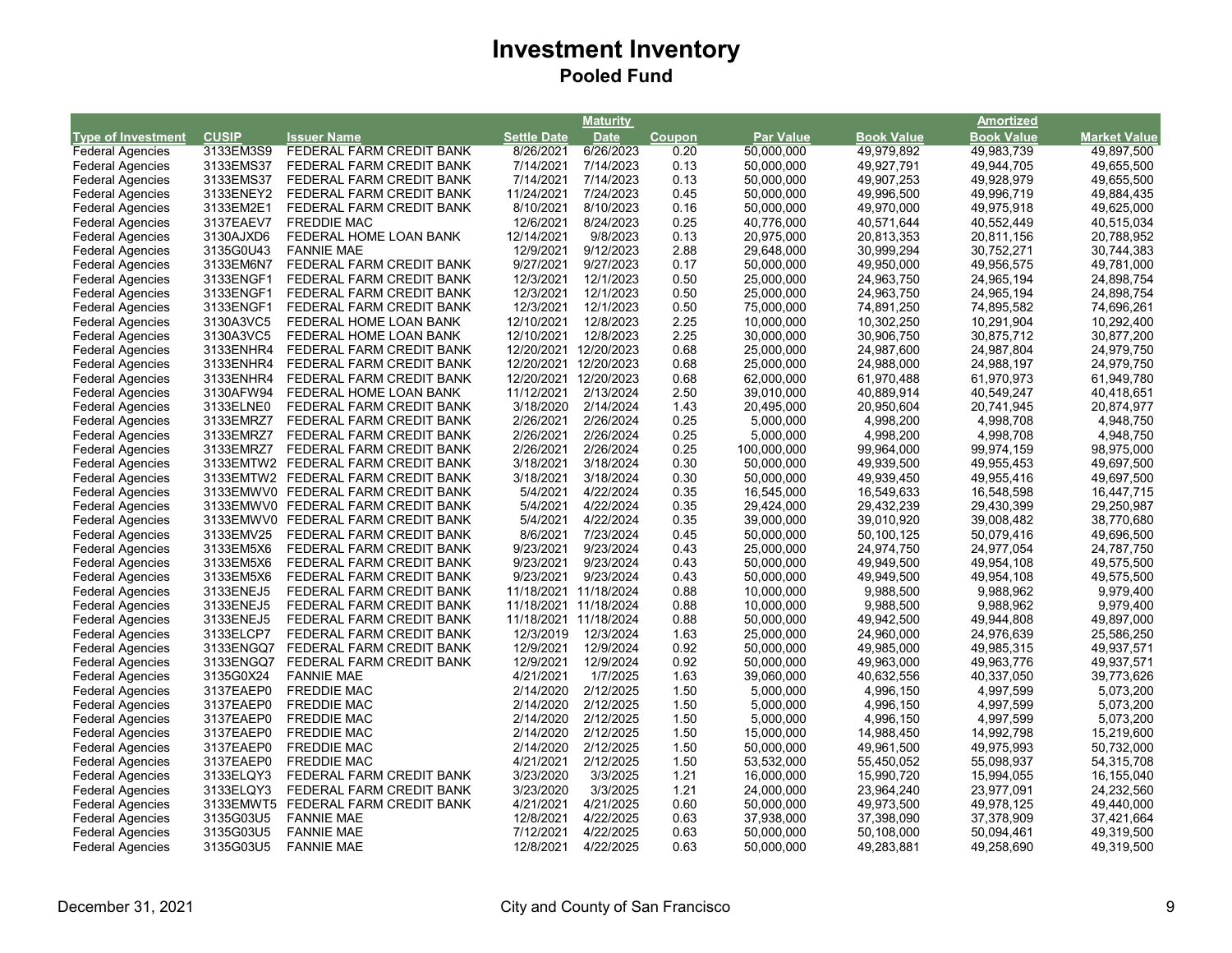|                             |                        |                                    |                       | <b>Maturity</b>       |                   |                     |                   | Amortized           |                     |
|-----------------------------|------------------------|------------------------------------|-----------------------|-----------------------|-------------------|---------------------|-------------------|---------------------|---------------------|
| <b>Type of Investment</b>   | <b>CUSIP</b>           | <b>Issuer Name</b>                 | <b>Settle Date</b>    | <b>Date</b>           | Coupon            | <b>Par Value</b>    | <b>Book Value</b> | <b>Book Value</b>   | <b>Market Value</b> |
| <b>Federal Agencies</b>     | 3135G04Z3              | <b>FANNIE MAE</b>                  | 12/8/2021             | 6/17/2025             | 0.50              | 4,655,000           | 4,556,640         | 4,558,474           | 4,563,157           |
| <b>Federal Agencies</b>     | 3135G04Z3              | <b>FANNIE MAE</b>                  | 12/8/2021             | 6/17/2025             | 0.50              | 10,000,000          | 9,789,600         | 9,793,524           | 9,802,700           |
| <b>Federal Agencies</b>     | 3130AN4A5              | FEDERAL HOME LOAN BANK             | 7/12/2021             | 6/30/2025             | 0.70              | 17,680,000          | 17,734,631        | 17,728,109          | 17,440,613          |
| <b>Federal Agencies</b>     | 3135G05X7              | <b>FANNIE MAE</b>                  | 3/4/2021              | 8/25/2025             | 0.38              | 25,000,000          | 24,684,250        | 24,742,765          | 24,322,250          |
| <b>Federal Agencies</b>     | 3135G05X7              | <b>FANNIE MAE</b>                  | 2/25/2021             | 8/25/2025             | 0.38              | 72,500,000          | 71,862,000        | 71,982,451          | 70,534,525          |
| <b>Federal Agencies</b>     | 3130A8ZQ9              | FEDERAL HOME LOAN BANK             | 11/2/2021             | 9/12/2025             | 1.75              | 10,295,000          | 10,600,355        | 10,563,404          | 10,519,225          |
| <b>Federal Agencies</b>     | 3137EAEX3              | <b>FREDDIE MAC</b>                 | 3/4/2021              | 9/23/2025             | 0.38              | 22,600,000          | 22,295,352        | 22,350,826          | 21,993,190          |
| <b>Federal Agencies</b>     | 3133ENEG1              | FEDERAL FARM CREDIT BANK           | 11/17/2021 11/17/2025 |                       | 1.05              | 39,675,000          | 39,622,232        | 39,623,858          | 39,518,296          |
| <b>Federal Agencies</b>     | 3133ENEG1              | FEDERAL FARM CREDIT BANK           | 11/17/2021 11/17/2025 |                       | 1.05              | 55,000,000          | 54,923,000        | 54,925,372          | 54,782,767          |
| <b>Federal Agencies</b>     | 3133ENHM5              | FEDERAL FARM CREDIT BANK           |                       | 12/16/2021 12/16/2025 | 1.17              | 45,000,000          | 44,954,100        | 44,954,603          | 44,879,400          |
| <b>Federal Agencies</b>     | 3133ENHM5              | FEDERAL FARM CREDIT BANK           |                       | 12/16/2021 12/16/2025 | 1.17              | 50,000,000          | 49,949,000        | 49,949,559          | 49,866,000          |
| <b>Federal Agencies</b>     | 3133EMZ21              | FEDERAL FARM CREDIT BANK           | 8/9/2021              | 4/6/2026              | 0.69              | 15,500,000          | 15,458,150        | 15,461,717          | 15, 157, 450        |
| <b>Federal Agencies</b>     | 3130ANNM8              | FEDERAL HOME LOAN BANK             | 8/19/2021             | 7/13/2026             | 1.05              | 25,000,000          | 25,000,000        | 25,000,000          | 24,818,000          |
| <b>Federal Agencies</b>     | 3130ANNM8              | FEDERAL HOME LOAN BANK             | 8/19/2021             | 7/13/2026             | 1.05              | 25,000,000          | 25,000,000        | 25,000,000          | 24,818,000          |
| <b>Federal Agencies</b>     | 3130ANNM8              | FEDERAL HOME LOAN BANK             | 8/19/2021             | 7/13/2026             | 1.05              | 25,000,000          | 25,000,000        | 25,000,000          | 24,818,000          |
| <b>Federal Agencies</b>     | 3130ANNM8              | FEDERAL HOME LOAN BANK             | 8/19/2021             | 7/13/2026             | 1.05              | 25,000,000          | 25,000,000        | 25,000,000          | 24,818,000          |
| <b>Federal Agencies</b>     | 3130ANMP2              | FEDERAL HOME LOAN BANK             | 8/20/2021             | 7/27/2026             | 1.07              | 25,000,000          | 25,000,000        | 25,000,000          | 24,749,500          |
| <b>Federal Agencies</b>     | 3130ANMP2              | FEDERAL HOME LOAN BANK             | 8/20/2021             | 7/27/2026             | 1.07              | 25,000,000          | 25,000,000        | 25,000,000          | 24,749,500          |
| <b>Federal Agencies</b>     | 3130ANMP2              | FEDERAL HOME LOAN BANK             | 8/20/2021             | 7/27/2026             | 1.07              | 25,000,000          | 25,000,000        | 25,000,000          | 24,749,500          |
| <b>Federal Agencies</b>     | 3130ANMP2              | FEDERAL HOME LOAN BANK             | 8/20/2021             | 7/27/2026             | 1.07              | 25,000,000          | 25,000,000        | 25,000,000          | 24,749,500          |
| <b>Federal Agencies</b>     | 3130ANTG5              | FEDERAL HOME LOAN BANK             | 9/13/2021             | 8/10/2026             | 1.05              | 25,000,000          | 25,000,000        | 25,000,000          | 24,851,718          |
|                             |                        | FEDERAL HOME LOAN BANK             | 9/13/2021             | 8/10/2026             | 1.05              | 25,000,000          | 25,000,000        | 25,000,000          | 24,851,718          |
| <b>Federal Agencies</b>     | 3130ANTG5<br>3130ANTG5 |                                    | 9/13/2021             | 8/10/2026             | 1.05              |                     |                   |                     |                     |
| <b>Federal Agencies</b>     | 3130ANTG5              | FEDERAL HOME LOAN BANK             | 9/13/2021             |                       | 1.05              | 25,000,000          | 25,000,000        | 25,000,000          | 24,851,718          |
| <b>Federal Agencies</b>     |                        | FEDERAL HOME LOAN BANK             |                       | 8/10/2026             |                   | 25,000,000          | 25,000,000        | 25,000,000          | 24,851,718          |
| <b>Federal Agencies</b>     | 3130AP6T7              | FEDERAL HOME LOAN BANK             | 10/1/2021             | 9/3/2026              | 1.08              | 25,000,000          | 25,000,000        | 25,000,000          | 24,717,948          |
| <b>Federal Agencies</b>     | 3130AP6T7              | FEDERAL HOME LOAN BANK             | 10/1/2021             | 9/3/2026              | 1.08              | 25,000,000          | 25,000,000        | 25,000,000          | 24,717,948          |
| <b>Federal Agencies</b>     | 3130AP6T7<br>3130AP6T7 | FEDERAL HOME LOAN BANK             | 10/1/2021             | 9/3/2026<br>9/3/2026  | 1.08              | 25,000,000          | 25,000,000        | 25,000,000          | 24,717,948          |
| <b>Federal Agencies</b>     |                        | FEDERAL HOME LOAN BANK             | 10/1/2021             |                       | 1.08              | 25,000,000          | 25,000,000        | 25,000,000          | 24,717,948          |
| <b>Federal Agencies</b>     | 3130APPR0              | FEDERAL HOME LOAN BANK             | 11/18/2021            | 10/19/2026            | 1.43              | 25,000,000          | 25,000,000        | 25,000,000          | 24,964,250          |
| <b>Federal Agencies</b>     | 3130APPR0              | FEDERAL HOME LOAN BANK             | 11/18/2021 10/19/2026 |                       | 1.43              | 25,000,000          | 25,000,000        | 25,000,000          | 24,964,250          |
| <b>Federal Agencies</b>     | 3130APPR0              | FEDERAL HOME LOAN BANK             | 11/18/2021 10/19/2026 |                       | 1.43              | 25,000,000          | 25,000,000        | 25,000,000          | 24,964,250          |
| <b>Federal Agencies</b>     | 3130APPR0              | FEDERAL HOME LOAN BANK             | 11/18/2021 10/19/2026 |                       | 1.43              | 25,000,000          | 25,000,000        | 25,000,000          | 24,964,250          |
| <b>Federal Agencies</b>     | 3130AQ7L1              | FEDERAL HOME LOAN BANK             |                       | 12/16/2021 11/16/2026 | 1.61              | 25,000,000          | 25,000,000        | 25,000,000          | 25,022,657          |
| <b>Federal Agencies</b>     | 3130AQ7L1              | FEDERAL HOME LOAN BANK             |                       | 12/16/2021 11/16/2026 | 1.61              | 25,000,000          | 25,000,000        | 25,000,000          | 25,022,657          |
| <b>Federal Agencies</b>     | 3130AQ7L1              | FEDERAL HOME LOAN BANK             |                       | 12/16/2021 11/16/2026 | 1.61              | 25,000,000          | 25,000,000        | 25,000,000          | 25,022,657          |
| <b>Federal Agencies</b>     | 3130AQ7L1              | FEDERAL HOME LOAN BANK             |                       | 12/16/2021 11/16/2026 | 1.61              | 25,000,000          | 25,000,000        | 25,000,000          | 25,022,657          |
| <b>Subtotals</b>            |                        |                                    |                       |                       | 0.83<br>\$        | 4,963,375,000<br>\$ | 4,967,421,402     | 4,966,122,793<br>\$ | 4,956,408,900<br>\$ |
| <b>Public Time Deposits</b> |                        | PPEB3XSW4 BANK OF SAN FRANCISCO    | 9/20/2021             | 3/21/2022             | $0.09$ \$         | 10,000,000 \$       | 10,000,000 \$     | 10,000,000 \$       | 10,000,000          |
|                             |                        |                                    |                       |                       |                   |                     |                   |                     |                     |
| <b>Public Time Deposits</b> | PPEE3CH06              | <b>BRIDGE BANK</b>                 | 9/20/2021             | 3/21/2022             | 0.09              | 10,000,000          | 10,000,000        | 10,000,000          | 10,000,000          |
| <b>Public Time Deposits</b> | PPES5U4Q0              | <b>BANK OF SAN FRANCISCO</b>       | 12/6/2021             | 6/6/2022              | 0.13              | 10,000,000          | 10,000,000        | 10,000,000          | 10,000,000          |
| <b>Public Time Deposits</b> | PPEJ79PT6              | <b>BRIDGE BANK</b>                 | 12/20/2021            | 6/20/2022             | 0.15              | 10,000,000          | 10,000,000        | 10,000,000          | 10,000,000          |
| <b>Subtotals</b>            |                        |                                    |                       |                       | 0.12 <sub>5</sub> | 40,000,000<br>\$    | 40,000,000        | 40,000,000<br>\$    | 40,000,000<br>\$    |
| Negotiable CDs              | 06367CCF2              | <b>BANK OF MONTREAL CHICAGO</b>    | 3/8/2021              | 1/3/2022              | $0.20$ \$         | 50,000,000 \$       | 50,000,000 \$     | 50,000,000 \$       | 50,000,625          |
| Negotiable CDs              | 89114W3L7              | <b>TORONTO DOMINION BANK NY</b>    | 3/8/2021              | 1/5/2022              | 0.20              | 50,000,000          | 50,000,000        | 50,000,000          | 50,001,041          |
| Negotiable CDs              | 89114W3B9              | <b>TORONTO DOMINION BANK NY</b>    | 3/4/2021              | 1/6/2022              | 0.20              | 60,000,000          | 60,000,000        | 60,000,000          | 60,001,499          |
| Negotiable CDs              | 89114W2B0              | <b>TORONTO DOMINION BANK NY</b>    | 2/18/2021             | 1/14/2022             | 0.18              | 100,000,000         | 100,000,000       | 100,000,000         | 100,005,052         |
|                             | 06367CCQ8              | <b>BANK OF MONTREAL CHICAGO</b>    | 3/11/2021             | 1/20/2022             | 0.20              | 50,000,000          | 50,000,000        | 50,000,000          |                     |
| Negotiable CDs              |                        |                                    |                       |                       |                   |                     |                   |                     | 50,004,165          |
| Negotiable CDs              |                        | 89114W3W3 TORONTO DOMINION BANK NY | 3/11/2021             | 1/20/2022             | 0.20              | 50,000,000          | 50,000,000        | 50,000,000          | 50,004,165          |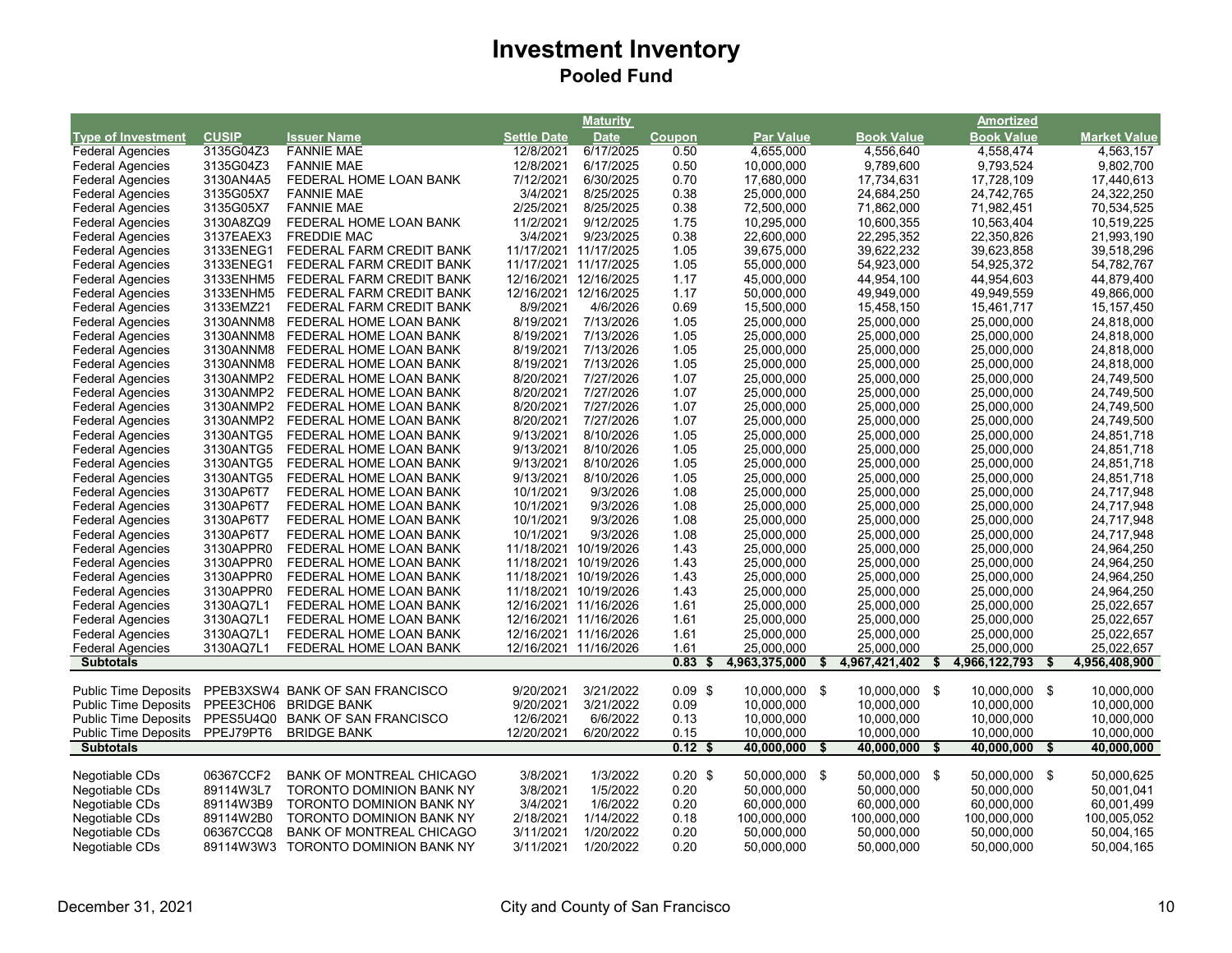|                           |              |                                 |                       | <b>Maturity</b> |               |                  |                     | Amortized           |                     |
|---------------------------|--------------|---------------------------------|-----------------------|-----------------|---------------|------------------|---------------------|---------------------|---------------------|
| <b>Type of Investment</b> | <b>CUSIP</b> | <b>Issuer Name</b>              | <b>Settle Date</b>    | <b>Date</b>     | <b>Coupon</b> | <b>Par Value</b> | <b>Book Value</b>   | <b>Book Value</b>   | <b>Market Value</b> |
| Negotiable CDs            | 06367CBA4    | <b>BANK OF MONTREAL CHICAGO</b> | 2/16/2021             | 2/14/2022       | 0.20          | 75,000,000       | 75,000,000          | 75,000,000          | 75,014,054          |
| Negotiable CDs            | 78012UG82    | ROYAL BANK OF CANADA NY         | 2/26/2021             | 2/16/2022       | 0.19          | 50,000,000       | 50,000,000          | 50,000,000          | 50,008,811          |
| Negotiable CDs            | 78012UG90    | ROYAL BANK OF CANADA NY         | 2/26/2021             | 2/22/2022       | 0.19          | 60,000,000       | 60,000,000          | 60,000,000          | 60,012,332          |
| Negotiable CDs            | 06367CCJ4    | <b>BANK OF MONTREAL CHICAGO</b> | 3/9/2021              | 2/28/2022       | 0.20          | 50,000,000       | 50,000,000          | 50,000,000          | 50,011,932          |
| Negotiable CDs            | 06367CDY0    | <b>BANK OF MONTREAL CHICAGO</b> | 4/6/2021              | 2/28/2022       | 0.20          | 50,000,000       | 50,000,000          | 50,000,000          | 50,012,285          |
| Negotiable CDs            | 78012UH57    | ROYAL BANK OF CANADA NY         | 3/9/2021              | 2/28/2022       | 0.24          | 50,000,000       | 50,000,000          | 50,000,000          | 50,015,548          |
| Negotiable CDs            | 06367CBZ9    | <b>BANK OF MONTREAL CHICAGO</b> | 3/3/2021              | 3/2/2022        | 0.20          | 100,000,000      | 100,000,000         | 100,000,000         | 100,025,964         |
| Negotiable CDs            | 89114W3C7    | <b>TORONTO DOMINION BANK NY</b> | 3/4/2021              | 3/4/2022        | 0.21          | 50,000,000       | 50,000,000          | 50,000,000          | 50,013,991          |
| Negotiable CDs            | 78012UJ30    | ROYAL BANK OF CANADA NY         | 3/11/2021             | 3/11/2022       | 0.23          | 50,000,000       | 50,000,000          | 50,000,000          | 50,017,489          |
| Negotiable CDs            | 89114W4K8    | <b>TORONTO DOMINION BANK NY</b> | 3/15/2021             | 3/15/2022       | 0.23          | 50,000,000       | 50,000,000          | 50,000,000          | 50,018,489          |
| Negotiable CDs            | 06367CCY1    | <b>BANK OF MONTREAL CHICAGO</b> | 3/16/2021             | 3/16/2022       | 0.26          | 50,000,000       | 50,000,000          | 50,000,000          | 50,021,964          |
| Negotiable CDs            | 78012UH73    | ROYAL BANK OF CANADA NY         | 3/11/2021             | 3/16/2022       | 0.22          | 50,000,000       | 50,000,000          | 50,000,000          | 50,017,697          |
| Negotiable CDs            | 78012UK46    | ROYAL BANK OF CANADA NY         | 3/30/2021             | 3/28/2022       | 0.23          | 50,000,000       | 50,000,000          | 50,000,000          | 50,021,737          |
| Negotiable CDs            | 89114W5N1    | <b>TORONTO DOMINION BANK NY</b> | 3/30/2021             | 3/28/2022       | 0.22          | 50,000,000       | 50,000,000          | 50,000,000          | 50,020,529          |
| Negotiable CDs            | 78012UK53    | ROYAL BANK OF CANADA NY         | 4/6/2021              | 4/6/2022        | 0.23          | 50,000,000       | 50,000,000          | 50,000,000          | 50,011,964          |
| Negotiable CDs            | 89114W6T7    | <b>TORONTO DOMINION BANK NY</b> | 4/13/2021             | 4/11/2022       | 0.22          | 50,000,000       | 50,000,000          | 50,000,000          | 50,011,187          |
| Negotiable CDs            | 89114WHS7    | <b>TORONTO DOMINION BANK NY</b> | 10/12/2021            | 4/13/2022       | 0.16          | 50,000,000       | 50,000,000          | 50,000,000          | 50,002,853          |
| Negotiable CDs            | 06367CHR1    | <b>BANK OF MONTREAL CHICAGO</b> | 7/6/2021              | 5/9/2022        | 0.17          | 100,000,000      | 100,000,000         | 100,000,000         | 100,010,702         |
| Negotiable CDs            | 89114WBD6    | <b>TORONTO DOMINION BANK NY</b> | 5/25/2021             | 5/25/2022       | 0.21          | 50,000,000       | 50,000,000          | 50,000,000          | 50,014,053          |
| Negotiable CDs            | 06417MTV7    | <b>BANK OF NOVA SCOTIA HOUS</b> | 12/2/2021             | 6/15/2022       | 0.30          | 100,000,000      | 100,000,000         | 100,000,000         | 100,073,715         |
| Negotiable CDs            | 78012UT96    | ROYAL BANK OF CANADA NY         | 9/16/2021             | 6/17/2022       | 0.15          | 100,000,000      | 100,000,000         | 100,000,000         | 100,004,635         |
| Negotiable CDs            | 06417MTY1    | <b>BANK OF NOVA SCOTIA HOUS</b> | 12/6/2021             | 6/30/2022       | 0.31          | 100,000,000      | 100,000,000         | 100,000,000         | 100,030,102         |
| Negotiable CDs            | 78012UX42    | ROYAL BANK OF CANADA NY         | 10/29/2021            | 6/30/2022       | 0.20          | 50,000,000       | 50,000,000          | 50,000,000          | 49,987,425          |
| Negotiable CDs            | 89114WMZ5    | <b>TORONTO DOMINION BANK NY</b> | 12/13/2021            | 6/30/2022       | 0.30          | 50,000,000       | 50,000,000          | 50,000,000          | 50,012,544          |
| Negotiable CDs            | 06367CQB6    | <b>BANK OF MONTREAL CHICAGO</b> | 12/17/2021            | 7/1/2022        | 0.33          | 50,000,000       | 50,000,000          | 50,000,000          | 50,020,189          |
| Negotiable CDs            | 89114WJ89    | <b>TORONTO DOMINION BANK NY</b> | 10/19/2021            | 7/1/2022        | 0.21          | 50,000,000       | 50,000,000          | 50,000,000          | 49,989,875          |
| Negotiable CDs            | 06417MUM5    | <b>BANK OF NOVA SCOTIA HOUS</b> | 12/13/2021            | 7/6/2022        | 0.31          | 100,000,000      | 100,000,000         | 100,000,000         | 100,031,106         |
| Negotiable CDs            | 06367CKG1    | <b>BANK OF MONTREAL CHICAGO</b> | 8/25/2021             | 7/18/2022       | 0.18          | 50,000,000       | 50,000,000          | 50,000,000          | 49,980,636          |
| Negotiable CDs            | 06367CKN6    | <b>BANK OF MONTREAL CHICAGO</b> | 8/30/2021             | 7/18/2022       | 0.18          | 50,000,000       | 50,000,000          | 50,000,000          | 49,980,637          |
| Negotiable CDs            | 06417MSJ5    | <b>BANK OF NOVA SCOTIA HOUS</b> | 11/2/2021             | 8/1/2022        | 0.24          | 50,000,000       | 50,000,000          | 50,000,000          | 49,997,017          |
| Negotiable CDs            | 78012UW84    | ROYAL BANK OF CANADA NY         | 10/26/2021            | 9/26/2022       | 0.28          | 50,000,000       | 50,000,000          | 50,000,000          | 50,011,140          |
| Negotiable CDs            | 78012UW68    | ROYAL BANK OF CANADA NY         | 10/25/2021 10/24/2022 |                 | 0.30          | 50,000,000       | 50,000,000          | 50,000,000          | 50,082,409          |
| Negotiable CDs            | 96130ALC0    | <b>WESTPAC BANKING CORP NY</b>  | 10/27/2021            | 10/24/2022      | 0.30          | 50,000,000       | 50,000,000          | 50,000,000          | 50,082,410          |
| Negotiable CDs            | 78012U2E4    | ROYAL BANK OF CANADA NY         | 12/2/2021             | 12/2/2022       | 0.48          | 50,000,000       | 50,000,000          | 50,000,000          | 50,177,150          |
| Negotiable CDs            | 89114WM36    | TORONTO DOMINION BANK NY        | 12/2/2021             | 12/2/2022       | 0.48          | 50,000,000       | 50,000,000          | 50,000,000          | 50,177,150          |
| Negotiable CDs            | 06367CPS0    | <b>BANK OF MONTREAL CHICAGO</b> | 12/8/2021             | 12/7/2022       | 0.52          | 50,000,000       | 50,000,000          | 50,000,000          | 50,198,713          |
| <b>Subtotals</b>          |              |                                 |                       |                 | 0.24          | 2,495,000,000    | 2,495,000,000<br>\$ | 2,495,000,000<br>\$ | 2,496,136,974<br>\$ |
|                           |              |                                 |                       |                 |               |                  |                     |                     |                     |
| <b>Commercial Paper</b>   | 89233HDT8    | TOYOTA MOTOR CREDIT CORP        | 10/28/2021            | 4/27/2022       | $0.00$ \$     | 25,000,000 \$    | 24,978,632 \$       | 24,986,306 \$       | 24,991,945          |
| <b>Commercial Paper</b>   | 89233HF82    | TOYOTA MOTOR CREDIT CORP        | 11/10/2021            | 6/8/2022        | 0.00          | 50,000,000       | 49,941,667          | 49,956,111          | 49,978,056          |
| <b>Commercial Paper</b>   | 89233HFE9    | <b>TOYOTA MOTOR CREDIT CORP</b> | 10/25/2021            | 6/14/2022       | 0.00          | 50,000,000       | 49,932,333          | 49,952,167          | 49,977,222          |
| <b>Commercial Paper</b>   | 89233HFF6    | <b>TOYOTA MOTOR CREDIT CORP</b> | 12/21/2021            | 6/15/2022       | 0.00          | 50,000,000       | 49,921,778          | 49,926,667          | 49,977,084          |
| <b>Commercial Paper</b>   | 89233HFN9    | <b>TOYOTA MOTOR CREDIT CORP</b> | 12/6/2021             | 6/22/2022       | 0.00          | 50,000,000       | 49,925,750          | 49,935,500          | 49,976,111          |
| <b>Commercial Paper</b>   | 89233HFQ2    | <b>TOYOTA MOTOR CREDIT CORP</b> | 12/16/2021            | 6/24/2022       | 0.00          | 60,000,000       | 59,901,833          | 59,910,100          | 59,971,000          |
| <b>Commercial Paper</b>   | 89233HFW9    | <b>TOYOTA MOTOR CREDIT CORP</b> | 10/19/2021            | 6/30/2022       | 0.00          | 50,000,000       | 49,932,972          | 49,952,500          | 49,975,000          |
| <b>Commercial Paper</b>   | 89233HFW9    | TOYOTA MOTOR CREDIT CORP        | 11/1/2021             | 6/30/2022       | 0.00          | 50,000,000       | 49,919,667          | 49,940,000          | 49,975,000          |
| <b>Commercial Paper</b>   | 89233HG16    | TOYOTA MOTOR CREDIT CORP        | 11/19/2021            | 7/1/2022        | 0.00          | 50,000,000       | 49,925,333          | 49,939,667          | 49,974,861          |
| <b>Commercial Paper</b>   | 89233HH15    | <b>TOYOTA MOTOR CREDIT CORP</b> | 11/4/2021             | 8/1/2022        | 0.00          | 50,000,000       | 49,906,250          | 49,926,389          | 49,970,556          |
| <b>Subtotals</b>          |              |                                 |                       |                 | #REF!<br>- \$ | 485,000,000      | 484,286,215         | 484,425,406<br>- \$ | 484,766,833         |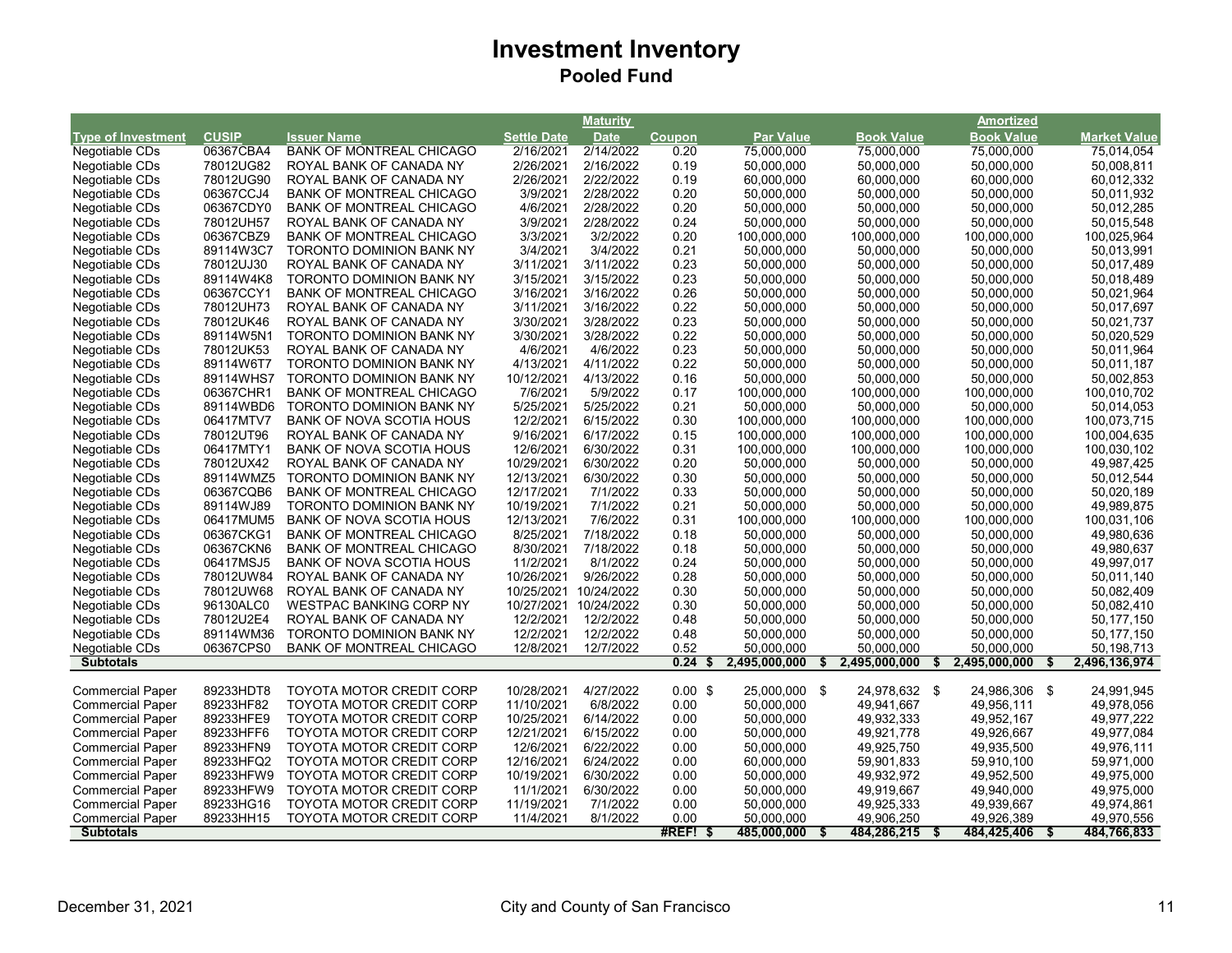|                           |              |                                        |                    | <b>Maturity</b> |                   |                  |      |                   |      | Amortized         |      |                     |
|---------------------------|--------------|----------------------------------------|--------------------|-----------------|-------------------|------------------|------|-------------------|------|-------------------|------|---------------------|
| <b>Type of Investment</b> | <b>CUSIP</b> | <b>Issuer Name</b>                     | <b>Settle Date</b> | <b>Date</b>     | Coupon            | <b>Par Value</b> |      | <b>Book Value</b> |      | <b>Book Value</b> |      | <b>Market Value</b> |
| Money Market Funds        | 09248U718    | <b>BLACKROCK LIQ INST GOV FUND</b>     | 12/31/2021         | 1/1/2022        | $0.01$ \$         | 20,546,473 \$    |      | 20.546.473 \$     |      | 20,546,473        | - \$ | 20,546,473          |
| Money Market Funds        | 262006208    | DREYFUS GOVERN CASH MGMT-              | 12/31/2021         | 1/1/2022        | 0.03              | 277.725.555      |      | 277.725.555       |      | 277.725.555       |      | 277,725,555         |
| Money Market Funds        | 31607A703    | FIDELITY INST GOV FUND                 | 12/31/2021         | 1/1/2022        | 0.01              | 16.347.943       |      | 16,347,943        |      | 16,347,943        |      | 16,347,943          |
| <b>Money Market Funds</b> | 608919718    | FEDERATED GOVERNMENT OBL-PI 12/31/2021 |                    | 1/1/2022        | 0.03              | 231,097,263      |      | 231,097,263       |      | 231,097,263       |      | 231,097,263         |
| Money Market Funds        | 61747C707    | MORGAN STANLEY INST GOVT FUN           | 12/31/2021         | 1/1/2022        | 0.03              | 12,405,691       |      | 12,405,691        |      | 12,405,691        |      | 12,405,691          |
| Money Market Funds        | 85749T517    | STATE ST INST US GOV MM-OPP            | 12/31/2021         | 1/1/2022        | 0.03              | 200.001.374      |      | 200.001.374       |      | 200.001.374       |      | 200.001.374         |
| <b>Subtotals</b>          |              |                                        |                    |                 | 0.03 <sup>5</sup> | 758,124,300      | - 55 | 758,124,300       | - 56 | 758,124,300       | - 56 | 758,124,300         |
|                           |              |                                        |                    |                 |                   |                  |      |                   |      |                   |      |                     |
| Supranationals            | 459058ES8    | INTL BK RECON & DEVELOP                | 12/16/2021         | 10/7/2022       | 1.88 \$           | 64.387.000 \$    |      | 65,418,845 \$     |      | 65.143.923        | - \$ | 65,046,967          |
| Supranationals            | 459058JV6    | <b>INTL BK RECON &amp; DEVELOP</b>     | 4/20/2021          | 4/20/2023       | 0.13              | 100,000,000      |      | 99,793,000        |      | 99,865,592        |      | 99,386,000          |
| Supranationals            | 4581X0CC0    | INTER-AMERICAN DEVEL BK                | 12/15/2021         | 10/4/2023       | 3.00              | 25,756,000       |      | 26,990,142        |      | 26,809,804        |      | 26,779,543          |
| Supranationals            | 459056HV2    | INTL BK RECON & DEVELOP                | 11/2/2021          | 8/28/2024       | 1.50              | 50.000.000       |      | 51.117.583        |      | 50.926.915        |      | 50,728,500          |
| Supranationals            | 4581X0DZ8    | INTER-AMERICAN DEVEL BK                | 11/4/2021          | 9/23/2024       | 0.50              | 50,000,000       |      | 49,623,972        |      | 49,617,759        |      | 49,337,500          |
| Supranationals            | 45950VQG4    | INTL FINANCE CORP                      | 10/22/2021         | 9/23/2024       | 0.44              | 10,000,000       |      | 9,922,244         |      | 9,924,110         |      | 9,831,800           |
| Supranationals            | 4581X0CM8    | INTER-AMERICAN DEVEL BK                | 4/26/2021          | 1/15/2025       | 2.13              | 100.000.000      |      | 105.676.000       |      | 104.632.618       |      | 103,293,000         |
| Supranationals            | 459058JB0    | INTL BK RECON & DEVELOP                | 7/23/2021          | 4/22/2025       | 0.63              | 40.000.000       |      | 40.086.000        |      | 40.075.823        |      | 39,348,400          |
| Supranationals            | 4581X0DN5    | INTER-AMERICAN DEVEL BK                | 11/1/2021          | 7/15/2025       | 0.63              | 28,900,000       |      | 28,572,282        |      | 28,536,284        |      | 28,367,951          |
| Supranationals            | 45818WDG8    | INTER-AMERICAN DEVEL BK                | 8/25/2021          | 2/27/2026       | 0.82              | 19,500,000       |      | 19,556,907        |      | 19,552,450        |      | 19,053,645          |
| <b>Subtotals</b>          |              |                                        |                    |                 | 1.22 \$           | 488,543,000      |      | 496,756,976       | - 55 | 495,085,277       | - 55 | 491,173,306         |
|                           |              |                                        |                    |                 |                   |                  |      |                   |      |                   |      |                     |

**Grand Totals**

**0.64 14,105,042,300 \$ 14,141,807,249 \$ 14,129,189,289 \$ 14,076,427,001 \$**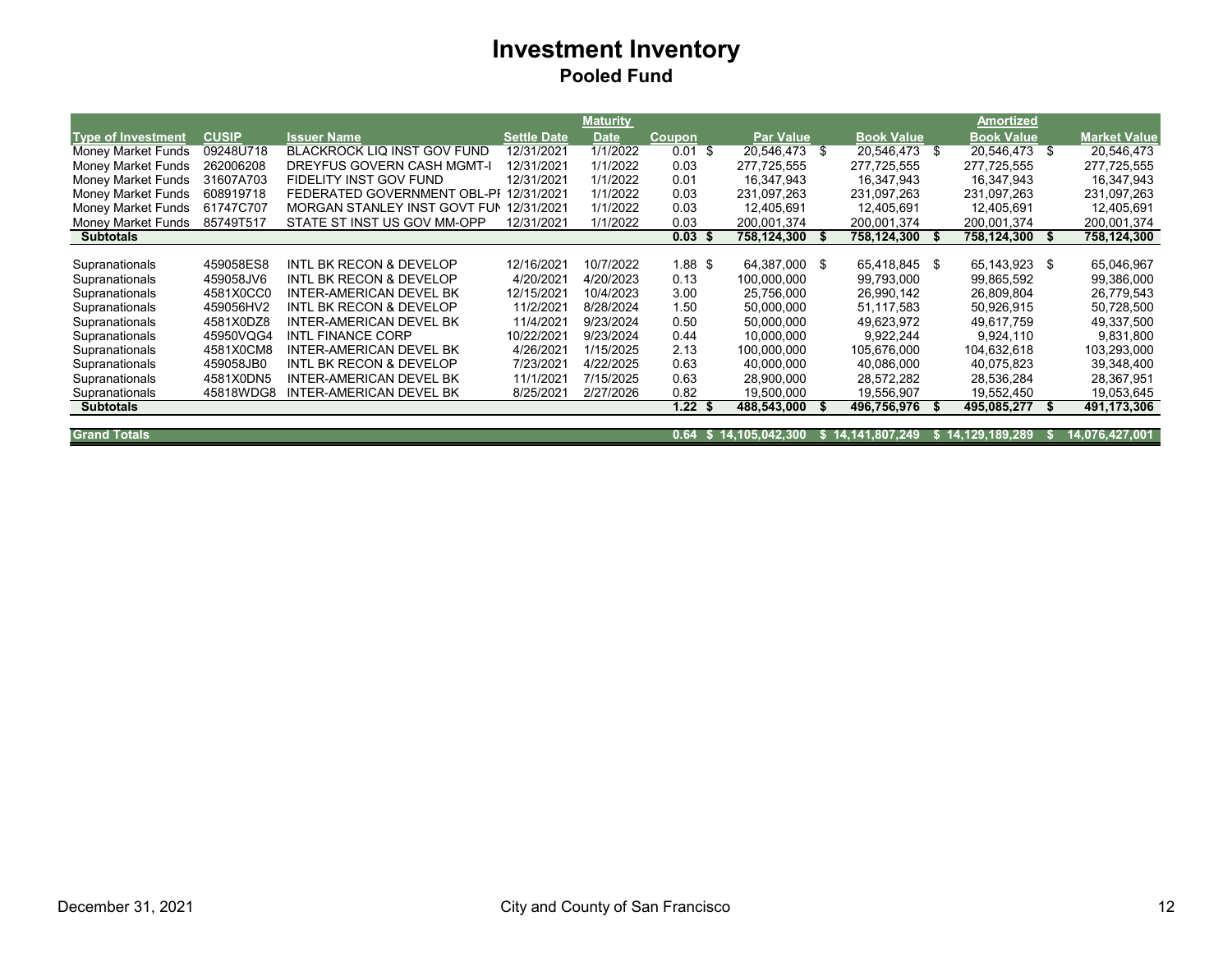#### **For month ended December 31, 2021**

|                           |              |                      |                  |                |             |                    | <b>Maturity</b> |                             | Amort.         | <b>Realized</b> | <u>Earned Income</u> |
|---------------------------|--------------|----------------------|------------------|----------------|-------------|--------------------|-----------------|-----------------------------|----------------|-----------------|----------------------|
| <b>Type of Investment</b> | <b>CUSIP</b> | <b>Issuer Name</b>   | Par Value Coupon |                | $YTM^1$     | <b>Settle Date</b> |                 | <b>Date Earned Interest</b> | <b>Expense</b> | Gain/(Loss)     | <b>Net Earnings</b>  |
| U.S. Treasuries           | 9127965G0    | <b>TREASURY BILL</b> | 0                | 0              | 0.1101      | 12/3/20            | 12/2/21         | 0                           | 305.55         | $\Omega$        | 305.55               |
| U.S. Treasuries           | 9127965G0    | <b>TREASURY BILL</b> | $\Omega$         | $\mathbf 0$    | 0.0901      | 12/17/20           | 12/2/21         | 0.00                        | 125            | 0.00            | 125                  |
| U.S. Treasuries           | 912796ZX0    | <b>TREASURY BILL</b> | $\Omega$         | $\Omega$       | 0.08        | 12/7/21            | 12/15/21        | $\Omega$                    | 888.89         | ŋ               | 888.89               |
| U.S. Treasuries           | 912796ZX0    | <b>TREASURY BILL</b> | O                | 0              | 0.08        | 12/7/21            | 12/15/21        | 0                           | 889            | $\Omega$        | 889                  |
| U.S. Treasuries           | 9128285R7    | <b>US TREASURY</b>   | $\Omega$         | 2.625          | 0.1161      | 12/4/20            | 12/15/21        | 50204.92                    | -48069.73      | 0.00            | 2135.19              |
| U.S. Treasuries           | 9128285R7    | <b>US TREASURY</b>   | $\Omega$         | 2.625          | 0.1085      | 12/8/20            | 12/15/21        | 50204.92                    | -48219.09      | 0.00            | 1985.83              |
| U.S. Treasuries           | 9128285R7    | <b>US TREASURY</b>   | $\Omega$         | 2.625          | 0.1094      | 12/9/20            | 12/15/21        | 50204.92                    | -48201.65      | 0               | 2003.27              |
| U.S. Treasuries           | 9128285R7    | <b>US TREASURY</b>   | $\Omega$         | 2.625          | 0.1073      | 12/15/20           | 12/15/21        | 50204.92                    | -48244.86      | $\Omega$        | 1960.06              |
| U.S. Treasuries           | 912796A90    | <b>TREASURY BILL</b> | $\Omega$         | $\mathbf 0$    | 0.0902      | 1/26/21            | 12/30/21        | 0                           | 3629.03        | $\Omega$        | 3629.03              |
| U.S. Treasuries           | 912828U81    | <b>US TREASURY</b>   | $\Omega$         | $\overline{2}$ | 1.6095      | 11/22/19           | 12/31/21        | 81521.74                    | $-15675.73$    | $\Omega$        | 65846.01             |
| U.S. Treasuries           | 912796C31    | <b>TREASURY BILL</b> | 100000000        | $\mathbf 0$    | 0.0901      | 1/28/21            | 1/27/22         | 0                           | 7750           | $\Omega$        | 7750                 |
| U.S. Treasuries           | 912828Z60    | <b>US TREASURY</b>   | 50000000         | 1.375          | 0.104       | 1/13/21            | 1/31/22         | 57914.4                     | -53907.27      | ŋ               | 4007.13              |
| U.S. Treasuries           | 912828Z60    | <b>US TREASURY</b>   | 50000000         | 1.375          | 0.1012      | 1/15/21            | 1/31/22         | 57914.40                    | -54031.33      | 0.00            | 3883.07              |
| U.S. Treasuries           | 912796F38    | <b>TREASURY BILL</b> | 50000000         | 0              | 0.058       | 4/19/21            | 3/24/22         | 0                           | 2497.23        | $\Omega$        | 2497.23              |
| U.S. Treasuries           | 912828ZG8    | <b>US TREASURY</b>   | 50000000         | 0.375          | 0.0673      | 4/8/21             | 3/31/22         | 15968.41                    | $-13059.13$    | 0.00            | 2909.28              |
| U.S. Treasuries           | 912796G45    | <b>TREASURY BILL</b> | 100000000        | 0              | 0.065       | 4/22/21            | 4/21/22         | 0.00                        | 5597.21        | 0.00            | 5597.21              |
| U.S. Treasuries           | 912796H44    | <b>TREASURY BILL</b> | 200000000        | $\mathbf 0$    | 0.055       | 5/20/21            | 5/19/22         | 0                           | 9472.29        | $\Omega$        | 9472.29              |
| U.S. Treasuries           | 912828XD7    | <b>US TREASURY</b>   | 50000000         | 1.875          | 0.0798      | 5/13/21            | 5/31/22         | 79842.03                    | -76197.38      | 0.00            | 3644.65              |
| U.S. Treasuries           | 9128286Y1    | <b>US TREASURY</b>   | 50000000         | 1.75           | 0.0801      | 4/8/21             | 6/15/22         | 74335.33                    | -70894.78      | 0.00            | 3440.55              |
| U.S. Treasuries           | 9128286Y1    | <b>US TREASURY</b>   | 50000000         | 1.75           | 0.0922      | 4/28/21            | 6/15/22         | 74335.33                    | -70369.25      | 0.00            | 3966.08              |
| U.S. Treasuries           | 912828XW5    | US TREASURY          | 25000000         | 1.75           | 1.7692      | 8/15/17            | 6/30/22         | 36874.32                    | 391.17         | $\Omega$        | 37265.49             |
| U.S. Treasuries           | 912828ZX1    | <b>US TREASURY</b>   | 50000000         | 0.125          | 0.107       | 3/12/21            | 6/30/22         | 5267.76                     | $-764.8$       | 0.00            | 4502.96              |
| U.S. Treasuries           | 912828ZX1    | <b>US TREASURY</b>   | 50000000         | 0.125          | 0.0906      | 3/31/21            | 6/30/22         | 5267.76                     | $-1460.56$     | 0.00            | 3807.2               |
| U.S. Treasuries           | 912828ZX1    | <b>US TREASURY</b>   | 50000000         | 0.125          | 0.0837      | 4/8/21             | 6/30/22         | 5267.76                     | $-1756.94$     | 0               | 3510.82              |
| U.S. Treasuries           | 912828ZX1    | <b>US TREASURY</b>   | 50000000         | 0.125          | 0.0927      | 4/15/21            | 6/30/22         | 5267.76                     | $-1372.94$     | $\Omega$        | 3894.82              |
| U.S. Treasuries           | 912828ZX1    | <b>US TREASURY</b>   | 50000000         | 0.125          | 0.0926      | 4/16/21            | 6/30/22         | 5267.76                     | $-1376.06$     | 0.00            | 3891.7               |
| U.S. Treasuries           | 912828ZX1    | <b>US TREASURY</b>   | 50000000         | 0.125          | 0.0924      | 4/19/21            | 6/30/22         | 5267.76                     | $-1385.51$     | $\Omega$        | 3882.25              |
| U.S. Treasuries           | 912828YA2    | <b>US TREASURY</b>   | 100000000        | 1.5            | 0.0988      | 3/30/21            | 8/15/22         | 126358.7                    | -119167.81     | $\Omega$        | 7190.89              |
| U.S. Treasuries           | 91282CAG6    | <b>US TREASURY</b>   | 50000000         | 0.125          | 0.0974      | 3/30/21            | 8/31/22         | 5352.21                     | $-1166.6$      | ŋ               | 4185.61              |
| U.S. Treasuries           | 912828TY6    | <b>US TREASURY</b>   | 50000000         | 1.625          | 0.1236      | 4/8/21             | 11/15/22        | 69578.73                    | -63543.23      | $\Omega$        | 6035.5               |
| U.S. Treasuries           | 912796P94    | <b>TREASURY BILL</b> | 50000000         | 0              | 0.2494      | 12/13/21           | 12/1/22         | 0                           | 6565.56        | $\Omega$        | 6565.56              |
| U.S. Treasuries           | 912828Z86    | <b>US TREASURY</b>   | 50000000         | 1.375          | 0.1371      | 8/17/21            | 2/15/23         | 57914.40                    | -52355.89      | 0.00            | 5558.51              |
| U.S. Treasuries           | 912828ZD5    | <b>US TREASURY</b>   | 50000000         | 0.5            | 0.162       | 3/18/21            | 3/15/23         | 21408.84                    | $-14324.7$     | $\Omega$        | 7084.14              |
| U.S. Treasuries           | 91282CBU4    | <b>US TREASURY</b>   | 50000000         | 0.125          | 0.1537      | 5/4/21             | 3/31/23         | 5322.81                     | 1217.89        | $\Omega$        | 6540.7               |
| U.S. Treasuries           | 912828ZU7    | <b>US TREASURY</b>   | 50000000         | 0.25           | 0.1911      | 3/12/21            | 6/15/23         | 10619.33                    | $-2495.27$     | 0.00            | 8124.06              |
| U.S. Treasuries           | 912828ZU7    | <b>US TREASURY</b>   | 50000000         | 0.25           | 0.1837      | 4/8/21             | 6/15/23         | 10619.33                    | $-2807.31$     | 0.00            | 7812.02              |
| U.S. Treasuries           | 912828ZU7    | <b>US TREASURY</b>   | 50000000         | 0.25           | 0.252       | 6/24/21            | 6/15/23         | 10619.33                    | 83.98          | 0.00            | 10703.31             |
| U.S. Treasuries           | 912828S35    | <b>US TREASURY</b>   | 50000000         | 1.375          | 1.6093      | 1/9/20             | 6/30/23         | 57945.37                    | 9645.48        | 0.00            | 67590.85             |
| U.S. Treasuries           | 912828S35    | <b>US TREASURY</b>   | 50000000         | 1.375          | 0.2422      | 6/24/21            | 6/30/23         | 57945.37                    | -47960.36      | $\Omega$        | 9985.01              |
| U.S. Treasuries           | 91282CCK5    | <b>US TREASURY</b>   | 50000000         | 0.125          | 0.2602      | 6/30/21            | 6/30/23         | 5267.76                     | 5722.92        | 0.00            | 10990.68             |
| U.S. Treasuries           | 912828S92    | <b>US TREASURY</b>   | 50000000         | 1.25           | 0.2011      | 4/1/21             | 7/31/23         | 52649.45                    | -44467.44      | $\Omega$        | 8182.01              |
| U.S. Treasuries           | 912828S92    | <b>US TREASURY</b>   | 50000000         | 1.25           | 0.2027      | 4/1/21             | 7/31/23         | 52649.45                    | -44396.3       | 0.00            | 8253.15              |
| U.S. Treasuries           | 91282CAK7    | <b>US TREASURY</b>   | 50000000         | 0.125          | 0.2333      | 8/10/21            | 9/15/23         | 5352.21                     | 4584.49        | $\Omega$        | 9936.7               |
| U.S. Treasuries           | 912828WE6    | <b>US TREASURY</b>   | 50000000         | 2.75           | 1.7091      | 12/17/19           | 11/15/23        | 117748.62                   | -42539.58      | 0.00            | 75209.04             |
| U.S. Treasuries           | 91282CBA8    | <b>US TREASURY</b>   | 50000000         | 0.125          | 0.2954      | 3/19/21            | 12/15/23        | 5309.67                     | 7197.88        | $\Omega$        | 12507.55             |
| U.S. Treasuries           | 91282CBA8    | <b>US TREASURY</b>   | 50000000         | 0.125          | 0.7232      | 12/9/21            | 12/15/23        | 3943.55                     | 18676.76       | 0.00            | 22620.31             |
| U.S. Treasuries           | 91282CBA8    | <b>US TREASURY</b>   | 50000000         | 0.125          | 0.6864      | 12/15/21           | 12/15/23        | 2918.96                     | 12962.86       | 0.00            | 15881.82             |
| U.S. Treasuries           | 9128285Z9    | <b>US TREASURY</b>   | 50000000         | 2.5            | 0.3278      | 10/4/21            | 1/31/24         | 105298.91                   | -91711.75      | $\Omega$        | 13587.16             |
| U.S. Treasuries           | 91282CCC3    | <b>US TREASURY</b>   | 50000000         | 0.25           | 0.4475      | 7/2/21             | 5/15/24         | 10704.42                    | 8319.42        | 0.00            | 19023.84             |
| U.S. Treasuries           | 912828XT2    | <b>US TREASURY</b>   | 50000000         | $\overline{2}$ | 0.4283      | 7/6/21             | 5/31/24         | 85164.84                    | -66201.72      | $\Omega$        | 18963.12             |
| U.S. Treasuries           | 91282CCL3    | <b>US TREASURY</b>   | 50000000         | 0.375          | 0.3763      | 8/6/21             | 7/15/24         | 15794.84                    | 56.38          | $\Omega$        | 15851.22             |
| U.S. Treasuries           | 91282CCL3    | <b>US TREASURY</b>   | 50000000         | 0.375          | 0.4018      | 8/9/21             | 7/15/24         | 15794.84                    | 1130.66        | $\Omega$        | 16925.5              |
| U.S. Treasuries           | 912828Y87    | <b>US TREASURY</b>   | 50000000         |                | 1.75 0.4154 | 3/30/21            | 7/31/24         | 73709.24                    | -56225.64      | $\Omega$        | 17483.6              |
|                           |              |                      |                  |                |             |                    |                 |                             |                |                 |                      |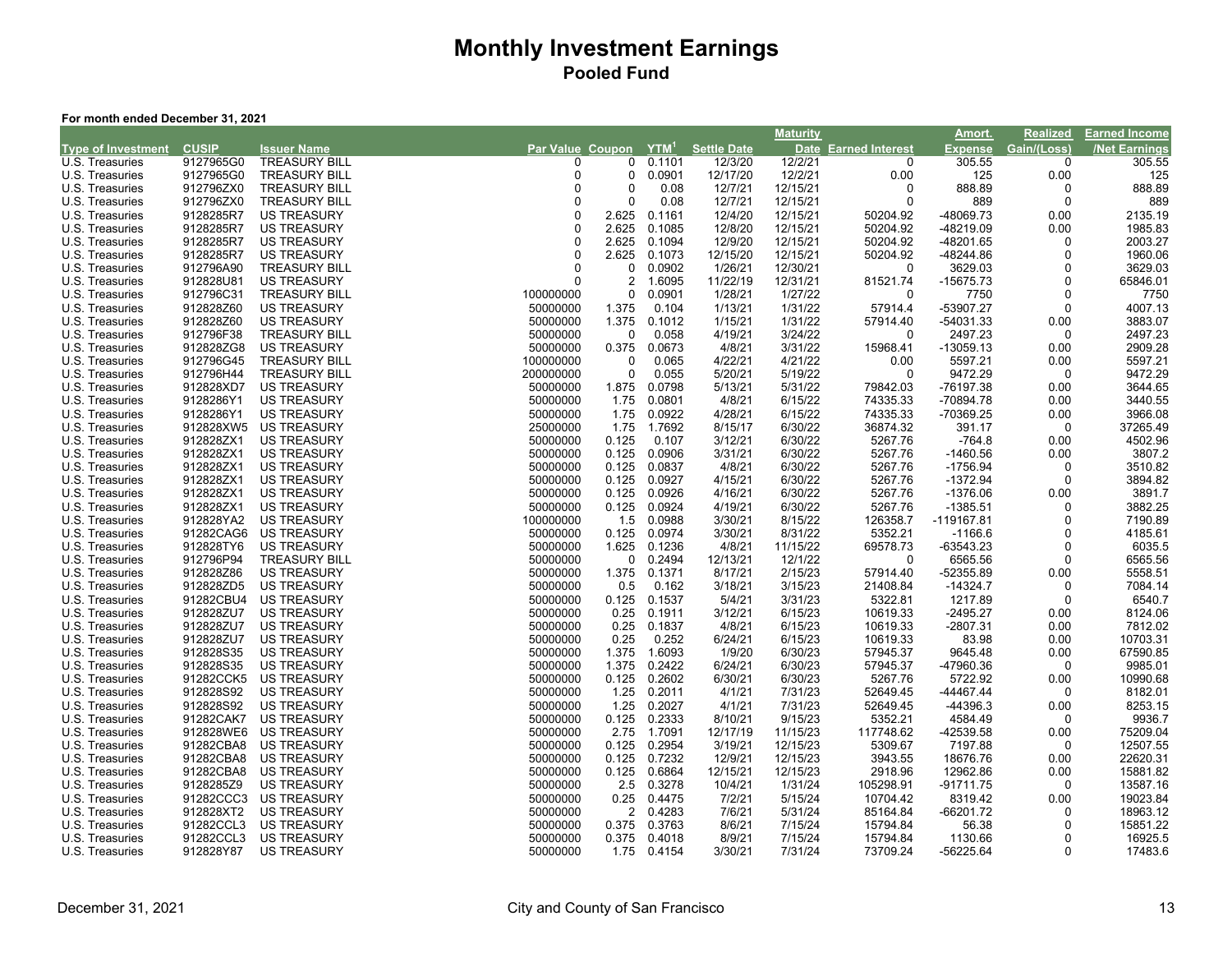|                                    |              |                          |                                   |       |        |                    | Maturity   |                      | <u>Amort.</u>  | Realized               | <b>Earned Income</b> |
|------------------------------------|--------------|--------------------------|-----------------------------------|-------|--------|--------------------|------------|----------------------|----------------|------------------------|----------------------|
| <b>Type of Investment</b>          | <b>CUSIP</b> | <b>Issuer Name</b>       | Par Value Coupon YTM <sup>1</sup> |       |        | <b>Settle Date</b> |            | Date Earned Interest | <b>Expense</b> | Gain/(Loss)            | <b>Net Earnings</b>  |
| U.S. Treasuries                    | 91282CCT6    | <b>US TREASURY</b>       | 50000000                          | 0.375 | 0.4439 | 8/25/21            | 8/15/24    | 15794.83             | 2899.11        | 0.00                   | 18693.94             |
| U.S. Treasuries                    | 912828YM6    | <b>US TREASURY</b>       | 50000000                          | 1.5   | 0.5038 | 4/15/21            | 10/31/24   | 64226.52             | -41798.38      | 0.00                   | 22428.14             |
| U.S. Treasuries                    | 912828G38    | <b>US TREASURY</b>       | 50000000                          | 2.25  | 0.5162 | 3/9/21             | 11/15/24   | 96339.78             | -72728.17      | 0.00                   | 23611.61             |
| U.S. Treasuries                    | 912828G38    | <b>US TREASURY</b>       | 50000000                          | 2.25  | 0.4762 | 3/12/21            | 11/15/24   | 96339.78             | -74467.25      | 0.00                   | 21872.53             |
| U.S. Treasuries                    | 912828YY0    | <b>US TREASURY</b>       | 50000000                          | 1.75  | 0.5625 | 3/15/21            | 12/31/24   | 73748.65             | -49764.55      | 0                      | 23984.1              |
| U.S. Treasuries                    | 912828Z52    | <b>US TREASURY</b>       | 50000000                          | 1.375 | 0.5756 | 3/30/21            | 1/31/25    | 57914.4              | $-33488.5$     | 0                      | 24425.9              |
| U.S. Treasuries                    | 912828Z52    | <b>US TREASURY</b>       | 50000000                          | 1.375 | 0.5707 | 4/15/21            | 1/31/25    | 57914.40             | $-33700.2$     | 0.00                   | 24214.2              |
| U.S. Treasuries                    | 912828ZC7    | <b>US TREASURY</b>       | 50000000                          | 1.125 | 0.607  | 3/15/21            | 2/28/25    | 48169.89             | -21689.68      | 0                      | 26480.21             |
| U.S. Treasuries                    | 912828ZC7    | <b>US TREASURY</b>       | 50000000                          | 1.125 | 0.6083 | 3/31/21            | 2/28/25    | 48169.89             | -21635.98      | 0                      | 26533.91             |
| U.S. Treasuries                    | 912828ZF0    | <b>US TREASURY</b>       | 50000000                          | 0.5   | 0.613  | 4/15/21            | 3/31/25    | 21291.21             | 4731.54        | 0                      | 26022.75             |
| U.S. Treasuries                    | 912828ZF0    | <b>US TREASURY</b>       | 50000000                          | 0.5   | 0.5822 | 4/19/21            | 3/31/25    | 21291.21             | 3443.03        | 0.00                   | 24734.24             |
| U.S. Treasuries                    | 912828ZL7    | <b>US TREASURY</b>       | 50000000                          | 0.375 | 0.5722 | 5/18/21            | 4/30/25    | 16056.63             | 8265.93        | 0.00                   | 24322.56             |
| U.S. Treasuries                    | 912828XB1    | <b>US TREASURY</b>       | 50000000                          | 2.125 | 0.5666 | 9/2/21             | 5/15/25    | 90987.57             | -65387.04      | 0                      | 25600.53             |
| U.S. Treasuries                    | 912828ZW3    | <b>US TREASURY</b>       | 50000000                          | 0.25  | 0.6546 | 3/8/21             | 6/30/25    | 10535.52             | 16914.68       | 0.00                   | 27450.2              |
| U.S. Treasuries                    | 912828ZW3    | <b>US TREASURY</b>       | 50000000                          | 0.25  | 0.7014 | 3/9/21             | 6/30/25    | 10535.52             | 18848.77       | 0                      | 29384.29             |
| U.S. Treasuries                    | 912828ZW3    | <b>US TREASURY</b>       | 50000000                          | 0.25  | 0.6025 | 5/12/21            | 6/30/25    | 10535.52             | 14755.79       | 0.00                   | 25291.31             |
| U.S. Treasuries                    | 912828ZW3    | <b>US TREASURY</b>       | 50000000                          | 0.25  | 0.6511 | 5/13/21            | 6/30/25    | 10535.52             | 16771.76       | $\mathbf 0$            | 27307.28             |
| U.S. Treasuries                    | 912828ZW3    | <b>US TREASURY</b>       | 50000000                          | 0.25  | 0.6175 | 5/18/21            | 6/30/25    | 10535.52             | 15378.26       | 0                      | 25913.78             |
| U.S. Treasuries                    | 912828ZW3    | <b>US TREASURY</b>       | 50000000                          | 0.25  | 0.6022 | 7/12/21            | 6/30/25    | 10535.51             | 14750.21       | 0.00                   | 25285.72             |
| U.S. Treasuries                    | 912828ZW3    | <b>US TREASURY</b>       | 50000000                          | 0.25  | 0.5091 | 8/5/21             | 6/30/25    | 10535.52             | 10877.19       | 0.00                   | 21412.71             |
| U.S. Treasuries                    | 912828ZW3    | <b>US TREASURY</b>       | 50000000                          | 0.25  | 0.5583 | 8/6/21             | 6/30/25    | 10535.52             | 12925.74       | 0                      | 23461.26             |
| U.S. Treasuries                    | 912828ZW3    | <b>US TREASURY</b>       | 50000000                          | 0.25  | 1.0354 | 12/7/21            | 6/30/25    | 8497.47              | 26346.92       | 0.00                   | 34844.39             |
| U.S. Treasuries                    | 91282CAB7    | <b>US TREASURY</b>       | 50000000                          | 0.25  | 0.5246 | 8/5/21             | 7/31/25    | 10529.89             | 11518.87       | 0                      | 22048.76             |
|                                    | 91282CAB7    | US TREASURY              |                                   | 0.25  | 0.5738 | 8/6/21             | 7/31/25    | 10529.89             | 13565.83       | 0                      | 24095.72             |
| U.S. Treasuries<br>U.S. Treasuries | 91282CAM3    | <b>US TREASURY</b>       | 50000000<br>50000000              | 0.25  | 0.6628 |                    | 9/30/25    | 10645.6              | 17234.31       | $\Omega$               |                      |
| U.S. Treasuries                    | 91282CAM3    | <b>US TREASURY</b>       | 50000000                          | 0.25  | 0.5987 | 5/12/21            | 9/30/25    | 10645.6              | 14591.52       | $\Omega$               | 27879.91<br>25237.12 |
|                                    |              |                          |                                   |       |        | 7/26/21            |            |                      |                |                        |                      |
| U.S. Treasuries                    | 91282CAT8    | <b>US TREASURY</b>       | 50000000                          | 0.25  | 0.5542 | 2/25/21            | 10/31/25   | 10704.42             | 12718.74       | 0                      | 23423.16             |
| U.S. Treasuries                    | 91282CAT8    | <b>US TREASURY</b>       | 50000000                          | 0.25  | 0.6521 | 3/2/21             | 10/31/25   | 10704.42             | 16771.2        | $\Omega$               | 27475.62             |
| U.S. Treasuries                    | 91282CAT8    | <b>US TREASURY</b>       | 50000000                          | 0.25  | 0.6655 | 3/4/21             | 10/31/25   | 10704.42             | 17324.51       | $\mathbf 0$            | 28028.93             |
| U.S. Treasuries                    | 91282CBC4    | <b>US TREASURY</b>       | 50000000                          | 0.375 | 0.6036 | 2/25/21            | 12/31/25   | 15803.29             | 9543.83        | 0.00                   | 25347.12             |
| U.S. Treasuries                    | 91282CBC4    | US TREASURY              | 50000000                          | 0.375 | 0.6814 | 2/26/21            | 12/31/25   | 15803.29             | 12766.53       | 0                      | 28569.82             |
| U.S. Treasuries                    | 91282CBW0    | <b>US TREASURY</b>       | 50000000                          | 0.75  | 0.8929 | 6/28/21            | 4/30/26    | 32113.26             | 5927.91        | $\mathbf 0$            | 38041.17             |
| U.S. Treasuries                    | 91282CBW0    | US TREASURY              | 50000000                          | 0.75  | 0.8642 | 7/2/21             | 4/30/26    | 32113.26             | 4739.35        | $\Omega$               | 36852.61             |
| U.S. Treasuries                    | 912828R36    | <b>US TREASURY</b>       | 50000000                          | 1.625 | 0.6924 | 7/23/21            | 5/15/26    | 69578.73             | -38871.3       | 0                      | 30707.43             |
| U.S. Treasuries                    | 912828R36    | <b>US TREASURY</b>       | 50000000                          | 1.625 | 0.8064 | 8/27/21            | 5/15/26    | 69578.73             | -34035.64      | 0.00                   | 35543.09             |
| U.S. Treasuries                    | 91282CCJ8    | <b>US TREASURY</b>       | 50000000                          | 0.875 | 0.9031 | 7/2/21             | 6/30/26    | 36874.32             | 1161.81        | 0                      | 38036.13             |
| U.S. Treasuries                    | 91282CCJ8    | <b>US TREASURY</b>       | 50000000                          | 0.875 | 0.846  | 7/14/21            | 6/30/26    | 36874.32             | $-1202.92$     | 0                      | 35671.4              |
| U.S. Treasuries                    | 91282CCJ8    | <b>US TREASURY</b>       | 50000000                          | 0.875 | 0.7322 | 7/22/21            | 6/30/26    | 36874.32             | $-5940.58$     | $\mathbf 0$            | 30933.74             |
| U.S. Treasuries                    | 91282CCJ8    | <b>US TREASURY</b>       | 50000000                          | 0.875 | 0.7395 | 7/22/21            | 6/30/26    | 36874.32             | -5638.51       | 0.00                   | 31235.81             |
| U.S. Treasuries                    | 91282CCJ8    | <b>US TREASURY</b>       | 50000000                          | 0.875 | 0.706  | 8/6/21             | 6/30/26    | 36874.32             | -7039.55       | 0.00                   | 29834.77             |
| U.S. Treasuries                    | 91282CCJ8    | <b>US TREASURY</b>       | 50000000                          | 0.875 | 0.7746 | 8/10/21            | 6/30/26    | 36874.32             | $-4172.14$     | 0.00                   | 32702.18             |
| U.S. Treasuries                    | 91282CCJ8    | <b>US TREASURY</b>       | 50000000                          | 0.875 | 0.9018 | 9/24/21            | 6/30/26    | 36874.32             | 1113.5         | 0.00                   | 37987.82             |
| U.S. Treasuries                    | 91282CCJ8    | <b>US TREASURY</b>       | 50000000                          | 0.875 | 1.0521 | 10/14/21           | 6/30/26    | 36874.32             | 7321.95        | 0                      | 44196.27             |
| U.S. Treasuries                    |              | 91282CCW9 US TREASURY    | 50000000                          | 0.75  | 0.9797 | 9/28/21            | 8/31/26    | 32113.26             | 9496.23        | 0                      | 41609.49             |
| U.S. Treasuries                    | 91282CCZ2    | <b>US TREASURY</b>       | 50000000                          | 0.875 | 1.0032 | 10/8/21            | 9/30/26    | 37259.61             | 5295.36        | 0.00                   | 42554.97             |
| U.S. Treasuries                    | 91282CCZ2    | <b>US TREASURY</b>       | 50000000                          | 0.875 | 1.0105 | 10/8/21            | 9/30/26    | 37259.61             | 5595.09        | 0                      | 42854.7              |
| U.S. Treasuries                    | 91282CCZ2    | <b>US TREASURY</b>       | 50000000                          | 0.875 | 1.1593 | 10/19/21           | 9/30/26    | 37259.62             | 11693.89       | $\mathbf 0$            | 48953.51             |
| U.S. Treasuries                    | 91282CDK4    | US TREASURY              | 50000000                          | 1.25  | 1.2201 | 12/3/21            | 11/30/26   | 49793.96             | $-1149.59$     | 0                      | 48644.37             |
| U.S. Treasuries                    |              | 91282CDK4 US TREASURY    | 50000000                          | 1.25  | 1.2014 | 12/7/21            | 11/30/26   | 42925.82             | $-1610.6$      | 0                      | 41315.22             |
| <b>Subtotals</b>                   |              |                          | \$<br>4,875,000,000               |       |        |                    |            | 3,339,211            | \$(1,265,672)  | - \$<br>$\blacksquare$ | 2,073,539<br>- \$    |
|                                    |              |                          |                                   |       |        |                    |            |                      |                |                        |                      |
| <b>Federal Agencies</b>            | 313313QA9    | FED FARM CRD DISCOUNT NT | \$                                | 0.00  | 0.10   | 12/22/20           | 12/3/21 \$ | $\blacksquare$       | \$<br>83       | \$<br>$\blacksquare$   | \$<br>83             |
| <b>Federal Agencies</b>            | 313385QD1    | FED HOME LN DISCOUNT NT  |                                   | 0.00  | 0.02   | 12/3/21            | 12/6/21    |                      | 25             |                        | 25                   |
| <b>Federal Agencies</b>            | 313385QD1    | FED HOME LN DISCOUNT NT  |                                   | 0.00  | 0.02   | 12/3/21            | 12/6/21    |                      | 58             |                        | 58                   |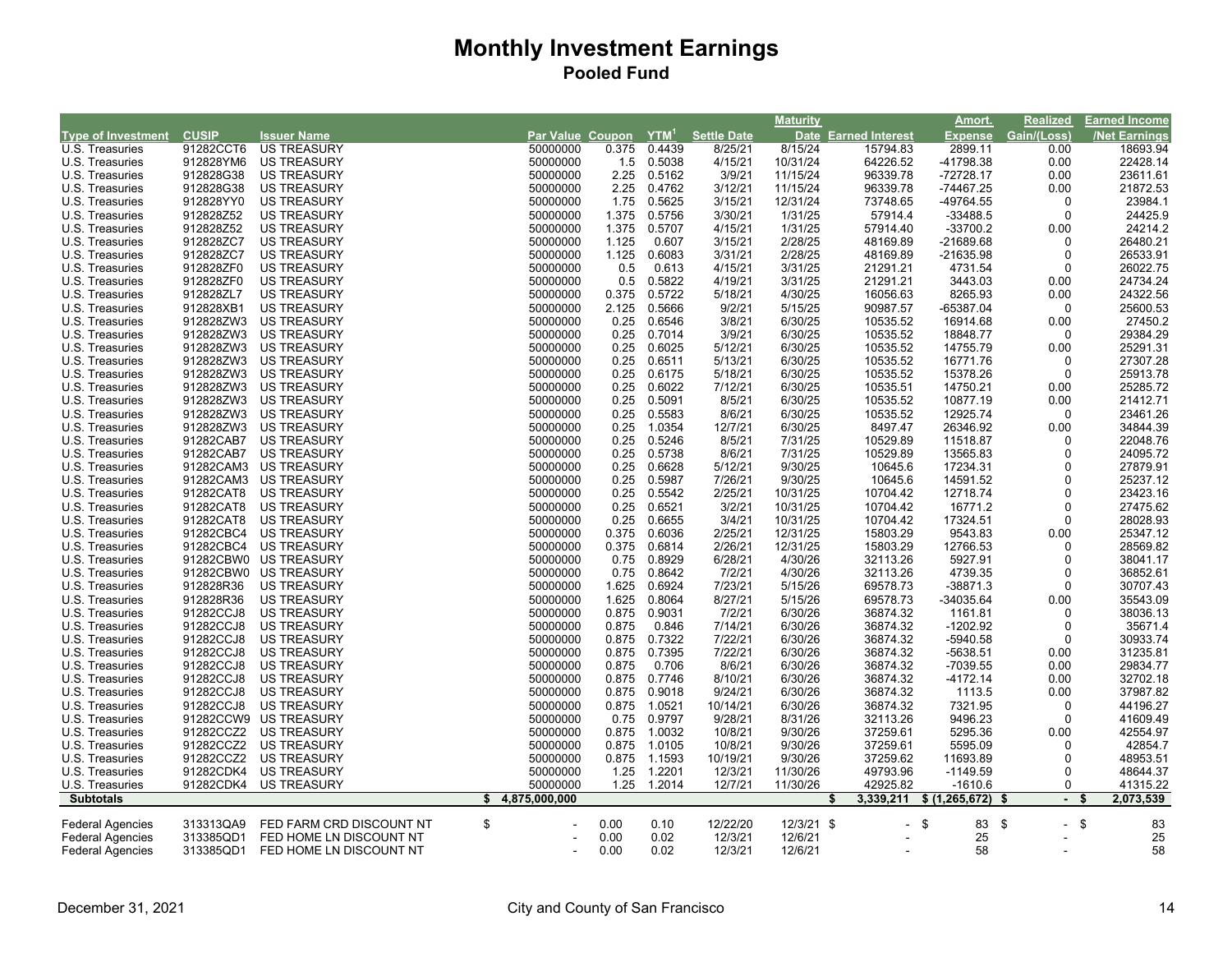|                           |              |                                    |                  |      |         |                    | <b>Maturity</b> |                             | <u>Amort.</u>  | Realized       | <b>Earned Income</b> |
|---------------------------|--------------|------------------------------------|------------------|------|---------|--------------------|-----------------|-----------------------------|----------------|----------------|----------------------|
| <b>Type of Investment</b> | <b>CUSIP</b> | <b>Issuer Name</b>                 | Par Value Coupon |      | $YTM^1$ | <b>Settle Date</b> |                 | <b>Date Earned Interest</b> | <b>Expense</b> | Gain/(Loss)    | <b>Net Earnings</b>  |
| <b>Federal Agencies</b>   | 313313QL5    | FED FARM CRD DISCOUNT NT           |                  | 0.00 | 0.11    | 12/30/20           | 12/13/21        |                             | 1,833          |                | 1,833                |
| <b>Federal Agencies</b>   | 3133EJ3B3    | FEDERAL FARM CREDIT BANK           |                  | 2.80 | 2.84    | 12/17/18           | 12/17/21        | 31,111                      | 376            | $\blacksquare$ | 31,487               |
| <b>Federal Agencies</b>   | 3133EJ3B3    | FEDERAL FARM CREDIT BANK           |                  | 2.80 | 2.84    | 12/17/18           | 12/17/21        | 31,111                      | 376            | $\blacksquare$ | 31,487               |
| <b>Federal Agencies</b>   | 3133EJ3B3    | FEDERAL FARM CREDIT BANK           |                  | 2.80 | 2.85    | 12/17/18           | 12/17/21        | 31,111                      | 522            |                | 31,633               |
| <b>Federal Agencies</b>   | 3133EJ3B3    | FEDERAL FARM CREDIT BANK           |                  | 2.80 | 0.74    | 3/19/20            | 12/17/21        | 23,644                      | (16,996)       |                | 6,648                |
| <b>Federal Agencies</b>   | 3130AHSR5    | FEDERAL HOME LOAN BANK             |                  | 1.63 | 1.68    | 12/20/19           | 12/20/21        | 19,297                      | 632            |                | 19,928               |
| <b>Federal Agencies</b>   | 3133EMLW0    | FEDERAL FARM CREDIT BANK           |                  | 0.09 | 0.11    | 1/20/21            | 12/29/21        | 4,375                       | 778            |                | 5,153                |
| <b>Federal Agencies</b>   | 313313RK6    | FED FARM CRD DISCOUNT NT           | 50,000,000       | 0.00 | 0.06    | 3/30/21            | 1/5/22          |                             | 2,583          |                | 2,583                |
|                           | 3133ELTN4    | FEDERAL FARM CREDIT BANK           | 50,000,000       | 0.53 | 0.99    | 3/18/20            | 1/18/22         | 22,083                      | 5,244          |                | 27,327               |
| <b>Federal Agencies</b>   |              |                                    |                  |      |         |                    |                 |                             |                |                |                      |
| <b>Federal Agencies</b>   | 3133ELTN4    | FEDERAL FARM CREDIT BANK           | 63,450,000       | 0.53 | 0.67    | 3/23/20            | 1/18/22         | 28,024                      | 7,472          |                | 35,496               |
| <b>Federal Agencies</b>   | 3133ELKN3    | FEDERAL FARM CREDIT BANK           | 100,000,000      | 1.55 | 1.55    | 1/28/20            | 1/28/22         | 129,167                     | 339<br>601     |                | 129,506              |
| <b>Federal Agencies</b>   | 3130AMEN8    | FEDERAL HOME LOAN BANK             | 100,000,000      | 0.05 | 0.05    | 5/4/21             | 2/1/22          | 3,750                       |                |                | 4,351                |
| <b>Federal Agencies</b>   | 3130AMEN8    | FEDERAL HOME LOAN BANK             | 100,000,000      | 0.05 | 0.05    | 5/6/21             | 2/1/22          | 3,750                       | 516            |                | 4,266                |
| <b>Federal Agencies</b>   | 3133EKAK2    | FEDERAL FARM CREDIT BANK           | 20,700,000       | 2.53 | 2.56    | 2/19/19            | 2/14/22         | 43,643                      | 494            |                | 44,137               |
| <b>Federal Agencies</b>   | 3133EKBV7    | FEDERAL FARM CREDIT BANK           | 10,000,000       | 2.55 | 2.56    | 3/1/19             | 3/1/22          | 21,250                      | 80             | $\blacksquare$ | 21,330               |
| <b>Federal Agencies</b>   | 313378WG2    | FEDERAL HOME LOAN BANK             | 17,780,000       | 2.50 | 2.36    | 4/5/19             | 3/11/22         | 37,042                      | (1,997)        |                | 35,045               |
| <b>Federal Agencies</b>   | 313378WG2    | FEDERAL HOME LOAN BANK             | 40,000,000       | 2.50 | 2.36    | 4/5/19             | 3/11/22         | 83,333                      | (4, 584)       |                | 78,750               |
| <b>Federal Agencies</b>   | 3133EKDC7    | FEDERAL FARM CREDIT BANK           | 26,145,000       | 2.47 | 2.36    | 4/8/19             | 3/14/22         | 53,815                      | (2, 346)       |                | 51,469               |
| <b>Federal Agencies</b>   | 3133EKDC7    | FEDERAL FARM CREDIT BANK           | 45,500,000       | 2.47 | 2.36    | 4/8/19             | 3/14/22         | 93,654                      | (3,898)        |                | 89,756               |
| <b>Federal Agencies</b>   | 3133ELUQ5    | FEDERAL FARM CREDIT BANK           | 25,000,000       | 0.70 | 0.70    | 3/25/20            | 3/25/22         | 14,583                      | 42             |                | 14,626               |
| <b>Federal Agencies</b>   | 3133ELUQ5    | FEDERAL FARM CREDIT BANK           | 25,000,000       | 0.70 | 0.71    | 3/25/20            | 3/25/22         | 14,583                      | 297            |                | 14,881               |
| <b>Federal Agencies</b>   | 3133ELUQ5    | FEDERAL FARM CREDIT BANK           | 25,000,000       | 0.70 | 0.71    | 3/25/20            | 3/25/22         | 14,583                      | 170            |                | 14,753               |
| <b>Federal Agencies</b>   | 3133ELUQ5    | FEDERAL FARM CREDIT BANK           | 25,000,000       | 0.70 | 0.73    | 3/25/20            | 3/25/22         | 14,583                      | 711            |                | 15,295               |
| <b>Federal Agencies</b>   | 3135G0T45    | <b>FANNIE MAE</b>                  | 25,000,000       | 1.88 | 1.81    | 6/6/17             | 4/5/22          | 39,063                      | (1,270)        |                | 37,793               |
| <b>Federal Agencies</b>   | 313313VG0    | FED FARM CRD DISCOUNT NT           | 10,000,000       | 0.00 | 0.06    | 7/9/21             | 4/8/22          |                             | 517            |                | 517                  |
| <b>Federal Agencies</b>   | 3135G0V59    | <b>FANNIE MAE</b>                  | 25,000,000       | 2.25 | 2.36    | 4/12/19            | 4/12/22         | 46,875                      | 2,319          |                | 49,194               |
| <b>Federal Agencies</b>   | 3135G0V59    | <b>FANNIE MAE</b>                  | 50,000,000       | 2.25 | 2.36    | 4/12/19            | 4/12/22         | 93,750                      | 4,639          |                | 98,389               |
| <b>Federal Agencies</b>   | 3135G0V59    | <b>FANNIE MAE</b>                  | 50,000,000       | 2.25 | 2.36    | 4/12/19            | 4/12/22         | 93,750                      | 4,639          |                | 98,389               |
| <b>Federal Agencies</b>   | 3133EKHB5    | FEDERAL FARM CREDIT BANK           | 50,000,000       | 2.35 | 2.37    | 4/18/19            | 4/18/22         | 97,917                      | 863            |                | 98,779               |
| <b>Federal Agencies</b>   | 3133EMXN7    | FEDERAL FARM CREDIT BANK           | 19,550,000       | 0.06 | 0.07    | 4/28/21            | 4/27/22         | 978                         | 140            |                | 1,117                |
| <b>Federal Agencies</b>   | 3130AMEY4    | FEDERAL HOME LOAN BANK             | 10,000,000       | 0.06 | 0.06    | 5/6/21             | 5/6/22          | 500                         | $\overline{7}$ |                | 507                  |
| <b>Federal Agencies</b>   | 3130AMEY4    | FEDERAL HOME LOAN BANK             | 10,000,000       | 0.06 | 0.06    | 5/18/21            | 5/6/22          | 500                         | 9              |                | 509                  |
| <b>Federal Agencies</b>   | 313385WL6    | FED HOME LN DISCOUNT NT            | 50,000,000       | 0.00 | 0.06    | 5/6/21             | 5/6/22          |                             | 2,368          |                | 2,368                |
| <b>Federal Agencies</b>   |              | 3130AMGM8 FEDERAL HOME LOAN BANK   | 50,000,000       | 0.06 | 0.06    | 5/11/21            | 5/10/22         | 2,500                       | 143            |                | 2,643                |
| <b>Federal Agencies</b>   | 3130AMJ37    | FEDERAL HOME LOAN BANK             | 30,000,000       | 0.06 | 0.06    | 5/17/21            | 5/13/22         | 1,500                       | 21             |                | 1,521                |
| <b>Federal Agencies</b>   | 3130AMJ37    | FEDERAL HOME LOAN BANK             | 45,000,000       | 0.06 | 0.06    | 5/13/21            | 5/13/22         | 2,250                       | 153            |                | 2,403                |
| <b>Federal Agencies</b>   | 3133EKLR5    | FEDERAL FARM CREDIT BANK           | 25,000,000       | 2.25 | 2.32    | 5/16/19            | 5/16/22         | 46,875                      | 1,435          |                | 48,310               |
| <b>Federal Agencies</b>   | 3133EKLR5    | FEDERAL FARM CREDIT BANK           | 35,000,000       | 2.25 | 2.32    | 5/16/19            | 5/16/22         | 65,625                      | 2,010          |                | 67,635               |
| <b>Federal Agencies</b>   | 3133EHLY7    | FEDERAL FARM CREDIT BANK           | 50,000,000       | 1.88 | 1.85    | 6/6/17             | 6/2/22          | 78,125                      | (1,008)        |                | 77,117               |
| <b>Federal Agencies</b>   | 3133EHLY7    | FEDERAL FARM CREDIT BANK           | 50,000,000       | 1.88 | 1.88    | 6/9/17             | 6/2/22          | 78,125                      | 43             |                | 78,168               |
|                           | 3133EMF64    | FEDERAL FARM CREDIT BANK           | 58,735,000       | 0.06 | 0.08    | 7/7/21             | 6/9/22          | 2,937                       | 1,055          |                | 3,992                |
| <b>Federal Agencies</b>   |              |                                    |                  |      |         |                    |                 |                             |                |                |                      |
| <b>Federal Agencies</b>   | 3133ELDK7    | FEDERAL FARM CREDIT BANK           | 20,000,000       | 1.63 | 1.63    | 12/16/19           | 6/15/22         | 27,167                      | 36             |                | 27,203               |
| <b>Federal Agencies</b>   | 3133ELDK7    | FEDERAL FARM CREDIT BANK           | 25,000,000       | 1.63 | 1.63    | 12/16/19           | 6/15/22         | 33,958                      | 45             |                | 34,003               |
| <b>Federal Agencies</b>   | 3133ELDK7    | FEDERAL FARM CREDIT BANK           | 25,000,000       | 1.63 | 1.63    | 12/16/19           | 6/15/22         | 33,958                      | 45             |                | 34,003               |
| <b>Federal Agencies</b>   | 3133EHZP1    | FEDERAL FARM CREDIT BANK           | 25,000,000       | 1.85 | 0.69    | 3/18/20            | 9/20/22         | 38,542                      | (24, 325)      |                | 14,217               |
| <b>Federal Agencies</b>   | 3133ELVL5    | FEDERAL FARM CREDIT BANK           | 40,000,000       | 0.70 | 0.71    | 4/3/20             | 10/3/22         | 23,333                      | 340            | $\blacksquare$ | 23,673               |
| <b>Federal Agencies</b>   | 3133EMS45    | FEDERAL FARM CREDIT BANK           | 50,000,000       | 0.11 | 0.12    | 7/14/21            | 12/14/22        | 4,583                       | 425            |                | 5,008                |
| <b>Federal Agencies</b>   |              | 3133EMWK4 FEDERAL FARM CREDIT BANK | 60,000,000       | 0.14 | 0.15    | 5/18/21            | 1/19/23         | 7,000                       | 639            |                | 7,639                |
| <b>Federal Agencies</b>   | 3133ELJH8    | FEDERAL FARM CREDIT BANK           | 10,140,000       | 1.60 | 0.74    | 3/25/20            | 1/23/23         | 13,520                      | (7, 320)       |                | 6,201                |
| <b>Federal Agencies</b>   | 3133ENDQ0    | FEDERAL FARM CREDIT BANK           | 50,000,000       | 0.16 | 0.32    | 11/12/21           | 2/10/23         | 6,667                       | 6,828          |                | 13,494               |
| <b>Federal Agencies</b>   |              | 3133EMUH3 FEDERAL FARM CREDIT BANK | 65,000,000       | 0.13 | 0.16    | 3/31/21            | 3/23/23         | 6,771                       | 1,926          |                | 8,697                |
| <b>Federal Agencies</b>   | 3133EMVP4    | FEDERAL FARM CREDIT BANK           | 20,000,000       | 0.13 | 0.19    | 4/13/21            | 4/13/23         | 2,083                       | 1,121          |                | 3,204                |
| <b>Federal Agencies</b>   | 3133EMVP4    | FEDERAL FARM CREDIT BANK           | 25,000,000       | 0.13 | 0.19    | 4/13/21            | 4/13/23         | 2,604                       | 1,401          |                | 4,006                |
| <b>Federal Agencies</b>   |              | 3133EMVP4 FEDERAL FARM CREDIT BANK | 50,000,000       | 0.13 | 0.19    | 4/13/21            | 4/13/23         | 5.208                       | 2,803          |                | 8,011                |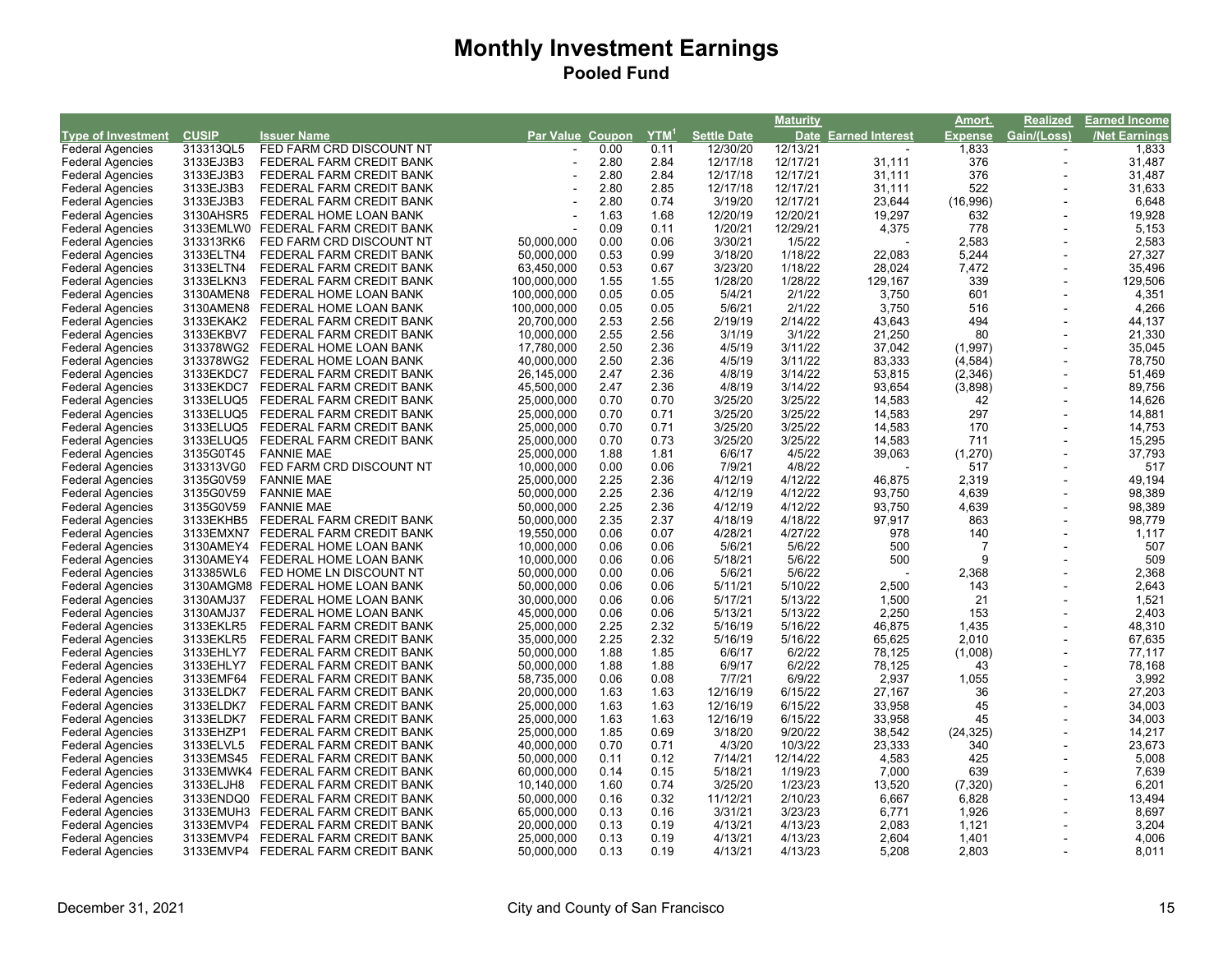|                           |              |                                    |                         |      |                  |                    | <b>Maturity</b> |                      | Amort.         | <b>Realized</b> | Earned Income |
|---------------------------|--------------|------------------------------------|-------------------------|------|------------------|--------------------|-----------------|----------------------|----------------|-----------------|---------------|
| <b>Type of Investment</b> | <b>CUSIP</b> | <b>Issuer Name</b>                 | <b>Par Value Coupon</b> |      | YTM <sup>1</sup> | <b>Settle Date</b> |                 | Date Earned Interest | <b>Expense</b> | Gain/(Loss)     | /Net Earnings |
| <b>Federal Agencies</b>   |              | 3133EMXM9 FEDERAL FARM CREDIT BANK | 44,500,000              | 0.13 | 0.17             | 5/5/21             | 4/27/23         | 4,635                | 1,622          |                 | 6,257         |
| <b>Federal Agencies</b>   | 3133EMYX4    | FEDERAL FARM CREDIT BANK           | 12,500,000              | 0.13 | 0.19             | 5/10/21            | 5/10/23         | 1,302                | 679            | $\sim$          | 1,982         |
| <b>Federal Agencies</b>   | 3133EMYX4    | FEDERAL FARM CREDIT BANK           | 25,000,000              | 0.13 | 0.19             | 5/10/21            | 5/10/23         | 2,604                | 1,359          |                 | 3,963         |
| <b>Federal Agencies</b>   | 3133EMYX4    | FEDERAL FARM CREDIT BANK           | 75,000,000              | 0.13 | 0.19             | 5/10/21            | 5/10/23         | 7,813                | 4,077          |                 | 11,889        |
| <b>Federal Agencies</b>   | 3130AMRY0    | FEDERAL HOME LOAN BANK             | 15,000,000              | 0.13 | 0.17             | 6/4/21             | 6/2/23          | 1,563                | 588            |                 | 2,150         |
| <b>Federal Agencies</b>   | 3133EMF31    | FEDERAL FARM CREDIT BANK           | 100,000,000             | 0.13 | 0.16             | 6/2/21             | 6/2/23          | 10,417               | 2,633          |                 | 13,050        |
| <b>Federal Agencies</b>   | 3133EMH96    | FEDERAL FARM CREDIT BANK           | 50,000,000              | 0.13 | 0.26             | 6/28/21            | 6/14/23         | 5,208                | 5,851          |                 | 11,060        |
| <b>Federal Agencies</b>   | 3133EM3S9    | FEDERAL FARM CREDIT BANK           | 48,067,000              | 0.20 | 0.53             | 12/14/21           | 6/26/23         | 4,540                | 7,754          |                 | 12,294        |
| <b>Federal Agencies</b>   | 3133EM3S9    | FEDERAL FARM CREDIT BANK           | 50,000,000              | 0.20 | 0.22             | 8/26/21            | 6/26/23         | 8,333                | 932            |                 | 9,265         |
| <b>Federal Agencies</b>   | 3133EMS37    | FEDERAL FARM CREDIT BANK           | 50,000,000              | 0.13 | 0.20             | 7/14/21            | 7/14/23         | 5,208                | 3,066          |                 | 8,275         |
| <b>Federal Agencies</b>   | 3133EMS37    | FEDERAL FARM CREDIT BANK           | 50,000,000              | 0.13 | 0.22             | 7/14/21            | 7/14/23         | 5,208                | 3,939          |                 | 9,147         |
| <b>Federal Agencies</b>   | 3133ENEY2    | FEDERAL FARM CREDIT BANK           | 50,000,000              | 0.45 | 0.45             | 11/24/21           | 7/24/23         | 18,750               | 179            |                 | 18,929        |
| <b>Federal Agencies</b>   | 3133EM2E1    | FEDERAL FARM CREDIT BANK           | 50,000,000              | 0.16 | 0.19             | 8/10/21            | 8/10/23         | 6,667                | 1,274          |                 | 7,941         |
| <b>Federal Agencies</b>   | 3137EAEV7    | <b>FREDDIE MAC</b>                 | 40,776,000              | 0.25 | 0.59             | 12/6/21            | 8/24/23         | 7,079                | 9,687          |                 | 16,766        |
| <b>Federal Agencies</b>   | 3130AJXD6    | FEDERAL HOME LOAN BANK             | 20,975,000              | 0.13 | 0.59             | 12/14/21           | 9/8/23          | 1,238                | 4,795          |                 | 6,034         |
| <b>Federal Agencies</b>   | 3135G0U43    | <b>FANNIE MAE</b>                  | 29,648,000              | 2.88 | 0.66             | 12/9/21            | 9/12/23         | 52,090               | (41, 031)      |                 | 11,059        |
| <b>Federal Agencies</b>   | 3133EM6N7    | FEDERAL FARM CREDIT BANK           | 50,000,000              | 0.17 | 0.22             | 9/27/21            | 9/27/23         | 7,083                | 2,123          |                 | 9,207         |
| <b>Federal Agencies</b>   | 3133ENGF1    | FEDERAL FARM CREDIT BANK           | 25,000,000              | 0.50 | 0.57             | 12/3/21            | 12/1/23         | 9,722                | 1,444          |                 | 11,166        |
| <b>Federal Agencies</b>   | 3133ENGF1    | FEDERAL FARM CREDIT BANK           | 25,000,000              | 0.50 | 0.57             | 12/3/21            | 12/1/23         | 9,722                | 1,444          |                 | 11,166        |
| <b>Federal Agencies</b>   | 3133ENGF1    | FEDERAL FARM CREDIT BANK           | 75,000,000              | 0.50 | 0.57             | 12/3/21            | 12/1/23         | 29,167               | 4,332          |                 | 33,499        |
| <b>Federal Agencies</b>   | 3130A3VC5    | FEDERAL HOME LOAN BANK             | 10,000,000              | 2.25 | 0.73             | 12/10/21           | 12/8/23         | 13,125               | (9,096)        |                 | 4,029         |
| <b>Federal Agencies</b>   | 3130A3VC5    | FEDERAL HOME LOAN BANK             | 30,000,000              | 2.25 | 0.73             | 12/10/21           | 12/8/23         | 39,375               | (27, 288)      |                 | 12,087        |
| <b>Federal Agencies</b>   | 3133ENHR4    | FEDERAL FARM CREDIT BANK           | 25,000,000              | 0.68 | 0.71             | 12/20/21           | 12/20/23        | 5,194                | 204            |                 | 5,398         |
| <b>Federal Agencies</b>   | 3133ENHR4    | FEDERAL FARM CREDIT BANK           | 25,000,000              | 0.68 | 0.70             | 12/20/21           | 12/20/23        | 5,194                | 197            |                 | 5,392         |
| <b>Federal Agencies</b>   | 3133ENHR4    | FEDERAL FARM CREDIT BANK           | 62,000,000              | 0.68 | 0.70             | 12/20/21           | 12/20/23        | 12,882               | 485            |                 | 13,367        |
| <b>Federal Agencies</b>   | 3130AFW94    | FEDERAL HOME LOAN BANK             | 39,010,000              | 2.50 | 0.62             | 11/12/21           | 2/13/24         | 81,271               | (61, 729)      |                 | 19,542        |
| <b>Federal Agencies</b>   | 3133ELNE0    | FEDERAL FARM CREDIT BANK           | 20,495,000              | 1.43 | 0.85             | 3/18/20            | 2/14/24         | 24,423               | (9,891)        |                 | 14,533        |
| <b>Federal Agencies</b>   | 3133EMRZ7    | FEDERAL FARM CREDIT BANK           | 5,000,000               | 0.25 | 0.26             | 2/26/21            | 2/26/24         | 1,042                | 51             |                 | 1,093         |
| <b>Federal Agencies</b>   | 3133EMRZ7    | FEDERAL FARM CREDIT BANK           | 5,000,000               | 0.25 | 0.26             | 2/26/21            | 2/26/24         | 1,042                | 51             |                 | 1,093         |
| <b>Federal Agencies</b>   | 3133EMRZ7    | FEDERAL FARM CREDIT BANK           | 100,000,000             | 0.25 | 0.26             | 2/26/21            | 2/26/24         | 20,833               | 1,019          |                 | 21,853        |
| <b>Federal Agencies</b>   |              | 3133EMTW2 FEDERAL FARM CREDIT BANK | 50,000,000              | 0.30 | 0.34             | 3/18/21            | 3/18/24         | 12,500               | 1,711          |                 | 14,211        |
| <b>Federal Agencies</b>   |              | 3133EMTW2 FEDERAL FARM CREDIT BANK | 50,000,000              | 0.30 | 0.34             | 3/18/21            | 3/18/24         | 12,500               | 1,713          |                 | 14,213        |
| <b>Federal Agencies</b>   |              | 3133EMWV0 FEDERAL FARM CREDIT BANK | 16,545,000              | 0.35 | 0.34             | 5/4/21             | 4/22/24         | 4,826                | (132)          |                 | 4,693         |
| <b>Federal Agencies</b>   |              | 3133EMWV0 FEDERAL FARM CREDIT BANK | 29,424,000              | 0.35 | 0.34             | 5/4/21             | 4/22/24         | 8,582                | (236)          |                 | 8,346         |
| <b>Federal Agencies</b>   |              | 3133EMWV0 FEDERAL FARM CREDIT BANK | 39,000,000              | 0.35 | 0.34             | 5/4/21             | 4/22/24         | 11,375               | (312)          |                 | 11,063        |
| <b>Federal Agencies</b>   | 3133EMV25    | FEDERAL FARM CREDIT BANK           | 50,000,000              | 0.45 | 0.39             | 8/6/21             | 7/23/24         | 18,750               | (2,636)        |                 | 16,114        |
| <b>Federal Agencies</b>   | 3133EM5X6    | FEDERAL FARM CREDIT BANK           | 25,000,000              | 0.43 | 0.46             | 9/23/21            | 9/23/24         | 8,958                | 714            |                 | 9,673         |
| <b>Federal Agencies</b>   | 3133EM5X6    | FEDERAL FARM CREDIT BANK           | 50,000,000              | 0.43 | 0.46             | 9/23/21            | 9/23/24         | 17,917               | 1,428          |                 | 19,345        |
| <b>Federal Agencies</b>   | 3133EM5X6    | FEDERAL FARM CREDIT BANK           | 50,000,000              | 0.43 | 0.46             | 9/23/21            | 9/23/24         | 17,917               | 1,428          |                 | 19,345        |
| <b>Federal Agencies</b>   | 3133ENEJ5    | FEDERAL FARM CREDIT BANK           | 10,000,000              | 0.88 | 0.91             | 11/18/21           | 11/18/24        | 7,292                | 325            |                 | 7,617         |
| <b>Federal Agencies</b>   | 3133ENEJ5    | FEDERAL FARM CREDIT BANK           | 10,000,000              | 0.88 | 0.91             | 11/18/21           | 11/18/24        | 7,292                | 325            |                 | 7,617         |
| <b>Federal Agencies</b>   | 3133ENEJ5    | FEDERAL FARM CREDIT BANK           | 50,000,000              | 0.88 | 0.91             | 11/18/21           | 11/18/24        | 36,458               | 1,626          |                 | 38,085        |
| <b>Federal Agencies</b>   | 3133ELCP7    | FEDERAL FARM CREDIT BANK           | 25,000,000              | 1.63 | 1.66             | 12/3/19            | 12/3/24         | 33,854               | 679            |                 | 34,533        |
| <b>Federal Agencies</b>   | 3133ENGQ7    | FEDERAL FARM CREDIT BANK           | 50,000,000              | 0.92 | 0.93             | 12/9/21            | 12/9/24         | 28,111               | 315            |                 | 28,426        |
| <b>Federal Agencies</b>   | 3133ENGQ7    | FEDERAL FARM CREDIT BANK           | 50,000,000              | 0.92 | 0.95             | 12/9/21            | 12/9/24         | 28,111               | 776            |                 | 28,888        |
| <b>Federal Agencies</b>   | 3135G0X24    | <b>FANNIE MAE</b>                  | 39,060,000              | 1.63 | 0.53             | 4/21/21            | 1/7/25          | 52,894               | (35, 924)      |                 | 16,969        |
| <b>Federal Agencies</b>   | 3137EAEP0    | <b>FREDDIE MAC</b>                 | 5,000,000               | 1.50 | 1.52             | 2/14/20            | 2/12/25         | 6,250                | 65             |                 | 6,315         |
| <b>Federal Agencies</b>   | 3137EAEP0    | <b>FREDDIE MAC</b>                 | 5,000,000               | 1.50 | 1.52             | 2/14/20            | 2/12/25         | 6,250                | 65             |                 | 6,315         |
| <b>Federal Agencies</b>   | 3137EAEP0    | <b>FREDDIE MAC</b>                 | 5,000,000               | 1.50 | 1.52             | 2/14/20            | 2/12/25         | 6,250                | 65             |                 | 6,315         |
| <b>Federal Agencies</b>   | 3137EAEP0    | <b>FREDDIE MAC</b>                 | 15,000,000              | 1.50 | 1.52             | 2/14/20            | 2/12/25         | 18,750               | 196            |                 | 18,946        |
| <b>Federal Agencies</b>   | 3137EAEP0    | <b>FREDDIE MAC</b>                 | 50,000,000              | 1.50 | 1.52             | 2/14/20            | 2/12/25         | 62,500               | 654            |                 | 63,154        |
| <b>Federal Agencies</b>   | 3137EAEP0    | <b>FREDDIE MAC</b>                 | 53,532,000              | 1.50 | 0.55             | 4/21/21            | 2/12/25         | 66,915               | (42, 685)      |                 | 24,230        |
| <b>Federal Agencies</b>   | 3133ELQY3    | FEDERAL FARM CREDIT BANK           | 16,000,000              | 1.21 | 1.22             | 3/23/20            | 3/3/25          | 16,133               | 159            |                 | 16,293        |
| <b>Federal Agencies</b>   | 3133ELQY3    | FEDERAL FARM CREDIT BANK           | 24,000,000              | 1.21 | 1.24             | 3/23/20            | 3/3/25          | 24,200               | 614            |                 | 24,814        |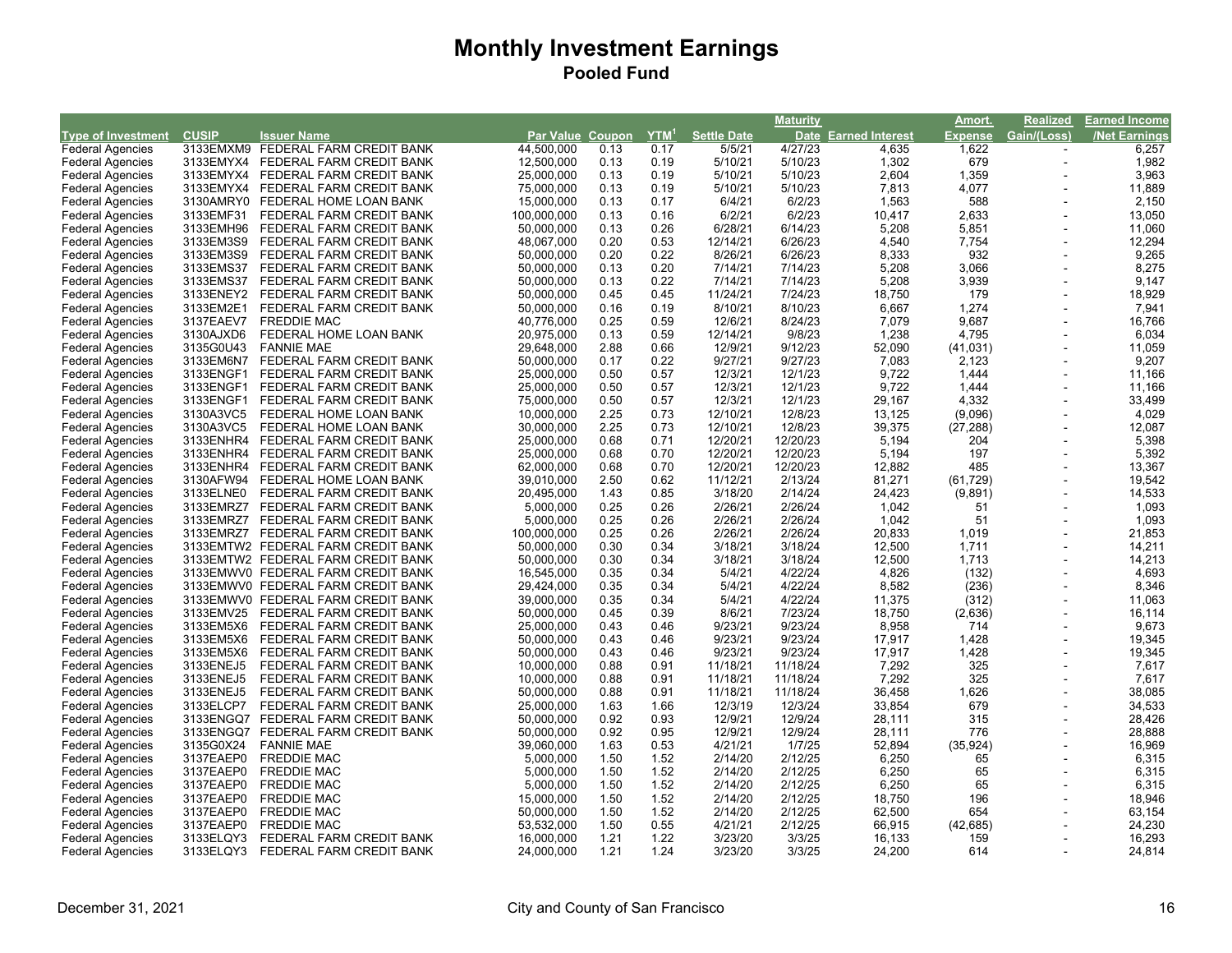|                                |                        |                                                      |                                |              |         |                    | <b>Maturity</b> |                      |                | Amort.               | <b>Realized</b>          | <b>Earned Income</b> |
|--------------------------------|------------------------|------------------------------------------------------|--------------------------------|--------------|---------|--------------------|-----------------|----------------------|----------------|----------------------|--------------------------|----------------------|
| <b>Type of Investment</b>      | <b>CUSIP</b>           | <b>Issuer Name</b>                                   | <b>Par Value Coupon</b>        |              | $YTM^1$ | <b>Settle Date</b> |                 | Date Earned Interest | <b>Expense</b> |                      | Gain/(Loss)              | <b>Net Earnings</b>  |
| <b>Federal Agencies</b>        |                        | 3133EMWT5 FEDERAL FARM CREDIT BANK                   | 50,000,000                     | 0.60         | 0.61    | 4/21/21            | 4/21/25         | 25,000               |                | 562                  |                          | 25,562               |
| <b>Federal Agencies</b>        | 3135G03U5              | <b>FANNIE MAE</b>                                    | 37,938,000                     | 0.63         | 1.08    | 12/8/21            | 4/22/25         | 15,149               | 11,117         |                      | $\sim$                   | 26,266               |
| <b>Federal Agencies</b>        | 3135G03U5              | <b>FANNIE MAE</b>                                    | 50,000,000                     | 0.63         | 0.57    | 7/12/21            | 4/22/25         | 26,042               |                | (2, 426)             | $\overline{a}$           | 23,616               |
| <b>Federal Agencies</b>        | 3135G03U5              | <b>FANNIE MAE</b>                                    | 50,000,000                     | 0.63         | 1.08    | 12/8/21            | 4/22/25         | 19,965               | 14,740         |                      |                          | 34,705               |
| <b>Federal Agencies</b>        | 3135G04Z3              | <b>FANNIE MAE</b>                                    | 4,655,000                      | 0.50         | 1.11    | 12/8/21            | 6/17/25         | 1,487                |                | 1,834                | $\ddot{\phantom{1}}$     | 3,321                |
| <b>Federal Agencies</b>        | 3135G04Z3              | <b>FANNIE MAE</b>                                    | 10,000,000                     | 0.50         | 1.11    | 12/8/21            | 6/17/25         | 3,194                |                | 3,924                |                          | 7,118                |
| <b>Federal Agencies</b>        | 3130AN4A5              | FEDERAL HOME LOAN BANK                               | 17,680,000                     | 0.70         | 0.62    | 7/12/21            | 6/30/25         | 10,313               |                | (1, 169)             |                          | 9,145                |
| <b>Federal Agencies</b>        | 3135G05X7              | <b>FANNIE MAE</b>                                    | 25,000,000                     | 0.38         | 0.66    | 3/4/21             | 8/25/25         | 7,813                |                | 5,987                |                          | 13,799               |
| <b>Federal Agencies</b>        | 3135G05X7              | <b>FANNIE MAE</b>                                    | 72,500,000                     | 0.38         | 0.57    | 2/25/21            | 8/25/25         | 22,656               | 12,045         |                      | $\overline{\phantom{a}}$ | 34,701               |
| <b>Federal Agencies</b>        | 3130A8ZQ9              | FEDERAL HOME LOAN BANK                               | 10,295,000                     | 1.75         | 1.03    | 11/2/21            | 9/12/25         | 15,014               |                | (6, 163)             |                          | 8,850                |
| <b>Federal Agencies</b>        | 3137EAEX3              | <b>FREDDIE MAC</b>                                   | 22,600,000                     | 0.38         | 0.68    | 3/4/21             | 9/23/25         | 7,063                |                | 5,676                |                          | 12,738               |
| <b>Federal Agencies</b>        | 3133ENEG1              | FEDERAL FARM CREDIT BANK                             | 39,675,000                     | 1.05         | 1.08    | 11/17/21           | 11/17/25        | 34,716               |                | 1,120                |                          | 35,835               |
| <b>Federal Agencies</b>        | 3133ENEG1              | FEDERAL FARM CREDIT BANK                             | 55,000,000                     | 1.05         | 1.09    | 11/17/21           | 11/17/25        | 48,125               |                | 1,634                |                          | 49,759               |
| <b>Federal Agencies</b>        | 3133ENHM5              | FEDERAL FARM CREDIT BANK                             | 45,000,000                     | 1.17         | 1.20    | 12/16/21           | 12/16/25        | 21,938               |                | 503                  |                          | 22,440               |
| <b>Federal Agencies</b>        |                        | 3133ENHM5 FEDERAL FARM CREDIT BANK                   | 50,000,000                     | 1.17         | 1.20    | 12/16/21           | 12/16/25        | 24,375               |                | 559                  |                          | 24,934               |
| <b>Federal Agencies</b>        | 3133EMZ21              | FEDERAL FARM CREDIT BANK                             | 15,500,000                     | 0.69         | 0.75    | 8/9/21             | 4/6/26          | 8,913                |                | 763                  |                          | 9,675                |
| <b>Federal Agencies</b>        | 3130ANNM8              | FEDERAL HOME LOAN BANK                               | 25,000,000                     | 1.05         | 1.05    | 8/19/21            | 7/13/26         | 21,875               |                |                      |                          | 21,875               |
| <b>Federal Agencies</b>        | 3130ANNM8              | FEDERAL HOME LOAN BANK                               | 25,000,000                     | 1.05         | 1.05    | 8/19/21            | 7/13/26         | 21,875               |                |                      |                          | 21,875               |
| <b>Federal Agencies</b>        | 3130ANNM8              | FEDERAL HOME LOAN BANK                               | 25,000,000                     | 1.05         | 1.05    | 8/19/21            | 7/13/26         | 21,875               |                |                      | $\overline{a}$           | 21,875               |
| <b>Federal Agencies</b>        | 3130ANNM8              | FEDERAL HOME LOAN BANK                               | 25,000,000                     | 1.05         | 1.05    | 8/19/21            | 7/13/26         | 21,875               |                |                      | ÷,                       | 21,875               |
| <b>Federal Agencies</b>        |                        | 3130ANMP2 FEDERAL HOME LOAN BANK                     | 25,000,000                     | 1.07         | 1.07    | 8/20/21            | 7/27/26         | 22,292               |                |                      |                          | 22,292               |
| <b>Federal Agencies</b>        |                        | 3130ANMP2 FEDERAL HOME LOAN BANK                     | 25,000,000                     | 1.07         | 1.07    | 8/20/21            | 7/27/26         | 22,292               |                |                      | ÷,                       | 22,292               |
| <b>Federal Agencies</b>        | 3130ANMP2              | FEDERAL HOME LOAN BANK                               | 25,000,000                     | 1.07         | 1.07    | 8/20/21            | 7/27/26         | 22,292               |                |                      |                          | 22,292               |
| <b>Federal Agencies</b>        |                        | 3130ANMP2 FEDERAL HOME LOAN BANK                     | 25,000,000                     | 1.07         | 1.07    | 8/20/21            | 7/27/26         | 22,292               |                |                      |                          | 22,292               |
| <b>Federal Agencies</b>        | 3130ANTG5              | FEDERAL HOME LOAN BANK                               | 25,000,000                     | 1.05         | 1.05    | 9/13/21            | 8/10/26         | 21,875               |                |                      | $\overline{a}$           | 21,875               |
| <b>Federal Agencies</b>        | 3130ANTG5              | FEDERAL HOME LOAN BANK                               | 25,000,000                     | 1.05         | 1.05    | 9/13/21            | 8/10/26         | 21,875               |                |                      | ÷,                       | 21,875               |
| <b>Federal Agencies</b>        | 3130ANTG5              | FEDERAL HOME LOAN BANK                               | 25,000,000                     | 1.05         | 1.05    | 9/13/21            | 8/10/26         | 21,875               |                |                      |                          | 21,875               |
| <b>Federal Agencies</b>        | 3130ANTG5              | FEDERAL HOME LOAN BANK                               | 25,000,000                     | 1.05         | 1.05    | 9/13/21            | 8/10/26         | 21,875               |                |                      | $\overline{\phantom{a}}$ | 21,875               |
| <b>Federal Agencies</b>        | 3130AP6T7              | FEDERAL HOME LOAN BANK                               | 25,000,000                     | 1.08         | 1.08    | 10/1/21            | 9/3/26          | 22,396               |                |                      |                          | 22,396               |
|                                | 3130AP6T7              |                                                      |                                | 1.08         | 1.08    |                    | 9/3/26          | 22,396               |                |                      |                          | 22,396               |
| <b>Federal Agencies</b>        |                        | FEDERAL HOME LOAN BANK                               | 25,000,000                     |              |         | 10/1/21            |                 | 22,396               |                |                      |                          | 22,396               |
| <b>Federal Agencies</b>        | 3130AP6T7<br>3130AP6T7 | FEDERAL HOME LOAN BANK                               | 25,000,000                     | 1.08<br>1.08 | 1.08    | 10/1/21            | 9/3/26          |                      |                |                      | $\overline{\phantom{a}}$ |                      |
| <b>Federal Agencies</b>        |                        | FEDERAL HOME LOAN BANK                               | 25,000,000                     | 1.43         | 1.08    | 10/1/21            | 9/3/26          | 22,396<br>29,792     |                |                      | $\overline{\phantom{a}}$ | 22,396               |
| <b>Federal Agencies</b>        | 3130APPR0              | FEDERAL HOME LOAN BANK                               | 25,000,000                     |              | 1.43    | 11/18/21           | 10/19/26        |                      |                |                      |                          | 29,792               |
| <b>Federal Agencies</b>        | 3130APPR0              | FEDERAL HOME LOAN BANK                               | 25,000,000                     | 1.43         | 1.43    | 11/18/21           | 10/19/26        | 29,792               |                |                      | $\overline{\phantom{a}}$ | 29,792               |
| <b>Federal Agencies</b>        | 3130APPR0              | FEDERAL HOME LOAN BANK                               | 25,000,000                     | 1.43         | 1.43    | 11/18/21           | 10/19/26        | 29,792               |                |                      | $\overline{\phantom{a}}$ | 29,792               |
| <b>Federal Agencies</b>        | 3130APPR0              | FEDERAL HOME LOAN BANK                               | 25,000,000                     | 1.43         | 1.43    | 11/18/21           | 10/19/26        | 29,792               |                |                      |                          | 29,792               |
| <b>Federal Agencies</b>        | 3130AQ7L1              | FEDERAL HOME LOAN BANK                               | 25,000,000                     | 1.61         | 1.61    | 12/16/21           | 11/16/26        | 16,719               |                |                      |                          | 16,719               |
| <b>Federal Agencies</b>        | 3130AQ7L1              | FEDERAL HOME LOAN BANK                               | 25,000,000                     | 1.61         | 1.61    | 12/16/21           | 11/16/26        | 16,719               |                |                      |                          | 16,719               |
| <b>Federal Agencies</b>        | 3130AQ7L1              | FEDERAL HOME LOAN BANK                               | 25,000,000                     | 1.61         | 1.61    | 12/16/21           | 11/16/26        | 16,719               |                |                      |                          | 16,719               |
| <b>Federal Agencies</b>        | 3130AQ7L1              | FEDERAL HOME LOAN BANK                               | 25,000,000                     | 1.61         | 1.61    | 12/16/21           | 11/16/26        | 16,719               |                |                      |                          | 16,719               |
| <b>Subtotals</b>               |                        |                                                      | \$<br>4,963,375,000            |              |         |                    |                 | 3,324,025<br>\$      | \$             | $(112, 151)$ \$      | $\blacksquare$           | 3,211,874            |
| <b>Public Time Deposits</b>    | PPE82MHI9              | <b>BANK OF SAN FRANCISCO</b>                         | \$                             | 0.12         | 0.12    | 6/7/21             | 12/6/21 \$      | 161 \$               |                | \$<br>$\blacksquare$ | $-$ \$                   | 161                  |
| <b>Public Time Deposits</b>    | PPEE2K8C3              | <b>BRIDGE BANK</b>                                   |                                | 0.08         | 0.08    | 6/21/21            | 12/20/21        | 417                  |                |                      |                          | 417                  |
| <b>Public Time Deposits</b>    |                        | PPEB3XSW4 BANK OF SAN FRANCISCO                      | 10,000,000                     | 0.09         | 0.09    | 9/20/21            | 3/21/22         | 775                  |                |                      |                          | 775                  |
| <b>Public Time Deposits</b>    |                        | PPEE3CH06 BRIDGE BANK                                | 10,000,000                     | 0.09         | 0.09    | 9/20/21            | 3/21/22         | 764                  |                |                      |                          | 764                  |
|                                |                        | Public Time Deposits PPES5U4Q0 BANK OF SAN FRANCISCO | 10,000,000                     | 0.13         | 0.13    | 12/6/21            | 6/6/22          | 939                  |                |                      |                          | 939                  |
| Public Time Deposits PPEJ79PT6 |                        |                                                      |                                | 0.15         | 0.15    | 12/20/21           | 6/20/22         | 493                  |                |                      |                          | 493                  |
| <b>Subtotals</b>               |                        | <b>BRIDGE BANK</b>                                   | \$<br>10,000,000<br>40,000,000 |              |         |                    |                 | 3,550<br>\$          | \$             | \$<br>$\blacksquare$ | - \$                     | 3,550                |
|                                |                        |                                                      |                                |              |         |                    |                 |                      |                |                      |                          |                      |
| Negotiable CDs                 | 06367CCF2              | <b>BANK OF MONTREAL CHICAGO</b>                      | \$<br>50,000,000               | 0.20         | 0.20    | 3/8/21             | $1/3/22$ \$     | 8,611 \$             |                | $-$ \$               | $-$ \$                   | 8,611                |
| Negotiable CDs                 | 89114W3L7              | TORONTO DOMINION BANK NY                             | 50,000,000                     | 0.20         | 0.20    | 3/8/21             | 1/5/22          | 8,611                |                |                      |                          | 8,611                |
| Negotiable CDs                 | 89114W3B9              | TORONTO DOMINION BANK NY                             | 60,000,000                     | 0.20         | 0.20    | 3/4/21             | 1/6/22          | 10,333               |                |                      | $\blacksquare$           | 10,333               |
| Negotiable CDs                 | 89114W2B0              | <b>TORONTO DOMINION BANK NY</b>                      | 100,000,000                    | 0.18         | 0.18    | 2/18/21            | 1/14/22         | 15,500               |                |                      |                          | 15,500               |
|                                |                        |                                                      |                                |              |         |                    |                 |                      |                |                      |                          |                      |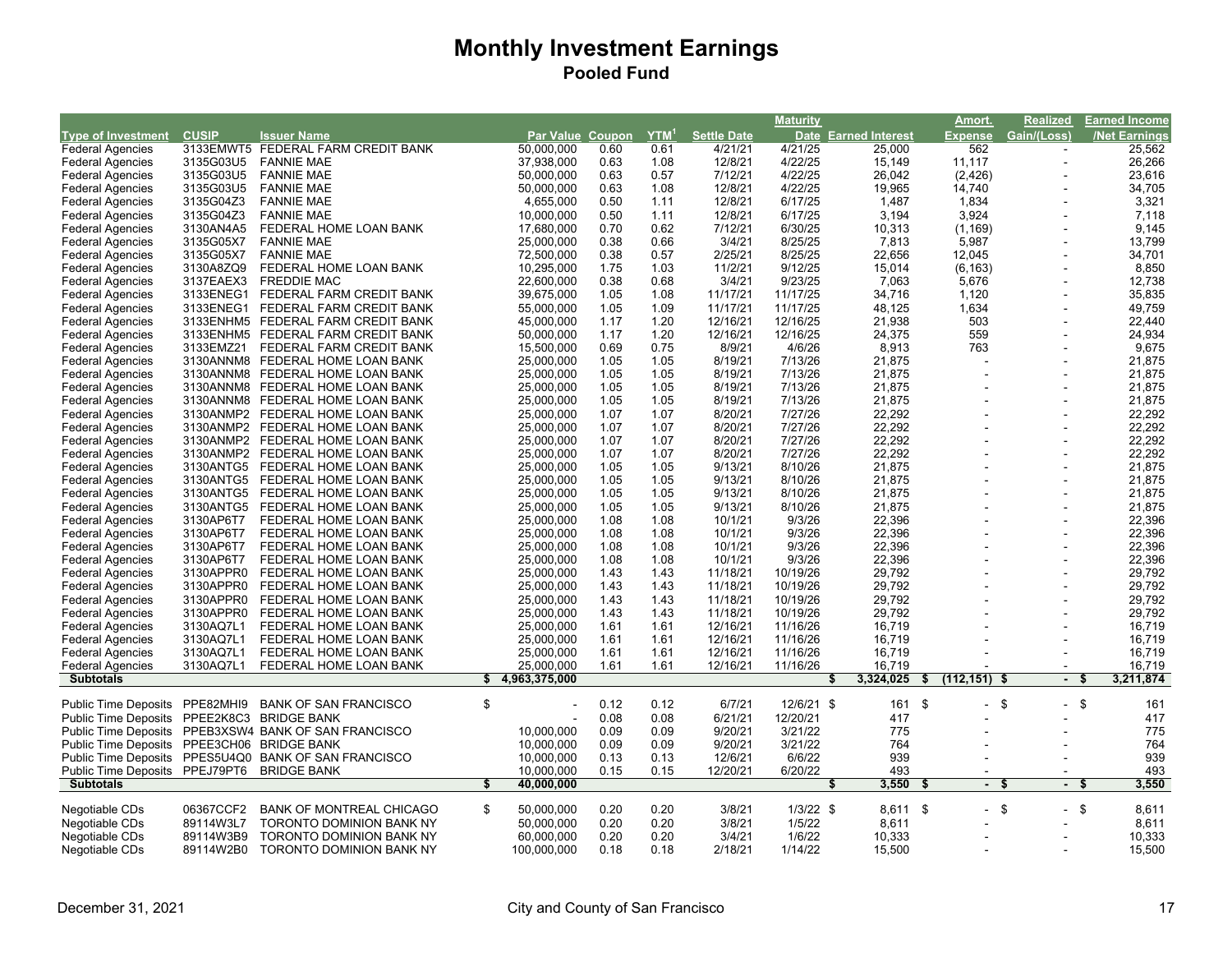|                              |              |                                    |    |                  |      |                  |                    | Maturity    |                      | Amort.                        | Realized              |      | <u>Earned Income</u> |
|------------------------------|--------------|------------------------------------|----|------------------|------|------------------|--------------------|-------------|----------------------|-------------------------------|-----------------------|------|----------------------|
| <b>Type of Investment</b>    | <b>CUSIP</b> | <b>Issuer Name</b>                 |    | Par Value Coupon |      | YTM <sup>1</sup> | <b>Settle Date</b> |             | Date Earned Interest | <b>Expense</b>                | Gain/(Loss)           |      | <b>Net Earnings</b>  |
| Negotiable CDs               | 06367CCQ8    | <b>BANK OF MONTREAL CHICAGO</b>    |    | 50.000.000       | 0.20 | 0.20             | 3/11/21            | 1/20/22     | 8,611                |                               |                       |      | 8,611                |
| Negotiable CDs               | 89114W3W3    | <b>TORONTO DOMINION BANK NY</b>    |    | 50,000,000       | 0.20 | 0.20             | 3/11/21            | 1/20/22     | 8,611                |                               | ÷.                    |      | 8,611                |
| Negotiable CDs               | 06367CBA4    | <b>BANK OF MONTREAL CHICAGO</b>    |    | 75,000,000       | 0.20 | 0.20             | 2/16/21            | 2/14/22     | 12,917               |                               |                       |      | 12,917               |
| Negotiable CDs               | 78012UG82    | ROYAL BANK OF CANADA NY            |    | 50.000.000       | 0.19 | 0.19             | 2/26/21            | 2/16/22     | 7,965                |                               |                       |      | 7,965                |
| Negotiable CDs               | 78012UG90    | ROYAL BANK OF CANADA NY            |    | 60,000,000       | 0.19 | 0.19             | 2/26/21            | 2/22/22     | 9,798                |                               |                       |      | 9,798                |
| Negotiable CDs               | 06367CCJ4    | <b>BANK OF MONTREAL CHICAGO</b>    |    | 50,000,000       | 0.20 | 0.20             | 3/9/21             | 2/28/22     | 8,423                |                               |                       |      | 8,423                |
| Negotiable CDs               | 06367CDY0    | <b>BANK OF MONTREAL CHICAGO</b>    |    | 50,000,000       | 0.20 | 0.20             | 4/6/21             | 2/28/22     | 8,611                |                               |                       |      | 8,611                |
| Negotiable CDs               | 78012UH57    | ROYAL BANK OF CANADA NY            |    | 50,000,000       | 0.24 | 0.24             | 3/9/21             | 2/28/22     | 6,920                |                               |                       |      | 6,920                |
| Negotiable CDs               | 06367CBZ9    | <b>BANK OF MONTREAL CHICAGO</b>    |    | 100,000,000      | 0.20 | 0.20             | 3/3/21             | 3/2/22      | 17,353               |                               |                       |      | 17,353               |
|                              | 89114W3C7    | TORONTO DOMINION BANK NY           |    | 50,000,000       | 0.21 | 0.21             | 3/4/21             | 3/4/22      | 9,042                |                               |                       |      | 9,042                |
| Negotiable CDs               |              |                                    |    |                  | 0.23 |                  |                    | 3/11/22     | 9,903                |                               |                       |      | 9,903                |
| Negotiable CDs               | 78012UJ30    | ROYAL BANK OF CANADA NY            |    | 50,000,000       |      | 0.23             | 3/11/21            |             |                      |                               |                       |      |                      |
| Negotiable CDs               | 89114W4K8    | <b>TORONTO DOMINION BANK NY</b>    |    | 50,000,000       | 0.23 | 0.23             | 3/15/21            | 3/15/22     | 9,903                |                               |                       |      | 9,903                |
| Negotiable CDs               | 06367CCY1    | <b>BANK OF MONTREAL CHICAGO</b>    |    | 50,000,000       | 0.26 | 0.26             | 3/16/21            | 3/16/22     | 9,297                |                               |                       |      | 9,297                |
| Negotiable CDs               | 78012UH73    | ROYAL BANK OF CANADA NY            |    | 50,000,000       | 0.22 | 0.22             | 3/11/21            | 3/16/22     | 9,472                |                               |                       |      | 9,472                |
| Negotiable CDs               | 78012UK46    | ROYAL BANK OF CANADA NY            |    | 50,000,000       | 0.23 | 0.23             | 3/30/21            | 3/28/22     | 9,903                |                               |                       |      | 9,903                |
| Negotiable CDs               | 89114W5N1    | <b>TORONTO DOMINION BANK NY</b>    |    | 50,000,000       | 0.22 | 0.22             | 3/30/21            | 3/28/22     | 9,472                |                               |                       |      | 9,472                |
| Negotiable CDs               | 78012UK53    | ROYAL BANK OF CANADA NY            |    | 50,000,000       | 0.23 | 0.23             | 4/6/21             | 4/6/22      | 9,903                |                               |                       |      | 9,903                |
| Negotiable CDs               | 89114W6T7    | <b>TORONTO DOMINION BANK NY</b>    |    | 50,000,000       | 0.22 | 0.22             | 4/13/21            | 4/11/22     | 9,472                |                               |                       |      | 9,472                |
| Negotiable CDs               | 89114WHS7    | <b>TORONTO DOMINION BANK NY</b>    |    | 50,000,000       | 0.16 | 0.16             | 10/12/21           | 4/13/22     | 6,889                |                               |                       |      | 6,889                |
| Negotiable CDs               | 06367CHR1    | <b>BANK OF MONTREAL CHICAGO</b>    |    | 100,000,000      | 0.17 | 0.17             | 7/6/21             | 5/9/22      | 14,639               |                               |                       |      | 14,639               |
| Negotiable CDs               | 89114WBD6    | <b>TORONTO DOMINION BANK NY</b>    |    | 50,000,000       | 0.21 | 0.21             | 5/25/21            | 5/25/22     | 9,042                |                               |                       |      | 9,042                |
| Negotiable CDs               | 06417MTV7    | <b>BANK OF NOVA SCOTIA HOUS</b>    |    | 100,000,000      | 0.30 | 0.30             | 12/2/21            | 6/15/22     | 25,000               |                               |                       |      | 25,000               |
| Negotiable CDs               | 78012UT96    | ROYAL BANK OF CANADA NY            |    | 100,000,000      | 0.15 | 0.15             | 9/16/21            | 6/17/22     | 12,917               |                               |                       |      | 12,917               |
| Negotiable CDs               | 06417MTY1    | <b>BANK OF NOVA SCOTIA HOUS</b>    |    | 100,000,000      | 0.31 | 0.31             | 12/6/21            | 6/30/22     | 22,389               |                               |                       |      | 22,389               |
| Negotiable CDs               | 78012UX42    | ROYAL BANK OF CANADA NY            |    | 50,000,000       | 0.20 | 0.20             | 10/29/21           | 6/30/22     | 8,611                |                               |                       |      | 8,611                |
| Negotiable CDs               | 89114WMZ5    | <b>TORONTO DOMINION BANK NY</b>    |    | 50,000,000       | 0.30 | 0.30             | 12/13/21           | 6/30/22     | 7,917                |                               |                       |      | 7,917                |
| Negotiable CDs               | 06367CQB6    | <b>BANK OF MONTREAL CHICAGO</b>    |    | 50,000,000       | 0.33 | 0.33             | 12/17/21           | 7/1/22      | 6,875                |                               |                       |      | 6,875                |
| Negotiable CDs               | 89114WJ89    | TORONTO DOMINION BANK NY           |    | 50,000,000       | 0.21 | 0.21             | 10/19/21           | 7/1/22      | 9,042                |                               |                       |      | 9,042                |
| Negotiable CDs               | 06417MUM5    | <b>BANK OF NOVA SCOTIA HOUS</b>    |    | 100,000,000      | 0.31 | 0.31             | 12/13/21           | 7/6/22      | 16,361               |                               |                       |      | 16,361               |
| Negotiable CDs               | 06367CKG1    | <b>BANK OF MONTREAL CHICAGO</b>    |    | 50,000,000       | 0.18 | 0.18             | 8/25/21            | 7/18/22     | 7,750                |                               |                       |      | 7,750                |
| Negotiable CDs               | 06367CKN6    | <b>BANK OF MONTREAL CHICAGO</b>    |    | 50,000,000       | 0.18 | 0.18             | 8/30/21            | 7/18/22     | 7,750                |                               |                       |      | 7,750                |
| Negotiable CDs               | 06417MSJ5    | BANK OF NOVA SCOTIA HOUS           |    | 50,000,000       | 0.24 | 0.24             | 11/2/21            | 8/1/22      | 10,333               |                               |                       |      | 10,333               |
| Negotiable CDs               | 78012UW84    | ROYAL BANK OF CANADA NY            |    | 50,000,000       | 0.28 | 0.28             | 10/26/21           | 9/26/22     | 12,056               |                               |                       |      | 12,056               |
|                              |              |                                    |    |                  | 0.30 | 0.30             |                    |             |                      |                               |                       |      | 12,917               |
| Negotiable CDs               | 78012UW68    | ROYAL BANK OF CANADA NY            |    | 50,000,000       |      |                  | 10/25/21           | 10/24/22    | 12,917               |                               |                       |      |                      |
| Negotiable CDs               | 96130ALC0    | <b>WESTPAC BANKING CORP NY</b>     |    | 50,000,000       | 0.30 | 0.30             | 10/27/21           | 10/24/22    | 12,917               |                               |                       |      | 12,917               |
| Negotiable CDs               | 78012U2E4    | ROYAL BANK OF CANADA NY            |    | 50,000,000       | 0.48 | 0.48             | 12/2/21            | 12/2/22     | 20,000               |                               |                       |      | 20,000               |
| Negotiable CDs               | 89114WM36    | <b>TORONTO DOMINION BANK NY</b>    |    | 50,000,000       | 0.48 | 0.48             | 12/2/21            | 12/2/22     | 20,000               |                               |                       |      | 20,000               |
| Negotiable CDs               | 06367CPS0    | <b>BANK OF MONTREAL CHICAGO</b>    |    | 50,000,000       | 0.52 | 0.52             | 12/8/21            | 12/7/22     | 17,333               |                               |                       |      | 17,333               |
| <b>Subtotals</b>             |              |                                    | \$ | 2,495,000,000    |      |                  |                    |             | 479,367<br>S         | S<br>$\overline{\phantom{a}}$ | £.<br>$\sim$          | - 56 | 479,367              |
| <b>Commercial Paper</b>      | 89233HDT8    | <b>TOYOTA MOTOR CREDIT CORP</b>    | \$ | 25,000,000       | 0.00 | 0.17             | 10/28/21           | 4/27/22 \$  |                      | 3.660<br>- \$                 | \$<br>- \$            |      | 3,660                |
|                              |              |                                    |    |                  |      |                  |                    |             |                      |                               |                       |      |                      |
| <b>Commercial Paper</b>      | 89233HF82    | TOYOTA MOTOR CREDIT CORP           |    | 50,000,000       | 0.00 | 0.20             | 11/10/21           | 6/8/22      |                      | 8,611                         |                       |      | 8,611                |
| <b>Commercial Paper</b>      | 89233HFE9    | <b>TOYOTA MOTOR CREDIT CORP</b>    |    | 50,000,000       | 0.00 | 0.21             | 10/25/21           | 6/14/22     |                      | 9,042                         |                       |      | 9,042                |
| <b>Commercial Paper</b>      | 89233HFF6    | TOYOTA MOTOR CREDIT CORP           |    | 50,000,000       | 0.00 | 0.32             | 12/21/21           | 6/15/22     |                      | 4,889                         |                       |      | 4,889                |
| <b>Commercial Paper</b>      | 89233HFN9    | TOYOTA MOTOR CREDIT CORP           |    | 50,000,000       | 0.00 | 0.27             | 12/6/21            | 6/22/22     |                      | 9,750                         |                       |      | 9,750                |
| <b>Commercial Paper</b>      | 89233HFQ2    | TOYOTA MOTOR CREDIT CORP           |    | 60,000,000       | 0.00 | 0.31             | 12/16/21           | 6/24/22     |                      | 8,267                         |                       |      | 8,267                |
| <b>Commercial Paper</b>      | 89233HFW9    | TOYOTA MOTOR CREDIT CORP           |    | 50,000,000       | 0.00 | 0.19             | 10/19/21           | 6/30/22     |                      | 8,181                         |                       |      | 8,181                |
| <b>Commercial Paper</b>      | 89233HFW9    | <b>TOYOTA MOTOR CREDIT CORP</b>    |    | 50.000.000       | 0.00 | 0.24             | 11/1/21            | 6/30/22     |                      | 10.333                        |                       |      | 10,333               |
| <b>Commercial Paper</b>      | 89233HG16    | <b>TOYOTA MOTOR CREDIT CORP</b>    |    | 50,000,000       | 0.00 | 0.24             | 11/19/21           | 7/1/22      |                      | 10,333                        |                       |      | 10,333               |
| <b>Commercial Paper</b>      | 89233HH15    | <b>TOYOTA MOTOR CREDIT CORP</b>    |    | 50,000,000       | 0.00 | 0.25             | 11/4/21            | 8/1/22      |                      | 10,764                        |                       |      | 10,764               |
| <b>Subtotals</b>             |              |                                    | S  | 485,000,000      |      |                  |                    |             | S<br>$\blacksquare$  | 83,829<br>\$                  | \$.<br>$\blacksquare$ | - 5  | 83,829               |
|                              |              |                                    |    |                  |      |                  |                    |             |                      |                               |                       |      |                      |
| Money Market Funds 09248U718 |              | <b>BLACKROCK LIQ INST GOV FUND</b> | \$ | 20,546,473       | 0.01 | 0.01             | 12/31/21           | $1/1/22$ \$ | 114S                 | $\blacksquare$                | $-$ \$<br>\$          |      | 114                  |
| Money Market Funds 262006208 |              | DREYFUS GOVERN CASH MGMT-I         |    | 277,725,555      | 0.03 | 0.03             | 12/31/21           | 1/1/22      | 11,137               |                               |                       |      | 11,137               |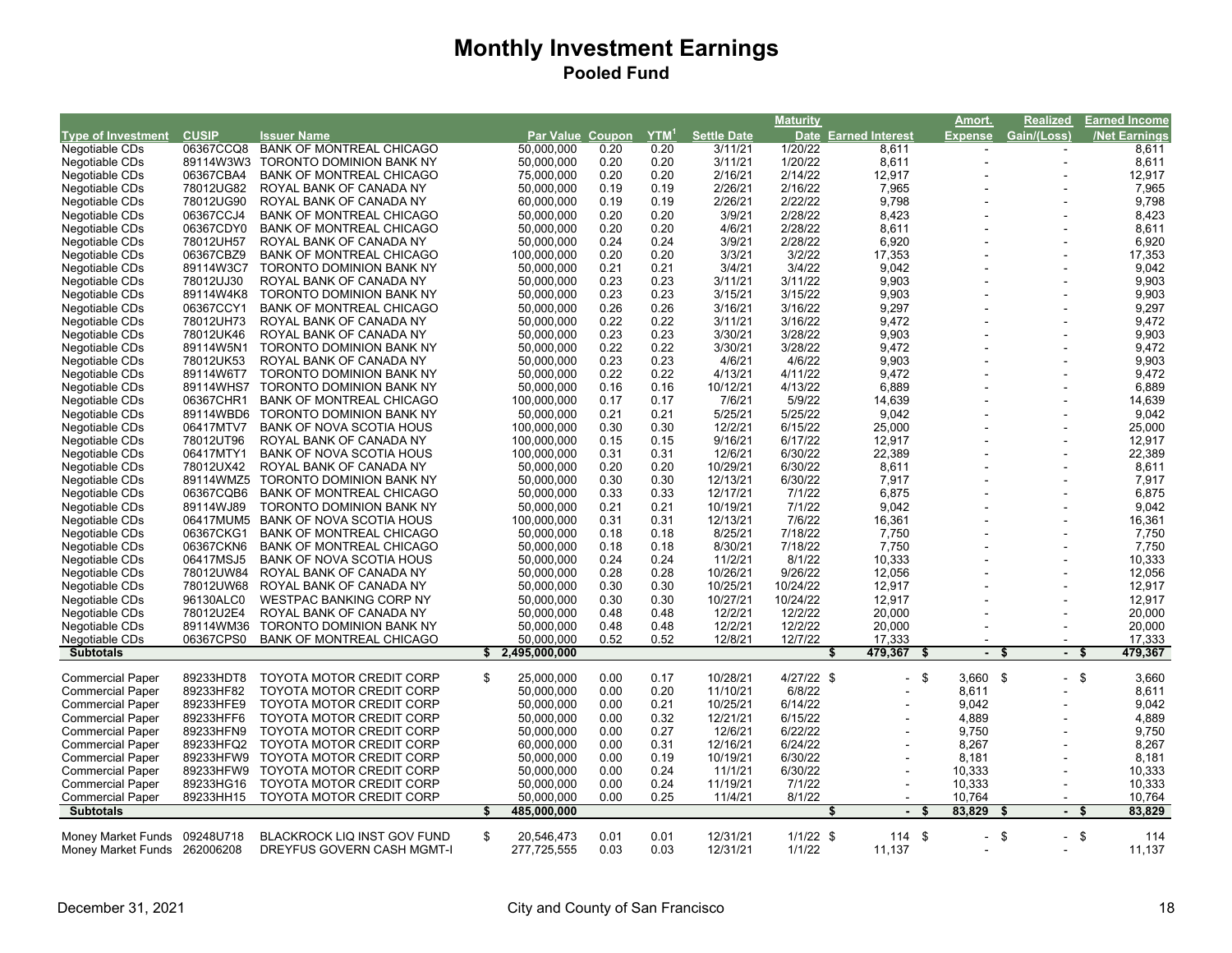|                           |              |                                |                          |      |      |                    | <b>Maturity</b> |                        |           |     | Amort.                   | <b>Realized</b> |      | <b>Earned Income</b> |
|---------------------------|--------------|--------------------------------|--------------------------|------|------|--------------------|-----------------|------------------------|-----------|-----|--------------------------|-----------------|------|----------------------|
| <b>Type of Investment</b> | <b>CUSIP</b> | <b>Issuer Name</b>             | Par Value Coupon         |      | YTM' | <b>Settle Date</b> | <b>Date</b>     | <b>Earned Interest</b> |           |     | <b>Expense</b>           | Gain/(Loss)     |      | <b>Net Earnings</b>  |
| Money Market Funds        | 31607A703    | FIDELITY INST GOV FUND         | 16.347.943               | 0.01 | 0.01 | 12/31/21           | 1/1/22          |                        | 276       |     |                          |                 |      | 276                  |
| Money Market Funds        | 608919718    | FEDERATED GOVERNMENT OBL-PRM   | 231.097.263              | 0.03 | 0.03 | 12/31/21           | 1/1/22          |                        | 9,355     |     | $\sim$                   |                 |      | 9,355                |
| Money Market Funds        | 61747C707    | MORGAN STANLEY INST GOVT FUND  | 12.405.691               | 0.03 | 0.03 | 12/31/21           | 1/1/22          |                        | 373       |     |                          |                 |      | 373                  |
| Money Market Funds        | 85749T517    | STATE ST INST US GOV MM-OPP    | 200,001,374              | 0.03 | 0.03 | 12/31/21           | 1/1/22          |                        | .374      |     |                          |                 |      | 1,374                |
| <b>Subtotals</b>          |              |                                | 758,124,300              |      |      |                    |                 |                        | 22,630    |     | $\overline{\phantom{0}}$ |                 |      | 22,630               |
|                           |              |                                |                          |      |      |                    |                 |                        |           |     |                          |                 |      |                      |
| Supranationals            | 459058ES8    | INTL BK RECON & DEVELOP        | 64.387.000               | 1.88 | 0.33 | 12/16/21           | 10/7/22 \$      |                        | 50,329    | -SS | $(43, 408)$ \$           |                 | - \$ | 6,921                |
| Supranationals            | 459058JV6    | INTL BK RECON & DEVELOP        | 100.000.000              | 0.13 | 0.26 | 4/20/21            | 4/20/23         |                        | 10,500    |     | 8,790                    |                 |      | 19,290               |
| Supranationals            | 4581X0CC0    | INTER-AMERICAN DEVEL BK        | 25.756.000               | 3.00 | 0.65 | 12/15/21           | 10/4/23         |                        | 34,341    |     | (27, 948)                |                 |      | 6,393                |
| Supranationals            | 459056HV2    | INTL BK RECON & DEVELOP        | 50,000,000               | 1.50 | 0.79 | 11/2/21            | 8/28/24         |                        | 62,500    |     | (29, 623)                |                 |      | 32,877               |
| Supranationals            | 4581X0DZ8    | INTER-AMERICAN DEVEL BK        | 50,000,000               | 0.50 | 0.78 | 11/4/21            | 9/23/24         |                        | 20,833    |     | 11,897                   |                 |      | 32,730               |
| Supranationals            | 45950VQG4    | <b>INTL FINANCE CORP</b>       | 10.000.000               | 0.44 | 0.72 | 10/22/21           | 9/23/24         |                        | 3.667     |     | 2,362                    |                 |      | 6,029                |
| Supranationals            | 4581X0CM8    | <b>INTER-AMERICAN DEVEL BK</b> | 100.000.000              | 2.13 | 0.58 | 4/26/21            | 1/15/25         |                        | 177.083   |     | (129, 379)               |                 |      | 47.704               |
| Supranationals            | 459058JB0    | INTL BK RECON & DEVELOP        | 40.000.000               | 0.63 | 0.56 | 7/23/21            | 4/22/25         |                        | 20,867    |     | (1, 947)                 |                 |      | 18,919               |
| Supranationals            | 4581X0DN5    | <b>INTER-AMERICAN DEVEL BK</b> | 28.900.000               | 0.63 | 0.99 | 11/1/21            | 7/15/25         |                        | 15.052    |     | 8,734                    |                 |      | 23,786               |
| Supranationals            | 45818WDG8    | <b>INTER-AMERICAN DEVEL BK</b> | 19,500,000               | 0.82 | 0.75 | 8/25/21            | 2/27/26         |                        | 13.325    |     | (1,071)                  |                 |      | 12,254               |
| <b>Subtotals</b>          |              |                                | 488,543,000              |      |      |                    |                 |                        | 408.498   |     | $(201, 594)$ \$          |                 | - 5  | 206,904              |
| <b>Grand Totals</b>       |              |                                |                          |      |      |                    |                 |                        |           |     |                          |                 |      |                      |
|                           |              |                                | \$14,105,042 <u>,300</u> |      |      |                    |                 |                        | 7.577.281 |     | \$(1,495,588)            |                 |      | 6,081,693            |

<sup>1</sup> Yield to maturity is calculated at purchase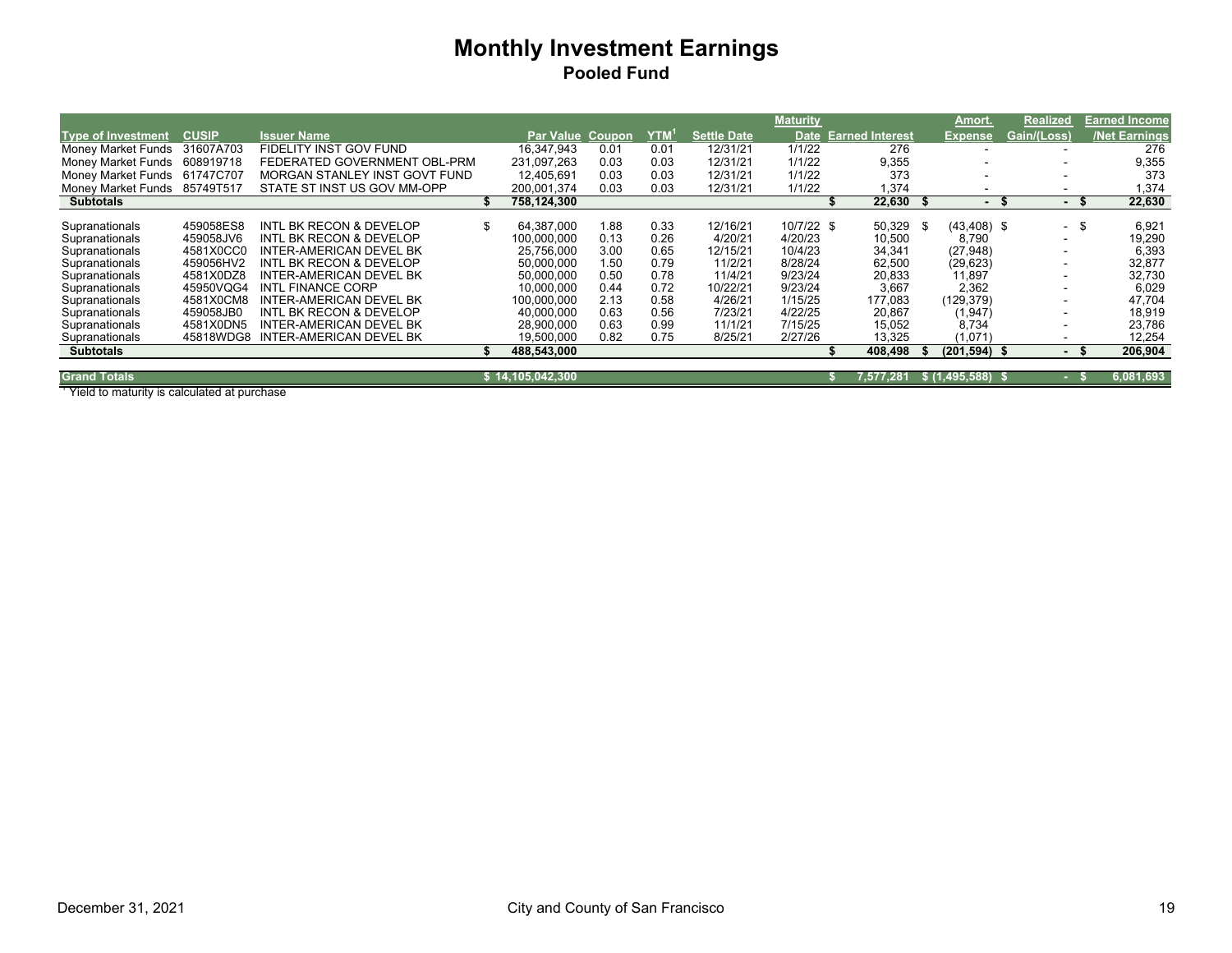|                                | For month ended December 31, 2021 |          |                           |                                             |              |                  |        |            |        |                                      |             |
|--------------------------------|-----------------------------------|----------|---------------------------|---------------------------------------------|--------------|------------------|--------|------------|--------|--------------------------------------|-------------|
| <b>Transaction Settle Date</b> |                                   | Maturity | <b>Type of Investment</b> | <b>Issuer Name</b>                          | <b>CUSIP</b> | Par Value        | Coupon | <b>YTM</b> | Price  | Interest                             | Transaction |
| Purchase                       | 12/1/21                           | 1/1/22   | Money Market Funds        | DREYFUS GOVERN CASH MGMT                    | 262006208    | \$<br>32,000,000 | 0.03   | $0.03$ \$  | 100.00 | \$<br>\$<br>$\overline{\phantom{a}}$ | 32,000,000  |
| Purchase                       | 12/2/21                           | 6/15/22  | Negotiable CDs            | <b>BANK OF NOVA SCOTIA HOUS</b>             | 06417MTV7    | 100,000,000      | 0.30   | 0.30       | 100.00 | $\overline{a}$                       | 100,000,000 |
| Purchase                       | 12/2/21                           | 12/2/22  | Negotiable CDs            | ROYAL BANK OF CANADA NY                     | 78012U2E4    | 50,000,000       | 0.48   | 0.48       | 100.00 |                                      | 50,000,000  |
| Purchase                       | 12/2/21                           | 12/2/22  | Negotiable CDs            | TORONTO DOMINION BANK NY                    | 89114WM36    | 50,000,000       | 0.48   | 0.48       | 100.00 | $\overline{a}$                       | 50,000,000  |
| Purchase                       | 12/3/21                           | 1/1/22   | Money Market Funds        | DREYFUS GOVERN CASH MGMT                    | 262006208    | 15,000,000       | 0.03   | 0.03       | 100.00 | $\overline{a}$                       | 15,000,000  |
| Purchase                       | 12/3/21                           | 11/30/26 | U.S. Treasuries           | <b>US TREASURY</b>                          | 91282CDK4    | 50,000,000       | 1.25   | 1.22       | 100.14 | 5,151                                | 50,077,417  |
| Purchase                       | 12/3/21                           | 12/1/23  | <b>Federal Agencies</b>   | FEDERAL FARM CREDIT BANK                    | 3133ENGF1    | 25,000,000       | 0.50   | 0.57       | 99.86  | $\overline{a}$                       | 24,963,750  |
| Purchase                       | 12/3/21                           | 12/1/23  | <b>Federal Agencies</b>   | FEDERAL FARM CREDIT BANK                    | 3133ENGF1    | 25,000,000       | 0.50   | 0.57       | 99.86  | $\overline{\phantom{a}}$             | 24,963,750  |
| Purchase                       | 12/3/21                           | 12/1/23  | <b>Federal Agencies</b>   | FEDERAL FARM CREDIT BANK                    | 3133ENGF1    | 75,000,000       | 0.50   | 0.57       | 99.86  | $\overline{a}$                       | 74,891,250  |
| Purchase                       | 12/3/21                           | 12/6/21  | <b>Federal Agencies</b>   | FED HOME LN DISCOUNT NT                     | 313385QD1    | 15,000,000       | 0.00   | 0.02       | 100.00 | $\overline{a}$                       | 14,999,975  |
| Purchase                       | 12/3/21                           | 12/6/21  | <b>Federal Agencies</b>   | FED HOME LN DISCOUNT NT                     | 313385QD1    | 35,091,000       | 0.00   | 0.02       | 100.00 |                                      | 35,090,942  |
| Purchase                       | 12/6/21                           | 1/1/22   |                           | Money Market Funds DREYFUS GOVERN CASH MGMT | 262006208    | 33,000,000       | 0.03   | 0.03       | 100.00 |                                      | 33,000,000  |
| Purchase                       | 12/6/21                           | 6/6/22   | Public Time Deposits      | <b>BANK OF SAN FRANCISCO</b>                | PPES5U4Q0    | 10,000,000       | 0.13   | 0.13       | 100.00 | $\overline{a}$                       | 10,000,000  |
| Purchase                       | 12/6/21                           | 6/22/22  | <b>Commercial Paper</b>   | TOYOTA MOTOR CREDIT CORP                    | 89233HFN9    | 50,000,000       | 0.00   | 0.27       | 99.85  | $\overline{a}$                       | 49,925,750  |
| Purchase                       | 12/6/21                           | 6/30/22  | Negotiable CDs            | BANK OF NOVA SCOTIA HOUS                    | 06417MTY1    | 100,000,000      | 0.31   | 0.31       | 100.00 |                                      | 100,000,000 |
| Purchase                       | 12/6/21                           | 8/24/23  | <b>Federal Agencies</b>   | <b>FREDDIE MAC</b>                          | 3137EAEV7    | 40,776,000       | 0.25   | 0.59       | 99.43  | 28,883                               | 40,571,644  |
| Purchase                       | 12/7/21                           | 6/30/25  | U.S. Treasuries           | <b>US TREASURY</b>                          | 912828ZW3    | 50,000,000       | 0.25   | 1.04       | 97.26  | 54,348                               | 48,683,254  |
| Purchase                       | 12/7/21                           | 11/30/26 | U.S. Treasuries           | <b>US TREASURY</b>                          | 91282CDK4    | 50,000,000       | 1.25   | 1.20       | 100.23 | 12,019                               | 50,129,207  |
| Purchase                       | 12/7/21                           | 12/15/21 | U.S. Treasuries           | <b>TREASURY BILL</b>                        | 912796ZX0    | 50,000,000       | 0.00   | 0.08       | 100.00 |                                      | 49,999,111  |
| Purchase                       | 12/7/21                           | 12/15/21 | U.S. Treasuries           | <b>TREASURY BILL</b>                        | 912796ZX0    | 50,000,000       | 0.00   | 0.08       | 100.00 |                                      | 49,999,111  |
| Purchase                       | 12/8/21                           | 4/22/25  | <b>Federal Agencies</b>   | <b>FANNIE MAE</b>                           | 3135G03U5    | 37,938,000       | 0.63   | 1.08       | 98.50  | 30,298                               | 37,398,090  |
| Purchase                       | 12/8/21                           | 4/22/25  | <b>Federal Agencies</b>   | <b>FANNIE MAE</b>                           | 3135G03U5    | 50,000,000       | 0.63   | 1.08       | 98.49  | 39,931                               | 49,283,881  |
| Purchase                       | 12/8/21                           | 6/17/25  | <b>Federal Agencies</b>   | <b>FANNIE MAE</b>                           | 3135G04Z3    | 4,655,000        | 0.50   | 1.11       | 97.89  | 11,056                               | 4,567,695   |
| Purchase                       | 12/8/21                           | 6/17/25  | <b>Federal Agencies</b>   | <b>FANNIE MAE</b>                           | 3135G04Z3    | 10,000,000       | 0.50   | 1.11       | 97.90  | 23,750                               | 9,813,350   |
| Purchase                       | 12/8/21                           | 12/7/22  | Negotiable CDs            | <b>BANK OF MONTREAL CHICAGO</b>             | 06367CPS0    | 50,000,000       | 0.52   | 0.52       | 100.00 |                                      | 50,000,000  |
| Purchase                       | 12/9/21                           | 1/1/22   |                           | Money Market Funds FEDERATED GOVERNMENT OBL | 608919718    | 104,000,000      | 0.03   | 0.03       | 100.00 |                                      | 104,000,000 |
| Purchase                       | 12/9/21                           | 9/12/23  | <b>Federal Agencies</b>   | <b>FANNIE MAE</b>                           | 3135G0U43    | 29,648,000       | 2.88   | 0.66       | 103.86 | 205,992                              | 30,999,294  |
| Purchase                       | 12/9/21                           | 12/9/24  | <b>Federal Agencies</b>   | FEDERAL FARM CREDIT BANK                    | 3133ENGQ7    | 50,000,000       | 0.92   | 0.93       | 99.97  |                                      | 49,985,000  |
| Purchase                       | 12/9/21                           | 12/9/24  | <b>Federal Agencies</b>   | FEDERAL FARM CREDIT BANK                    | 3133ENGQ7    | 50,000,000       | 0.92   | 0.95       | 99.93  | $\overline{\phantom{a}}$             | 49,963,000  |
| Purchase                       | 12/9/21                           | 12/15/23 | U.S. Treasuries           | <b>US TREASURY</b>                          | 91282CBA8    | 50,000,000       | 0.13   | 0.72       | 98.80  | 30,225                               | 49,432,569  |
| Purchase                       | 12/10/21                          | 1/1/22   |                           | Money Market Funds DREYFUS GOVERN CASH MGMT | 262006208    | 100,000,000      | 0.03   | 0.03       | 100.00 |                                      | 100,000,000 |
| Purchase                       | 12/10/21                          | 1/1/22   |                           | Money Market Funds FEDERATED GOVERNMENT OBL | 608919718    | 77,000,000       | 0.03   | 0.03       | 100.00 |                                      | 77,000,000  |
| Purchase                       | 12/10/21                          | 12/8/23  | <b>Federal Agencies</b>   | FEDERAL HOME LOAN BANK                      | 3130A3VC5    | 10,000,000       | 2.25   | 0.73       | 103.01 | 1,250                                | 10,302,250  |
| Purchase                       | 12/10/21                          | 12/8/23  | <b>Federal Agencies</b>   | FEDERAL HOME LOAN BANK                      | 3130A3VC5    | 30,000,000       | 2.25   | 0.73       | 103.01 | 3,750                                | 30,906,750  |
| Purchase                       | 12/13/21                          | 6/30/22  | Negotiable CDs            | TORONTO DOMINION BANK NY                    | 89114WMZ5    | 50,000,000       | 0.30   | 0.30       | 100.00 |                                      | 50,000,000  |
| Purchase                       | 12/13/21                          | 7/6/22   | Negotiable CDs            | BANK OF NOVA SCOTIA HOUS                    | 06417MUM5    | 100,000,000      | 0.31   | 0.31       | 100.00 | $\overline{a}$                       | 100,000,000 |
| Purchase                       | 12/13/21                          | 12/1/22  | U.S. Treasuries           | <b>TREASURY BILL</b>                        | 912796P94    | 50,000,000       | 0.00   | 0.25       | 99.76  |                                      | 49,878,019  |
| Purchase                       | 12/14/21                          | 6/26/23  | <b>Federal Agencies</b>   | FEDERAL FARM CREDIT BANK                    | 3133EM3S9    | 48,067,000       | 0.20   | 0.53       | 99.50  | 28,840                               | 47,855,025  |
| Purchase                       | 12/14/21                          | 9/8/23   | <b>Federal Agencies</b>   | FEDERAL HOME LOAN BANK                      | 3130AJXD6    | 20,975,000       | 0.13   | 0.59       | 99.20  | 6,992                                | 20,813,353  |
| Purchase                       | 12/15/21                          | 1/1/22   |                           | Money Market Funds DREYFUS GOVERN CASH MGMT | 262006208    | 64,000,000       | 0.03   | 0.03       | 100.00 |                                      | 64,000,000  |
| Purchase                       | 12/15/21                          | 1/1/22   |                           | Money Market Funds FEDERATED GOVERNMENT OBL | 608919718    | 150,000,000      | 0.03   | 0.03       | 100.00 |                                      | 150,000,000 |
| Purchase                       | 12/15/21                          | 10/4/23  | Supranationals            | INTER-AMERICAN DEVEL BK                     | 4581X0CC0    | 25,756,000       | 3.00   | 0.65       | 104.20 | 152,390                              | 26,990,142  |
| Purchase                       | 12/15/21                          | 12/15/23 | U.S. Treasuries           | <b>US TREASURY</b>                          | 91282CBA8    | 50,000,000       | 0.13   | 0.69       | 98.89  |                                      | 49,443,359  |
| Purchase                       | 12/16/21                          | 6/24/22  | <b>Commercial Paper</b>   | <b>TOYOTA MOTOR CREDIT CORP</b>             | 89233HFQ2    | 60,000,000       | 0.00   | 0.31       | 99.84  |                                      | 59,901,833  |
| Purchase                       | 12/16/21                          | 10/7/22  | Supranationals            | INTL BK RECON & DEVELOP                     | 459058ES8    | 64,387,000       | 1.88   | 0.33       | 101.24 | 231,514                              | 65,418,845  |
| Purchase                       | 12/16/21                          | 11/16/26 | <b>Federal Agencies</b>   | FEDERAL HOME LOAN BANK                      | 3130AQ7L1    | 25,000,000       | 1.61   | 1.61       | 100.00 |                                      | 25,000,000  |
| Purchase                       | 12/16/21                          | 11/16/26 | <b>Federal Agencies</b>   | FEDERAL HOME LOAN BANK                      | 3130AQ7L1    | 25,000,000       | 1.61   | 1.61       | 100.00 | $\overline{a}$                       | 25,000,000  |
| Purchase                       | 12/16/21                          | 11/16/26 | <b>Federal Agencies</b>   | FEDERAL HOME LOAN BANK                      | 3130AQ7L1    | 25,000,000       | 1.61   | 1.61       | 100.00 |                                      | 25,000,000  |
| Purchase                       | 12/16/21                          | 11/16/26 | <b>Federal Agencies</b>   | FEDERAL HOME LOAN BANK                      | 3130AQ7L1    | 25,000,000       | 1.61   | 1.61       | 100.00 |                                      | 25,000,000  |
| Purchase                       | 12/16/21                          | 12/16/25 | <b>Federal Agencies</b>   | FEDERAL FARM CREDIT BANK                    | 3133ENHM5    | 45,000,000       | 1.17   | 1.20       | 99.90  |                                      | 44,954,100  |
| Purchase                       | 12/16/21                          | 12/16/25 | <b>Federal Agencies</b>   | FEDERAL FARM CREDIT BANK                    | 3133ENHM5    | 50,000,000       | 1.17   | 1.20       | 99.90  |                                      | 49,949,000  |
| Purchase                       | 12/17/21                          | 1/1/22   |                           | Money Market Funds STATE ST INST US GOV MM- | 85749T517    | 100,000,000      | 0.00   | 0.00       | 100.00 | $\overline{a}$                       | 100,000,000 |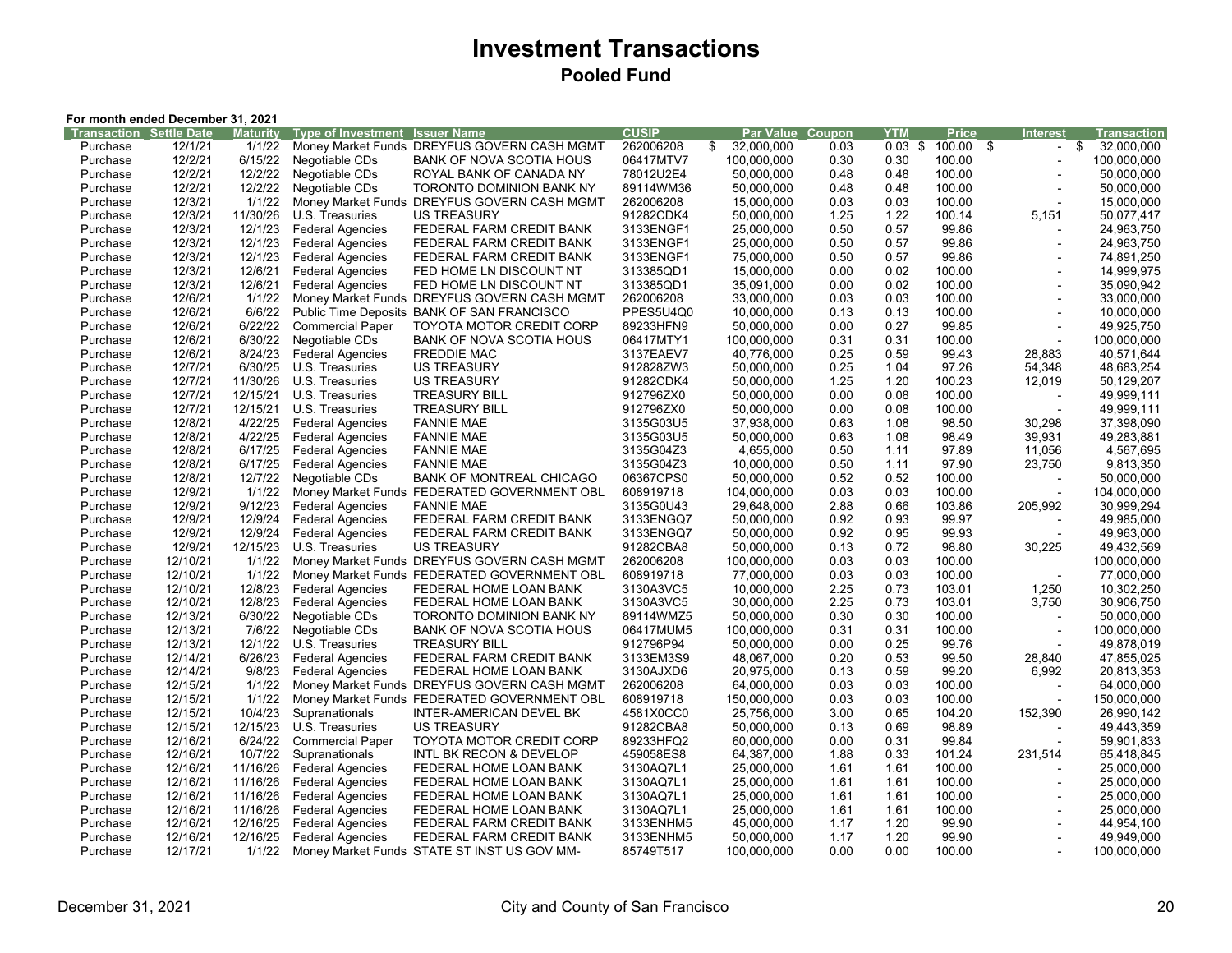| <b>Transaction Settle Date</b> |                      | <b>Maturity</b> | <b>Type of Investment</b>        | <b>Issuer Name</b>                          | <b>CUSIP</b>           | Par Value Coupon |              | <b>YTM</b>   | <b>Price</b>        | <b>Interest</b> |                          | <b>Transaction</b> |
|--------------------------------|----------------------|-----------------|----------------------------------|---------------------------------------------|------------------------|------------------|--------------|--------------|---------------------|-----------------|--------------------------|--------------------|
| Purchase                       | 12/17/21<br>12/20/21 | 7/1/22          | Negotiable CDs                   | <b>BANK OF MONTREAL CHICAGO</b>             | 06367CQB6<br>PPEJ79PT6 | 50,000,000       | 0.33<br>0.15 | 0.33<br>0.15 | 100.00<br>100.00    |                 |                          | 50,000,000         |
| Purchase                       |                      | 6/20/22         | Public Time Deposits BRIDGE BANK |                                             |                        | 10,000,000       |              |              |                     |                 | $\overline{a}$           | 10,000,000         |
| Purchase                       | 12/20/21             | 12/20/23        | <b>Federal Agencies</b>          | FEDERAL FARM CREDIT BANK                    | 3133ENHR4              | 25,000,000       | 0.68         | 0.71         | 99.95               |                 |                          | 24,987,600         |
| Purchase                       | 12/20/21             | 12/20/23        | <b>Federal Agencies</b>          | FEDERAL FARM CREDIT BANK                    | 3133ENHR4              | 25,000,000       | 0.68         | 0.70         | 99.95               |                 | ÷,                       | 24,988,000         |
| Purchase                       | 12/20/21             | 12/20/23        | <b>Federal Agencies</b>          | FEDERAL FARM CREDIT BANK                    | 3133ENHR4              | 62,000,000       | 0.68         | 0.70         | 99.95               |                 |                          | 61,970,488         |
| Purchase                       | 12/21/21             | 6/15/22         | <b>Commercial Paper</b>          | <b>TOYOTA MOTOR CREDIT CORP</b>             | 89233HFF6              | 50,000,000       | 0.00         | 0.32         | 99.84               |                 |                          | 49,921,778         |
| Purchase                       | 12/27/21             | 1/1/22          |                                  | Money Market Funds DREYFUS GOVERN CASH MGMT | 262006208              | 50,000,000       | 0.03         | 0.03         | 100.00              |                 |                          | 50,000,000         |
| Purchase                       | 12/27/21             | 1/1/22          |                                  | Money Market Funds STATE ST INST US GOV MM- | 85749T517              | 100,000,000      | 0.03         | 0.03         | 100.00              |                 | ÷,                       | 100,000,000        |
| Purchase                       | 12/28/21             | 1/1/22          |                                  | Money Market Funds DREYFUS GOVERN CASH MGMT | 262006208              | 26,000,000       | 0.03         | 0.03         | 100.00              |                 | $\blacksquare$           | 26,000,000         |
| Purchase                       | 12/29/21             | 1/1/22          |                                  | Money Market Funds FEDERATED GOVERNMENT OBL | 608919718              | 79,000,000       | 0.03         | 0.03         | 100.00              |                 |                          | 79,000,000         |
| Purchase                       | 12/31/21             | 1/1/22          |                                  | Money Market Funds BLACKROCK LIQ INST GOV F | 09248U718              | 114              | 0.01         | 0.01         | 100.00              |                 |                          | 114                |
| Purchase                       | 12/31/21             | 1/1/22          |                                  | Money Market Funds DREYFUS GOVERN CASH MGMT | 262006208              | 11,137           | 0.03         | 0.03         | 100.00              |                 |                          | 11,137             |
| Purchase                       | 12/31/21             | 1/1/22          |                                  | Money Market Funds FIDELITY INST GOV FUND   | 31607A703              | 276              | 0.01         | 0.01         | 100.00              |                 |                          | 276                |
| Purchase                       | 12/31/21             | 1/1/22          |                                  | Money Market Funds FEDERATED GOVERNMENT OBL | 608919718              | 9,355            | 0.03         | 0.03         | 100.00              |                 |                          | 9,355              |
| Purchase                       | 12/31/21             | 1/1/22          |                                  | Money Market Funds MORGAN STANLEY INST GOVT | 61747C707              | 373              | 0.03         | 0.03         | 100.00              |                 |                          | 373                |
| Purchase                       | 12/31/21             | 1/1/22          |                                  | Money Market Funds STATE ST INST US GOV MM- | 85749T517              | 1,374            | 0.03         | 0.03         | 100.00              |                 |                          | 1,374              |
| <b>Subtotals</b>               |                      |                 |                                  |                                             |                        | \$3,014,315,630  | 0.44         | 0.44<br>- \$ | 99.96               | 866,388         |                          | \$3,014,041,210    |
|                                |                      |                 |                                  |                                             |                        |                  |              |              |                     |                 |                          |                    |
| Sale                           | 12/3/21              | 1/1/22          |                                  | Money Market Funds BLACKROCK LIQ INST GOV F | 09248U718              | 90,000,000<br>\$ | 0.01         |              | $0.01$ \$ 100.00 \$ |                 | -\$                      | 90,000,000         |
| Sale                           | 12/6/21              | 1/1/22          |                                  | Money Market Funds FIDELITY INST GOV FUND   | 31607A703              | 100,000,000      | 0.01         | 0.01         | 100.00              |                 |                          | 100,000,000        |
| Sale                           | 12/7/21              | 1/1/22          |                                  | Money Market Funds DREYFUS GOVERN CASH MGMT | 262006208              | 77,000,000       | 0.03         | 0.03         | 100.00              |                 |                          | 77,000,000         |
| Sale                           | 12/8/21              | 1/1/22          |                                  | Money Market Funds FEDERATED GOVERNMENT OBL | 608919718              | 81,000,000       | 0.03         | 0.03         | 100.00              |                 | $\overline{\phantom{a}}$ | 81,000,000         |
| Sale                           | 12/8/21              | 1/1/22          |                                  | Money Market Funds MORGAN STANLEY INST GOVT | 61747C707              | 20,000,000       | 0.03         | 0.03         | 100.00              |                 |                          | 20,000,000         |
| Sale                           | 12/13/21             | 1/1/22          |                                  | Money Market Funds FEDERATED GOVERNMENT OBL | 608919718              | 95,000,000       | 0.03         | 0.03         | 100.00              |                 |                          | 95,000,000         |
| Sale                           | 12/16/21             | 1/1/22          |                                  | Money Market Funds DREYFUS GOVERN CASH MGMT | 262006208              | 90,000,000       | 0.03         | 0.03         | 100.00              |                 |                          | 90,000,000         |
| Sale                           | 12/16/21             | 1/1/22          |                                  | Money Market Funds FEDERATED GOVERNMENT OBL | 608919718              | 250,000,000      | 0.03         | 0.03         | 100.00              |                 | $\blacksquare$           | 250,000,000        |
| Sale                           | 12/17/21             | 1/1/22          |                                  | Money Market Funds DREYFUS GOVERN CASH MGMT | 262006208              | 100,000,000      | 0.03         | 0.03         | 100.00              |                 | ÷,                       | 100,000,000        |
| Sale                           | 12/17/21             | 1/1/22          |                                  | Money Market Funds FEDERATED GOVERNMENT OBL | 608919718              | 24.000.000       | 0.03         | 0.03         | 100.00              |                 | Ĭ.                       | 24.000.000         |
| Sale                           | 12/20/21             | 1/1/22          |                                  | Money Market Funds DREYFUS GOVERN CASH MGMT | 262006208              | 100,000,000      | 0.03         | 0.03         | 100.00              |                 | ÷,                       | 100,000,000        |
| Sale                           | 12/20/21             | 1/1/22          |                                  | Money Market Funds FEDERATED GOVERNMENT OBL | 608919718              | 100,000,000      | 0.03         | 0.03         | 100.00              |                 | ÷,                       | 100,000,000        |
| Sale                           | 12/21/21             | 1/1/22          |                                  | Money Market Funds DREYFUS GOVERN CASH MGMT | 262006208              | 82,000,000       | 0.03         | 0.03         | 100.00              |                 |                          | 82,000,000         |
| Sale                           | 12/22/21             | 1/1/22          |                                  | Money Market Funds FEDERATED GOVERNMENT OBL | 608919718              | 80,000,000       | 0.03         | 0.03         | 100.00              |                 |                          | 80,000,000         |
| Sale                           | 12/23/21             | 1/1/22          |                                  | Money Market Funds DREYFUS GOVERN CASH MGMT | 262006208              | 90,000,000       | 0.03         | 0.03         | 100.00              |                 |                          | 90,000,000         |
| Sale                           | 12/30/21             | 1/1/22          |                                  | Money Market Funds FEDERATED GOVERNMENT OBL | 608919718              | 100,000,000      | 0.03         | 0.03         | 100.00              |                 |                          | 100,000,000        |
| <b>Subtotals</b>               |                      |                 |                                  |                                             |                        | \$1,479,000,000  | 0.02         | 0.02<br>- \$ | 100.00              | S               |                          | \$1,479,000,000    |
|                                |                      |                 |                                  |                                             |                        |                  |              |              |                     |                 |                          |                    |
| Maturity                       | 12/2/21              | 12/2/21         | U.S. Treasuries                  | <b>TREASURY BILL</b>                        | 9127965G0              | \$<br>50,000,000 | 0.00         | 0.09         | 100.00 \$           |                 | -\$                      | 50,000,000         |
| Maturity                       | 12/2/21              | 12/2/21         | U.S. Treasuries                  | <b>TREASURY BILL</b>                        | 9127965G0              | 100,000,000      | 0.00         | 0.11         | 100.00              |                 |                          | 100,000,000        |
| Maturity                       | 12/3/21              | 12/3/21         | <b>Federal Agencies</b>          | FED FARM CRD DISCOUNT NT                    | 313313QA9              | 15,000,000       | 0.00         | 0.10         | 100.00              |                 |                          | 15,000,000         |
| Maturity                       | 12/6/21              | 12/6/21         | <b>Federal Agencies</b>          | FED HOME LN DISCOUNT NT                     | 313385QD1              | 15,000,000       | 0.00         | 0.02         | 100.00              |                 | $\overline{\phantom{a}}$ | 15,000,000         |
| Maturity                       | 12/6/21              | 12/6/21         | <b>Federal Agencies</b>          | FED HOME LN DISCOUNT NT                     | 313385QD1              | 35,091,000       | 0.00         | 0.02         | 100.00              |                 | Ĭ.                       | 35,091,000         |
| Maturity                       | 12/6/21              | 12/6/21         |                                  | Public Time Deposits BANK OF SAN FRANCISCO  | PPE82MHI9              | 10,000,000       | 0.12         | 0.12         | 100.00              | 3,603           |                          | 10,003,603         |
| Maturity                       | 12/13/21             | 12/13/21        | <b>Federal Agencies</b>          | FED FARM CRD DISCOUNT NT                    | 313313QL5              | 50,000,000       | 0.00         | 0.11         | 100.00              |                 |                          | 50,000,000         |
| Maturity                       | 12/15/21             | 12/15/21        | U.S. Treasuries                  | <b>TREASURY BILL</b>                        | 912796ZX0              | 50,000,000       | 0.00         | 0.08         | 100.00              |                 |                          | 50,000,000         |
| Maturity                       | 12/15/21             | 12/15/21        | U.S. Treasuries                  | <b>TREASURY BILL</b>                        | 912796ZX0              | 50,000,000       | 0.00         | 0.08         | 100.00              |                 |                          | 50,000,000         |
| Maturity                       | 12/15/21             | 12/15/21        | U.S. Treasuries                  | <b>US TREASURY</b>                          | 9128285R7              | 50,000,000       | 2.63         | 0.12         | 100.00              | 656,250         |                          | 50,656,250         |
| Maturity                       | 12/15/21             | 12/15/21        | U.S. Treasuries                  | <b>US TREASURY</b>                          | 9128285R7              | 50,000,000       | 2.63         | 0.11         | 100.00              | 656,250         |                          | 50,656,250         |
| Maturity                       | 12/15/21             | 12/15/21        | U.S. Treasuries                  | US TREASURY                                 | 9128285R7              | 50,000,000       | 2.63         | 0.11         | 100.00              | 656,250         |                          | 50,656,250         |
|                                | 12/15/21             | 12/15/21        | U.S. Treasuries                  | <b>US TREASURY</b>                          | 9128285R7              |                  | 2.63         | 0.11         | 100.00              | 656,250         |                          | 50,656,250         |
| Maturity                       |                      |                 |                                  |                                             |                        | 50,000,000       | 2.80         |              |                     |                 |                          |                    |
| Maturity                       | 12/17/21             | 12/17/21        | <b>Federal Agencies</b>          | FEDERAL FARM CREDIT BANK                    | 3133EJ3B3              | 19,000,000       |              | 0.74         | 100.00              | 266,000         |                          | 19,266,000         |
| Maturity                       | 12/17/21             | 12/17/21        | <b>Federal Agencies</b>          | FEDERAL FARM CREDIT BANK                    | 3133EJ3B3              | 25,000,000       | 2.80         | 2.84         | 100.00              | 350,000         |                          | 25,350,000         |
| Maturity                       | 12/17/21             | 12/17/21        | <b>Federal Agencies</b>          | FEDERAL FARM CREDIT BANK                    | 3133EJ3B3              | 25,000,000       | 2.80         | 2.84         | 100.00              | 350,000         |                          | 25,350,000         |
| Maturity                       | 12/17/21             | 12/17/21        | <b>Federal Agencies</b>          | FEDERAL FARM CREDIT BANK                    | 3133EJ3B3              | 25,000,000       | 2.80         | 2.85         | 100.00              | 350,000         |                          | 25,350,000         |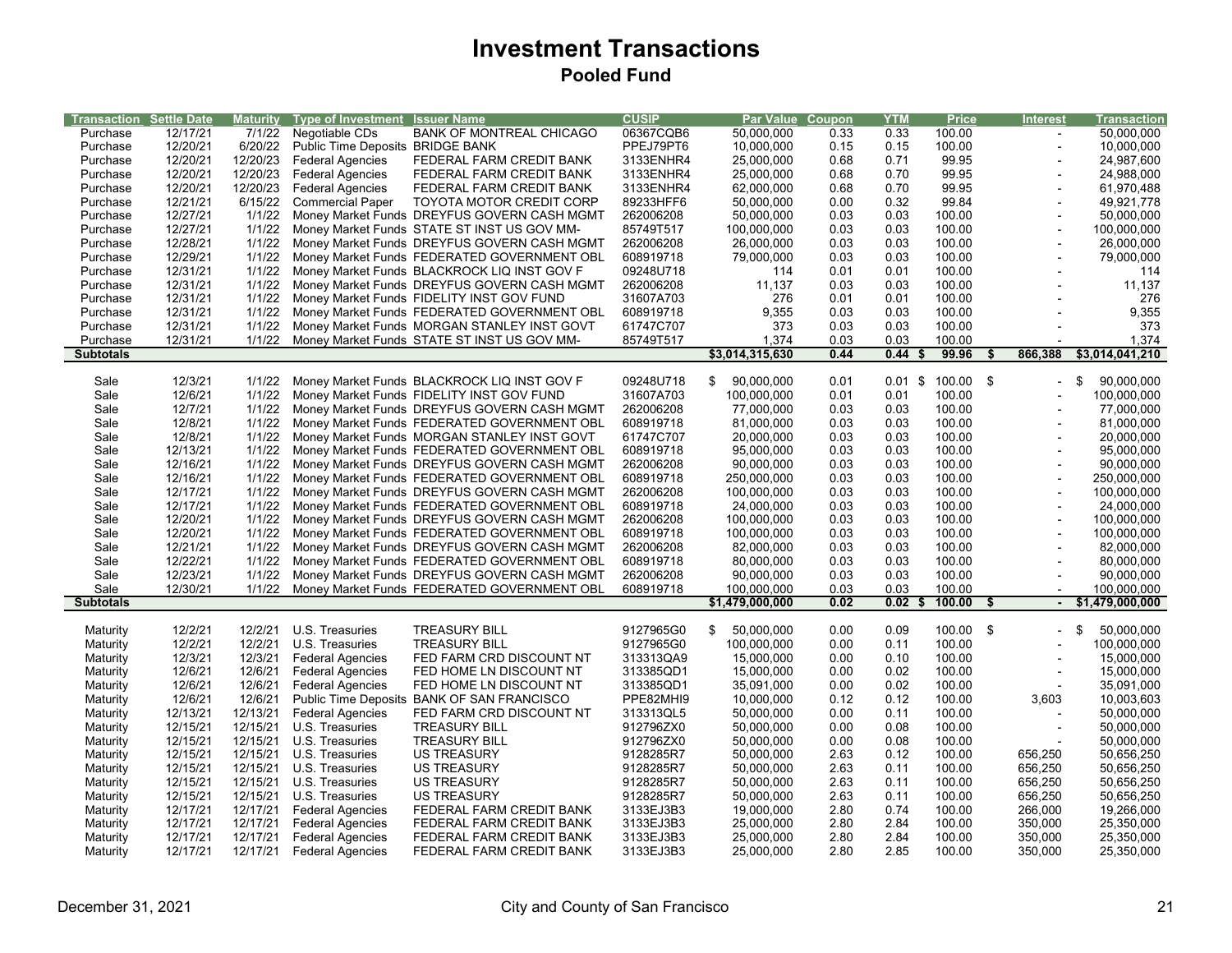| Transaction Settle Date |          | <b>Maturity</b> | Type of Investment               | <b>Issuer Name</b>                          | <b>CUSIP</b> | Par Value         | Coupon | <b>YTM</b>        | <b>Price</b>   | <b>Interest</b> | <b>Transaction</b>      |
|-------------------------|----------|-----------------|----------------------------------|---------------------------------------------|--------------|-------------------|--------|-------------------|----------------|-----------------|-------------------------|
| Maturity                | 12/20/21 | 12/20/21        | <b>Federal Agencies</b>          | FEDERAL HOME LOAN BANK                      | 3130AHSR5    | 22,500,000        | 1.63   | 1.68              | 100.00         | 182,813         | 22,682,813              |
| Maturity                | 12/20/21 | 12/20/21        | Public Time Deposits BRIDGE BANK |                                             | PPEE2K8C3    | 10,000,000        | 0.08   | 0.08              | 100.00         | 3,990           | 10,003,990              |
| Maturity                | 12/29/21 | 12/29/21        | <b>Federal Agencies</b>          | FEDERAL FARM CREDIT BANK                    | 3133EMLW0    | 62,500,000        | 0.09   | 0.11              | 100.00         | 28,125          | 62,528,125              |
| Maturity                | 12/30/21 | 12/30/21        | U.S. Treasuries                  | <b>TREASURY BILL</b>                        | 912796A90    | 50,000,000        | 0.00   | 0.09              | 100.00         |                 | 50,000,000              |
| Maturity                | 12/31/21 | 12/31/21        | U.S. Treasuries                  | <b>US TREASURY</b>                          | 912828U81    | 50,000,000        | 2.00   | 1.61              | 100.00         | 500,000         | 50,500,000              |
| <b>Subtotals</b>        |          |                 |                                  |                                             |              | 864,091,000<br>\$ | 1.08   | 0.48 <sup>5</sup> | $\blacksquare$ | 4,659,530<br>S  | 868,750,530<br>\$       |
|                         |          |                 |                                  |                                             |              |                   |        |                   |                |                 |                         |
| Interest                | 12/2/21  | 3/2/22          | Negotiable CDs                   | <b>BANK OF MONTREAL CHICAGO</b>             | 06367CBZ9    | \$100,000,000     | 0.15   | 0.15              | 0.00           | $0.00$ \$       | 37,823                  |
| Interest                | 12/2/21  | 6/2/22          | <b>Federal Agencies</b>          | FEDERAL FARM CREDIT BANK                    | 3133EHLY7    | 50,000,000        | 1.88   | 1.85              | 0.00           | 0.00            | 468,750                 |
| Interest                | 12/2/21  | 6/2/22          | <b>Federal Agencies</b>          | FEDERAL FARM CREDIT BANK                    | 3133EHLY7    | 50,000,000        | 1.88   | 1.88              | 0.00           | 0.00            | 468,750                 |
| Interest                | 12/2/21  | 6/2/23          | <b>Federal Agencies</b>          | FEDERAL HOME LOAN BANK                      | 3130AMRY0    | 15,000,000        | 0.13   | 0.17              | 0.00           | 0.00            | 9,271                   |
| Interest                | 12/2/21  | 6/2/23          | <b>Federal Agencies</b>          | FEDERAL FARM CREDIT BANK                    | 3133EMF31    | 100,000,000       | 0.13   | 0.16              | 0.00           | 0.00            | 62,500                  |
| Interest                | 12/3/21  | 12/3/24         | <b>Federal Agencies</b>          | FEDERAL FARM CREDIT BANK                    | 3133ELCP7    | 25,000,000        | 1.63   | 1.66              | 0.00           | 0.00            | 203,125                 |
| Interest                | 12/9/21  | 6/9/22          | <b>Federal Agencies</b>          | FEDERAL FARM CREDIT BANK                    | 3133EMF64    | 58,735,000        | 0.06   | 0.08              | 0.00           | 0.00            | 17,621                  |
| Interest                | 12/14/21 | 6/14/23         | <b>Federal Agencies</b>          | FEDERAL FARM CREDIT BANK                    | 3133EMH96    | 50.000.000        | 0.13   | 0.26              | 0.00           | 0.00            | 31,250                  |
| Interest                | 12/14/21 | 12/14/22        | <b>Federal Agencies</b>          | FEDERAL FARM CREDIT BANK                    | 3133EMS45    | 50,000,000        | 0.11   | 0.12              | 0.00           | 0.00            | 22,917                  |
| Interest                | 12/15/21 | 6/15/22         | <b>Federal Agencies</b>          | FEDERAL FARM CREDIT BANK                    | 3133ELDK7    | 20,000,000        | 1.63   | 1.63              | 0.00           | 0.00            | 163,000                 |
| Interest                | 12/15/21 | 6/15/22         | <b>Federal Agencies</b>          | FEDERAL FARM CREDIT BANK                    | 3133ELDK7    | 25,000,000        | 1.63   | 1.63              | 0.00           | 0.00            | 203,750                 |
| Interest                | 12/15/21 | 6/15/22         | <b>Federal Agencies</b>          | FEDERAL FARM CREDIT BANK                    | 3133ELDK7    | 25,000,000        | 1.63   | 1.63              | 0.00           | 0.00            | 203,750                 |
| Interest                | 12/15/21 | 6/15/22         | U.S. Treasuries                  | <b>US TREASURY</b>                          | 9128286Y1    | 50,000,000        | 1.75   | 0.08              | 0.00           | 0.00            | 437,500                 |
| Interest                | 12/15/21 | 6/15/22         | U.S. Treasuries                  | <b>US TREASURY</b>                          | 9128286Y1    | 50,000,000        | 1.75   | 0.09              | 0.00           | 0.00            | 437,500                 |
| Interest                | 12/15/21 | 6/15/23         | U.S. Treasuries                  | <b>US TREASURY</b>                          | 912828ZU7    | 50,000,000        | 0.25   | 0.19              | 0.00           | 0.00            | 62,500                  |
| Interest                | 12/15/21 | 6/15/23         | U.S. Treasuries                  | <b>US TREASURY</b>                          | 912828ZU7    | 50,000,000        | 0.25   | 0.18              | 0.00           | 0.00            | 62,500                  |
| Interest                | 12/15/21 | 6/15/23         | U.S. Treasuries                  | <b>US TREASURY</b>                          | 912828ZU7    | 50,000,000        | 0.25   | 0.25              | 0.00           | 0.00            | 62,500                  |
| Interest                | 12/15/21 | 12/15/23        | U.S. Treasuries                  | <b>US TREASURY</b>                          | 91282CBA8    | 50,000,000        | 0.13   | 0.30              | 0.00           | 0.00            | 31,250                  |
| Interest                | 12/15/21 | 12/15/23        | U.S. Treasuries                  | <b>US TREASURY</b>                          | 91282CBA8    | 50,000,000        | 0.13   | 0.72              | 0.00           | 0.00            | 31,250                  |
| Interest                | 12/16/21 | 3/16/22         | Negotiable CDs                   | <b>BANK OF MONTREAL CHICAGO</b>             | 06367CCY1    | 50,000,000        | 0.17   | 0.17              | 0.00           | 0.00            | 21,233                  |
| Interest                | 12/17/21 | 6/17/25         | <b>Federal Agencies</b>          | <b>FANNIE MAE</b>                           | 3135G04Z3    | 4,655,000         | 0.50   | 1.11              | 0.00           | 0.00            | 11,638                  |
| Interest                | 12/17/21 | 6/17/25         | <b>Federal Agencies</b>          | <b>FANNIE MAE</b>                           | 3135G04Z3    | 10,000,000        | 0.50   | 1.11              | 0.00           | 0.00            | 25,000                  |
| Interest                | 12/26/21 | 6/26/23         | <b>Federal Agencies</b>          | FEDERAL FARM CREDIT BANK                    | 3133EM3S9    | 48,067,000        | 0.20   | 0.53              | 0.00           | 0.00            | 32,045                  |
| Interest                | 12/26/21 | 6/26/23         | <b>Federal Agencies</b>          | FEDERAL FARM CREDIT BANK                    | 3133EM3S9    | 50.000.000        | 0.20   | 0.22              | 0.00           | 0.00            | 33,333                  |
| Interest                | 12/29/21 | 2/28/22         | Negotiable CDs                   | ROYAL BANK OF CANADA NY                     | 78012UH57    | 50,000,000        | 0.15   | 0.15              | 0.00           | 0.00            | 19,454                  |
| Interest                | 12/30/21 | 6/30/25         | <b>Federal Agencies</b>          | FEDERAL HOME LOAN BANK                      | 3130AN4A5    | 17,680,000        | 0.70   | 0.62              | 0.00           | 0.00            | 59,817                  |
| Interest                | 12/31/21 | 1/1/22          |                                  | Money Market Funds BLACKROCK LIQ INST GOV F | 09248U718    | 16,546,473        | 0.01   | 0.01              | 0.00           | 0.00            | 114                     |
| Interest                | 12/31/21 | 1/1/22          |                                  | Money Market Funds DREYFUS GOVERN CASH MGMT | 262006208    | 186,725,555       | 0.03   | 0.03              | 0.00           | 0.00            | 11,137                  |
| Interest                | 12/31/21 | 1/1/22          |                                  | Money Market Funds FIDELITY INST GOV FUND   | 31607A703    | 16,347,943        | 0.01   | 0.01              | 0.00           | 0.00            | 276                     |
| Interest                | 12/31/21 | 1/1/22          |                                  | Money Market Funds FEDERATED GOVERNMENT OBL | 608919718    | 86,097,263        | 0.03   | 0.03              | 0.00           | 0.00            | $\overline{\mathbf{c}}$ |
| Interest                | 12/31/21 | 1/1/22          |                                  | Money Market Funds FEDERATED GOVERNMENT OBL | 608919718    | 231,097,263       | 0.03   | 0.03              | 0.00           | 0.00            | 9,353                   |
| Interest                | 12/31/21 | 1/1/22          |                                  | Money Market Funds MORGAN STANLEY INST GOVT | 61747C707    | 12,405,691        | 0.03   | 0.03              | 0.00           | 0.00            | 373                     |
| Interest                | 12/31/21 | 1/1/22          |                                  | Money Market Funds STATE ST INST US GOV MM- | 85749T517    | 200,001,374       | 0.03   | 0.03              | 0.00           | 0.00            | 1,374                   |
| Interest                | 12/31/21 | 6/30/22         | U.S. Treasuries                  | <b>US TREASURY</b>                          | 912828XW5    | 25,000,000        | 1.75   | 1.77              | 0.00           | 0.00            | 218,750                 |
| Interest                | 12/31/21 | 6/30/22         | U.S. Treasuries                  | <b>US TREASURY</b>                          | 912828ZX1    | 50,000,000        | 0.13   | 0.11              | 0.00           | 0.00            | 31,250                  |
| Interest                | 12/31/21 | 6/30/22         | U.S. Treasuries                  | <b>US TREASURY</b>                          | 912828ZX1    | 50,000,000        | 0.13   | 0.09              | 0.00           | 0.00            | 31,250                  |
| Interest                | 12/31/21 | 6/30/22         | U.S. Treasuries                  | <b>US TREASURY</b>                          | 912828ZX1    | 50,000,000        | 0.13   | 0.08              | 0.00           | 0.00            | 31,250                  |
| Interest                | 12/31/21 | 6/30/22         | U.S. Treasuries                  | <b>US TREASURY</b>                          | 912828ZX1    | 50,000,000        | 0.13   | 0.09              | 0.00           | 0.00            | 31,250                  |
| Interest                | 12/31/21 | 6/30/22         | U.S. Treasuries                  | <b>US TREASURY</b>                          | 912828ZX1    | 50,000,000        | 0.13   | 0.09              | 0.00           | 0.00            | 31,250                  |
| Interest                | 12/31/21 | 6/30/22         | U.S. Treasuries                  | <b>US TREASURY</b>                          | 912828ZX1    | 50,000,000        | 0.13   | 0.09              | 0.00           | 0.00            | 31,250                  |
| Interest                | 12/31/21 | 6/30/23         | U.S. Treasuries                  | <b>US TREASURY</b>                          | 912828S35    | 50,000,000        | 1.38   | 1.61              | 0.00           | 0.00            | 343,750                 |
| Interest                | 12/31/21 | 6/30/23         | U.S. Treasuries                  | <b>US TREASURY</b>                          | 912828S35    | 50,000,000        | 1.38   | 0.24              | 0.00           | 0.00            | 343,750                 |
| Interest                | 12/31/21 | 6/30/23         | U.S. Treasuries                  | <b>US TREASURY</b>                          | 91282CCK5    | 50,000,000        | 0.13   | 0.26              | 0.00           | 0.00            | 31,250                  |
| Interest                | 12/31/21 | 6/30/25         | U.S. Treasuries                  | <b>US TREASURY</b>                          | 912828ZW3    | 50,000,000        | 0.25   | 0.65              | 0.00           | 0.00            | 62,500                  |
| Interest                | 12/31/21 | 6/30/25         | U.S. Treasuries                  | <b>US TREASURY</b>                          | 912828ZW3    | 50,000,000        | 0.25   | 0.70              | 0.00           | 0.00            | 62,500                  |
|                         | 12/31/21 |                 | 6/30/25 U.S. Treasuries          | <b>US TREASURY</b>                          | 912828ZW3    | 50,000,000        | 0.25   | 0.60              | 0.00           | 0.00            | 62,500                  |
| Interest                |          |                 |                                  |                                             |              |                   |        |                   |                |                 |                         |